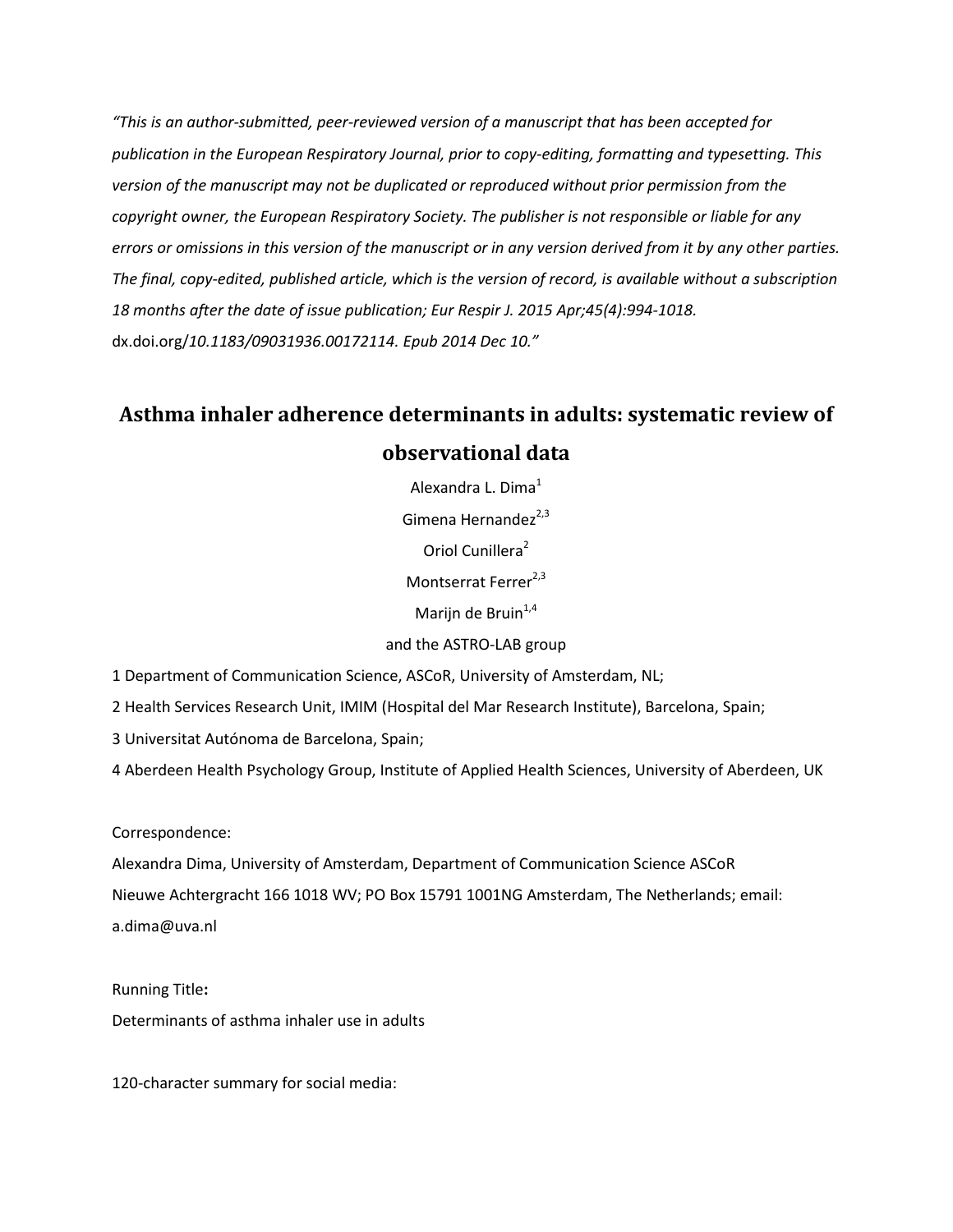Major opportunities for strengthening evidence on determinants of non-adherence to asthma inhalers: methods and theory.

Key Words: asthma; inhaled medication; adherence; adult; systematic review; observational Tables: 4 Figures: 3 Word count: 4331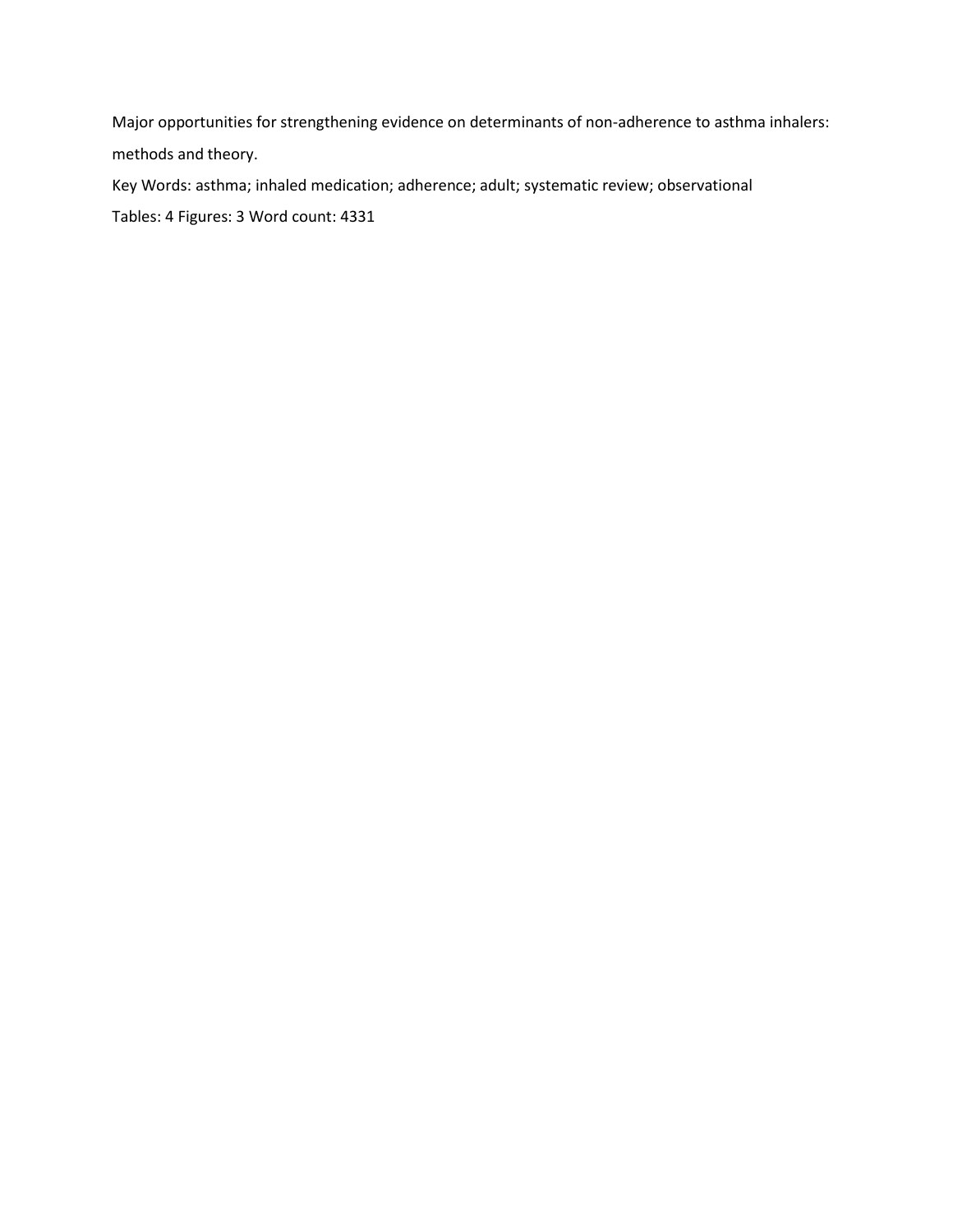## **Abstract**

Non-adherence to inhaled medication leads to poor asthma control and increased health care utilization. Many studies exploring adherence determinants have been conducted, but summaries of the evidence are scarce. We performed a systematic review of observational research on determinants of asthma inhaler adherence among adults.

We searched for articles in English reporting quantitative observational studies on inhaler adherence correlates among adults in developed countries, published in EMBASE, Medline, PsychInfo, and PsychArticles in 1990-2014. Two coders independently assessed eligibility, extracted data, and assessed study quality. Results were summarized qualitatively into social and economic, health care, therapy, condition, and patient-related factors.

The 51 studies included mainly examined patient-related factors and found consistent links between adherence and stronger inhaler necessity beliefs, and possibly older age. There was limited evidence on the relevance of other determinants, partly due to study heterogeneity regarding the types of determinants examined. Methodological quality varied considerably and studies performed generally poorly on their definitions of variables and measures, risk of bias, sample size, and data analysis.

A broader adoption of common methodological standards and health behaviour theories is needed before a cumulative science on the determinants of adherence to asthma inhalers among adults can develop further.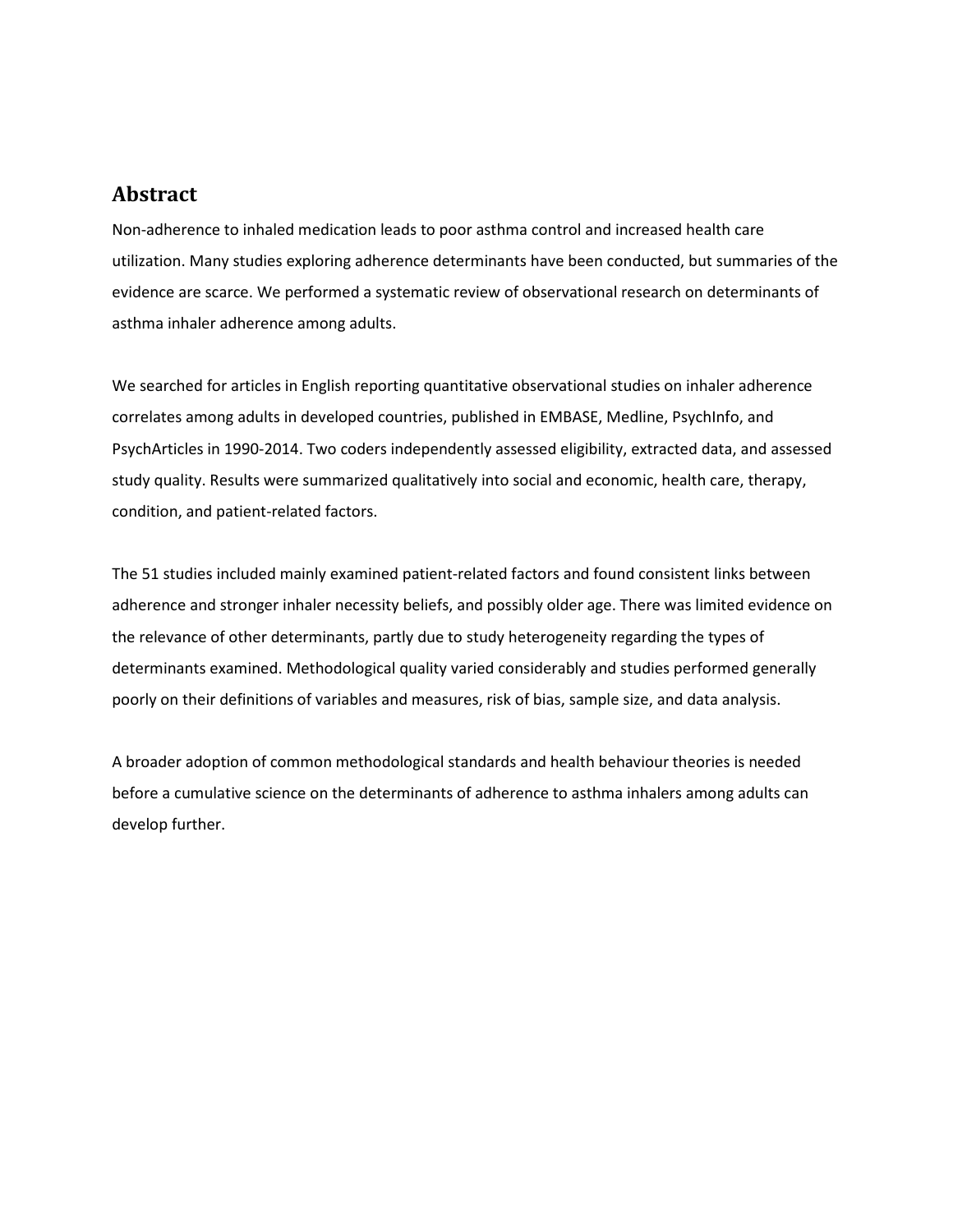The introduction of inhaled medication as primary asthma treatment has led to substantial improvements in asthma control (1,2). However, uncontrolled asthma is still common and represents a considerable burden to patients and society (3,4). An important reason for poor asthma control and consequently increased health care expenditure, is suboptimal adherence to the prescribed regimen (5– 7). To date, few adherence interventions evaluated in asthma treatment have been found (cost- )effective (8–10). A systematic review of observational evidence on adherence determinants could help identify the patients most at-risk for non-adherence and the key drivers of non-adherence that can be modified in adherence interventions.

Although several narrative reviews on determinants of adherence to asthma medication have been conducted (11–18), only two systematic reviews on observational research are available. Both examined adherence to inhaled corticosteroids (ICs): one focused on children (19), the other exclusively evaluated the role of illness and treatment perceptions in adults (20). Neither examined the quality of the methodology of included studies, which is important in interpreting empirical evidence (21–23). To our knowledge, no comprehensive systematic review of factors related to adherence to inhaled medication in adults with asthma has been published to date.

The objective of this study was to synthesize the current observational evidence on determinants of inhaler adherence in asthmatic adults through a systematic review, including a critical appraisal of the methodological quality of the studies, and develop recommendations for future research in this domain.

#### **Methods**

#### **Literature search and study selection**

EMBASE, Medline, PsychInfo, and PsychArticles were searched for manuscripts published between 1 January 1990 and 26 June 2014 with keywords on asthma, adherence, persistence, compliance, concordance, determinant, cause, influence, barrier, and facilitator (see Supplementary Material 1). Eligibility was determined using the following criteria: peer-reviewed article in English, reporting an empirical quantitative observational study (cross-sectional or longitudinal designs), presenting results on adult (>18 years) asthma patients living in developed countries (24), investigating one or more predictors of adherence to inhaled asthma medication, and describing the adherence measurement procedure. The selection was initially based on the information in the title and abstract; if inconclusive,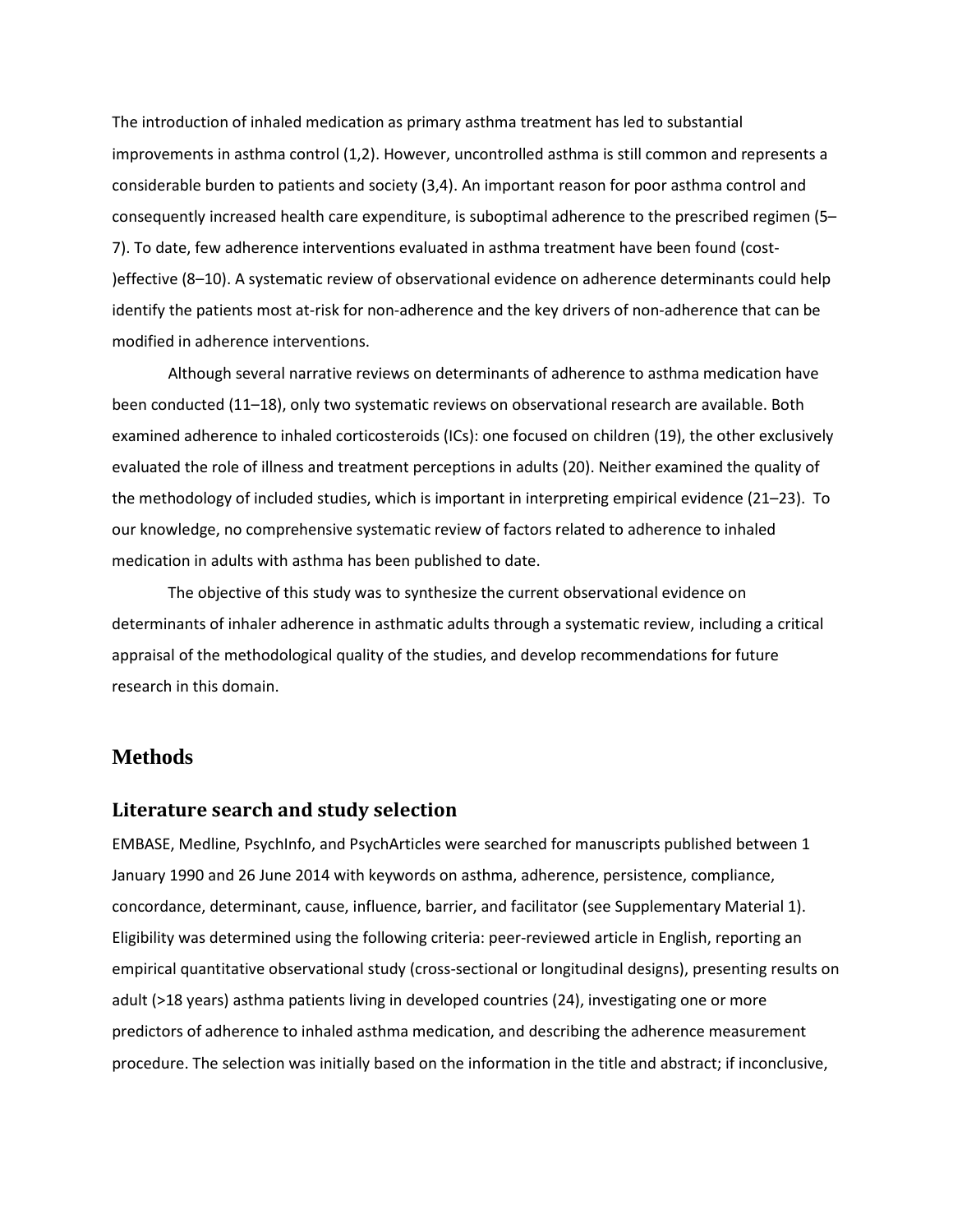the entire manuscript was examined. Two reviewers (AD and OC) examined the search results independently. Disagreements were reconciled by a third reviewer (MdB) and through consensus.

#### **Data extraction**

Two coders (AD and OC) extracted information on study characteristics (objectives, methodology, country, language, setting, sample size, age, gender, asthma severity and type of inhaled medication studied), adherence behaviours and determinants (definition, measurement and psychometrics), and statistical data (type of analysis and results reported). The data extraction procedure was piloted on articles not included in the review. Each coder extracted data from 50% of papers. The accuracy of the recorded information was verified by the other coder, and disagreements were discussed and reconciled.

## **Quality rating**

Two coders (AD and GH) rated methodological quality based on six criteria adapted from the STROBE guidelines which are considered key requirements for observational studies (25,26). Scoring was performed on a 4-level response format, from no information reported to adequate reporting of appropriately used methodology (coding sheet in Supplementary Material 2). The studies were judged on methods clarity and pertinence in six domains: (1) selection of participants (e.g., sampling strategy, eligibility criteria and methods for assessing eligibility), (2) definition of variables (i.e., outcomes, determinants and confounders), (3) description of data sources and measurement procedures for all variables, (4) addressing potential sources of bias (e.g., medical surveillance, recall, or response bias), (5) sample size justification (e.g., power analysis, multiple comparisons correction), and (6) data analysis (e.g., data preparation, controlling for confounding and data collection, sensitivity analyses). Disagreements were discussed and reconciled.

### **Data analysis**

The data on study characteristics and adherence measurement were summarized descriptively. The results on the relationships between adherence determinants and behaviours were grouped separately for reliever (e.g., short-acting beta agonists; SABA) and controller (e.g., ICs) medication as they relate to different recommendations (daily versus as needed use). Controller adherence was examined separately for the three stages of adherence (27): starting treatment (initiation), accuracy of medication use (implementation), and continuing treatment (persistence). Determinants were classified using the five dimensions of the World Health Organization (WHO) taxonomy (26,27): (1) social and economic, (2)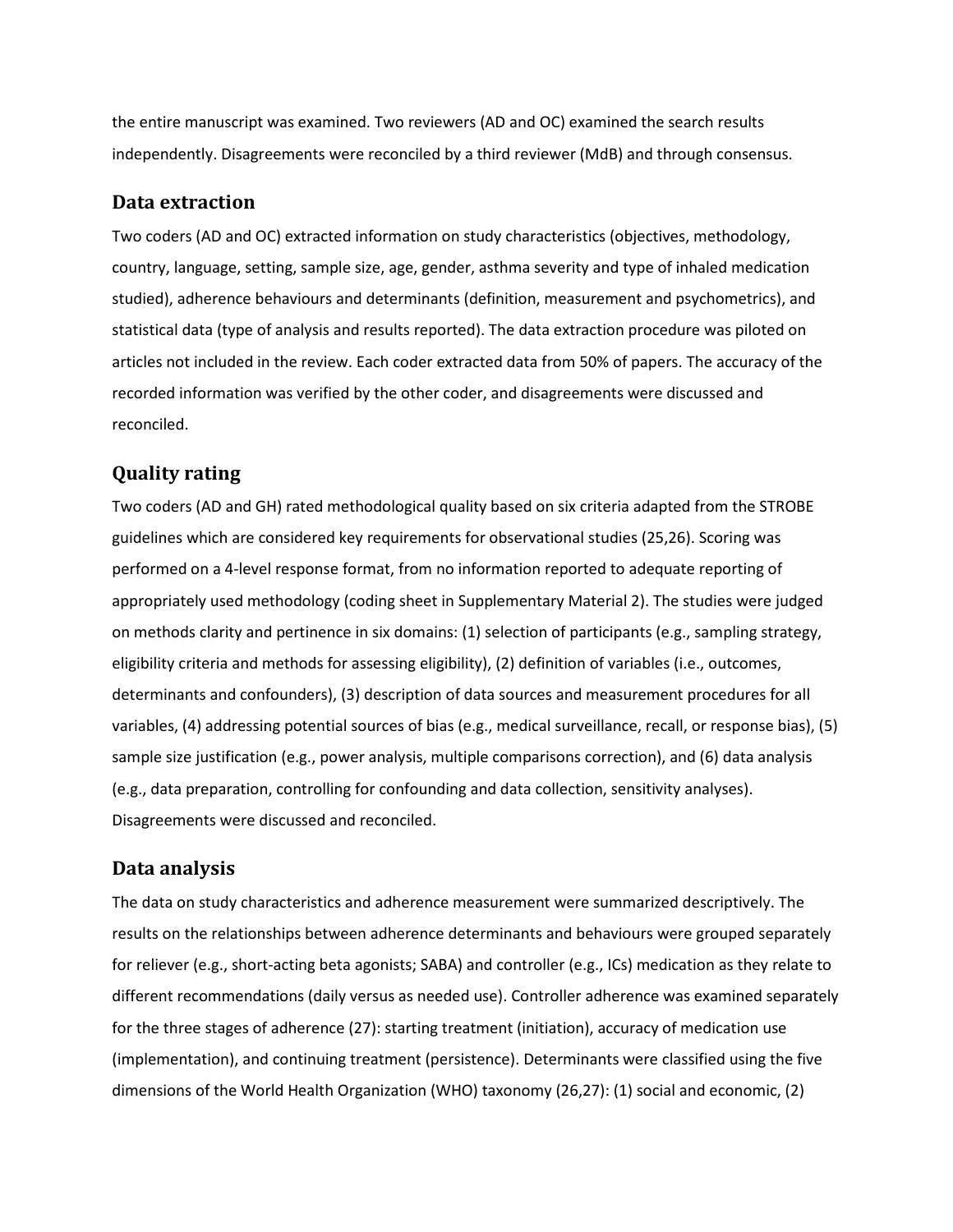health care team and system-related, (3) condition-related, (4) therapy-related, and (5) patient-related factors, each with additional sub-dimensions. We summarized results regarding the statistical significance and direction of relationships for all studies. Adjusted results obtained by multivariate analyses were prioritized over unadjusted when available.

Metric properties of the 6 study quality items were investigated. Reliability was assessed by estimating inter-rater agreement with weighted Kappa, considered appropriate for ordinal scores (28), and interpreted based on established thresholds for poor, fair, moderate, good, and excellent agreement (.20, .40, .60, and .80 respectively) (29). Mokken Scaling and correlational analyses were performed on consensus scores to evaluate structural validity and examine the relationships between criteria. Total quality scores were computed adding scores on the criteria with adequate metric properties; studies were classified as higher versus lower quality via median split. Statistical analyses were performed with IBM SPSS Statistics 21 (IBM Corp. Released 2012. IBM SPSS Statistics for Windows, Version 21.0. Armonk, NY: IBM Corp.) and R (30) *mokken* package (31,32).

## **Results**

 $\overline{\phantom{a}}$ 

 $\overline{\phantom{a}}$ 

#### **Study selection**

The database search identified 2878 unique articles (Figure 1). The two coders agreed on the selection of 213 articles as potentially relevant (Cohen's Kappa = .60). The third coder reviewed 235 disagreements and selected 86 additional articles. Thus, 299 articles were reviewed to confirm they fulfil all inclusion criteria; 213 were excluded based on title and abstract, and 35 after full manuscript examination. Finally, 51 studies were included in the review. Reasons for exclusion are detailed in Figure 1.

INSERT Figure 1 ABOUT HERE

## **Study characteristics**

Characteristics of studies are showed in Table 1. Most studies were conducted in European countries (*n*=21) or the United States (*n*=19). Settings of studies were diverse: primary and secondary care, pharmacies, general population, and various prescription and insurance claims databases. Eleven studies used existing databases, while 40 studies collected data directly from patients. Thirty two studies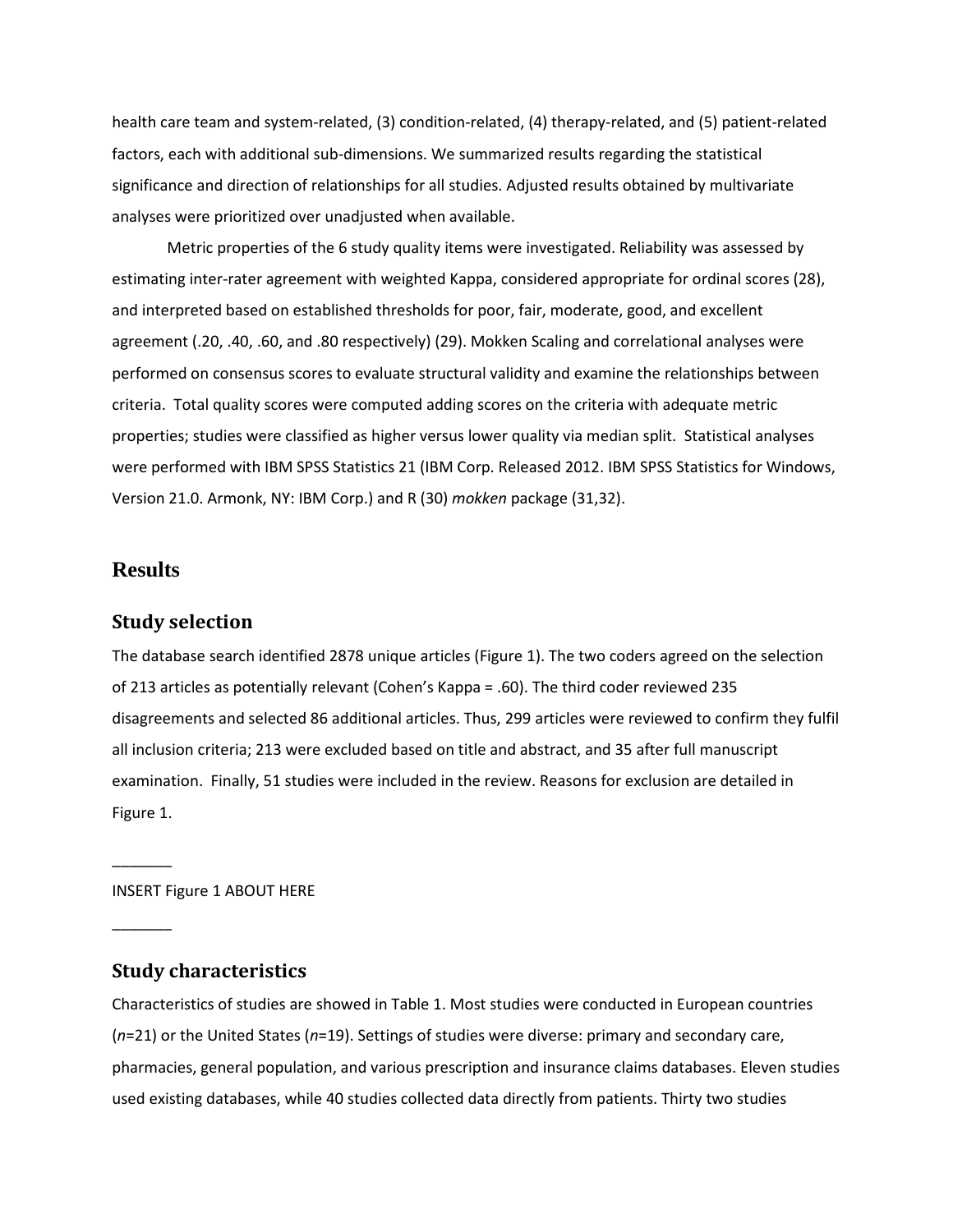focused solely on adults (>18 years), while 19 studies included adults and children. Sample sizes ranged from 34 to 292738 participants (median 204, interquartile range 906). Most studies included more women than men. Asthma severity was reported in 16 studies and ranged from mild to severe asthma.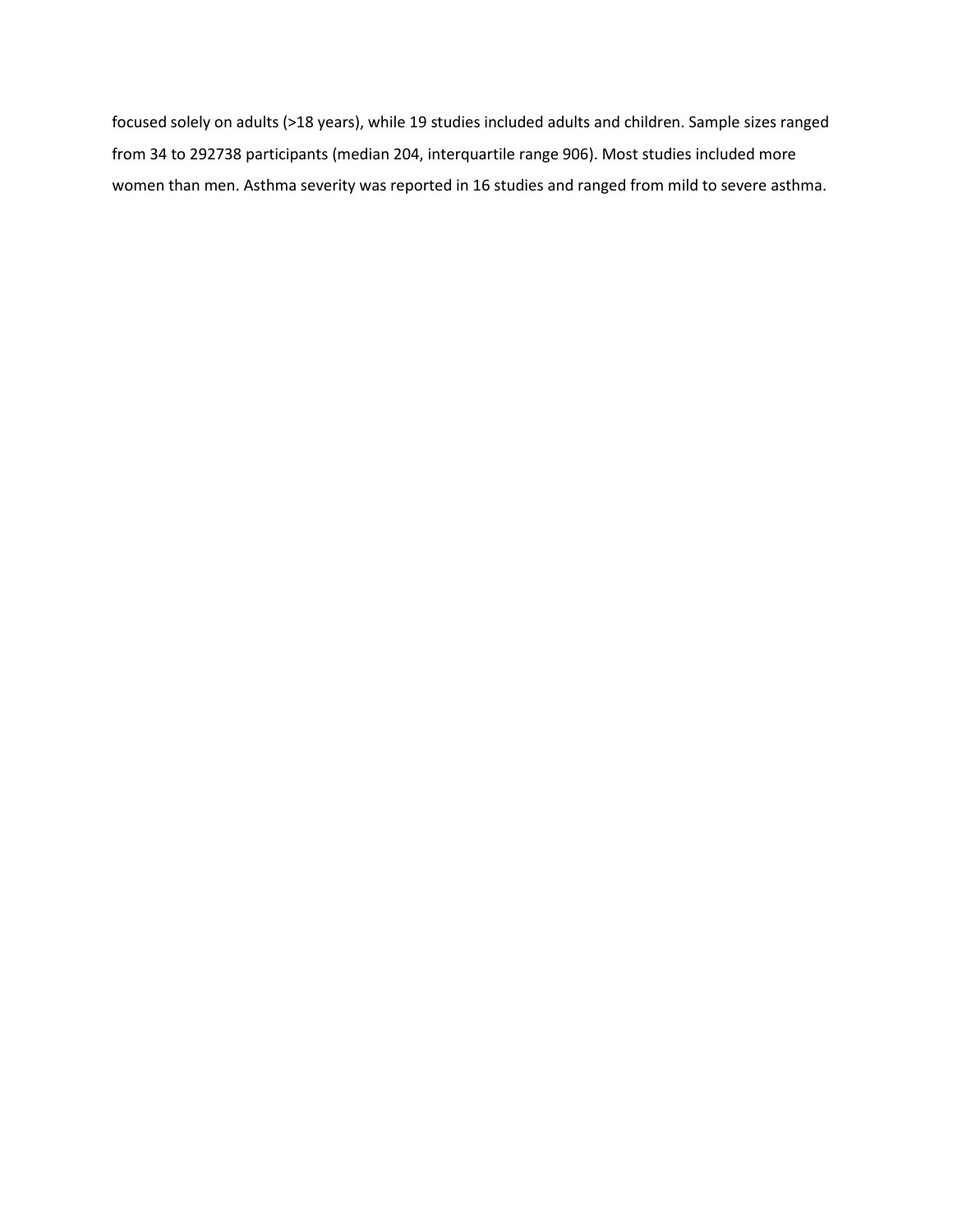| <b>First</b><br>author,<br>publication<br>year<br>(country) | <b>Objectives</b>                                                                                                                           | <b>Study</b><br>design          | Data sources                        | <b>Sample</b><br>size | Age, years<br>- mean<br>(SD)<br>[range] | <b>Female</b><br>gender<br>- count<br>(%) | <b>Asthma</b><br>severity<br>$-$ FEV1% | <b>Inhaled</b><br>medication |
|-------------------------------------------------------------|---------------------------------------------------------------------------------------------------------------------------------------------|---------------------------------|-------------------------------------|-----------------------|-----------------------------------------|-------------------------------------------|----------------------------------------|------------------------------|
| Tettersell,<br>1993 (UK)<br>(33)                            | Relationship between knowledge and treatment<br>adherence                                                                                   | $\overline{\text{cs}}$<br>(ASD) | Primary care                        | 100                   | 50.1(20.6)                              | 9%                                        | Moderate<br>to severe                  | $\overline{\text{NR}}$       |
| Bosley,<br>1995 (UK)<br>(34)                                | Psychological factors related to asthma self-care<br>and compliance                                                                         | PC<br>(DPA)                     | Primary care &<br>outpatient clinic | 72                    | 45 (15)                                 | 62                                        | <b>NR</b>                              | ICs+LABA<br>ICs/LABA         |
| Apter, 1998<br>$(US)$ $(35)$                                | Patient characteristics related to adherence to<br>twice daily ICs treatment                                                                | PC (DPA<br>& ASD)               | Outpatient clinics                  | - 50                  | 46 (14)                                 | 37(74)                                    | $75\% \pm$<br>21%                      | <b>ICs</b>                   |
| Bennett,<br>1998 (UK)<br>(36)                               | Associations between protection motivation theory<br>factors (health threat, outcome, self-efficacy) and<br>adherence to preventive ICs use | <b>CS</b><br>(ASD)              | Primary care                        | 71                    | 47 (19.25)                              | 40                                        | NR NR                                  | ICs                          |
| Chambers,<br>1999 (US)<br>(37)                              | Factors associated with regular ICs use                                                                                                     | <b>CS</b><br>(ASD)              | Primary care                        | 394                   | 36 median                               | (75)                                      | <b>NR</b>                              | <b>ICs</b>                   |
| Schmaling,<br>2000 (US)<br>(38)                             | Development of measures to assess psychological<br>factors important to adherence with medication<br>regimens                               | <b>CS</b><br>(ASD)              | Private asthma<br>clinic & hospital | 53                    | 36.1(9.6)                               | (62.3)                                    | <b>NR</b>                              | ICs, LABA,<br><b>SABA</b>    |
| Horne,<br>2002 (UK)                                         | Relation between reported adherence to preventer<br>medication and perceptions and asthma                                                   | <b>CS</b><br>(ASD)              | Primary care                        | 100                   | 49.3 (18.1)                             | (61)                                      | <b>NR</b>                              | <b>NR</b>                    |

**Table 1. Study characteristics of empirical studies on inhaled medication adherence in adults with asthma (chronological order)**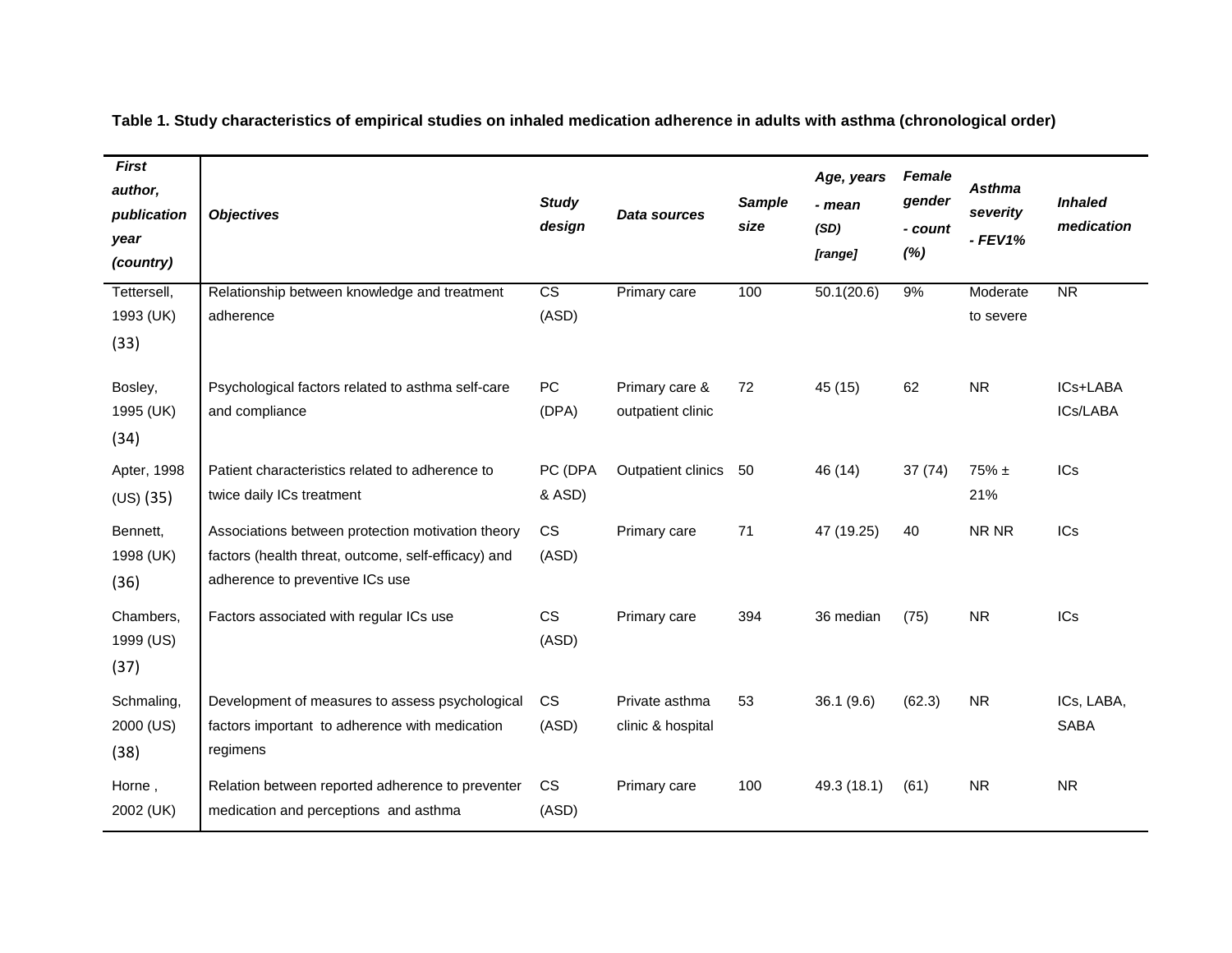| (39)                                 | medication                                                                                                                               |                    |                                     |                  |                                            |                                 |                              |                                  |
|--------------------------------------|------------------------------------------------------------------------------------------------------------------------------------------|--------------------|-------------------------------------|------------------|--------------------------------------------|---------------------------------|------------------------------|----------------------------------|
| van<br>Schayck,<br>2002 (NL)<br>(40) | Influence of inhalation device, patients' inhaler<br>perceptions, daily frequency, and duration of<br>treatment on medication compliance | PC (DPA<br>& ASD)  | Primary care                        | 34               | 37(13)                                     | 19                              | <b>NR</b>                    | LABA or<br><b>SABA</b>           |
| Apter, 2003<br>(US) (41)             | Barriers to adherence as explanations of racial-<br>ethnic differences in adherence                                                      | PC (DPA<br>& ASD)  | Primary &<br>secondary care         | 85               | 47 (15)                                    | 61 (72)                         | $65\% \pm$<br>19%            | <b>ICs</b>                       |
| Jessop,<br>2003 (UK)<br>(42)         | Relation between cognitive and emotional<br>representations of asthma and adherence to<br>inhaled preventative asthma medication         | CS<br>(ASD)        | Primary care                        | 330              | 57.2 (17.9)                                | 204<br>(61.8)                   | <b>NR</b>                    | <b>NR</b>                        |
| Labrecque,<br>2003 (CA)<br>(43)      | Assess compliance to asthma guidelines and<br>influence of age on SABA utilization                                                       | <b>RC</b><br>(ASD) | Health insurance<br>database claims | 987(394+<br>593) | $[5 - 45]$                                 | <b>NR</b>                       | severe<br>asthma<br>excluded | SABA (with<br>or without<br>ICs) |
| Nishiyama,<br>2003 (UK)<br>(44)      | Determine if the Jones Morbidity Index can be<br>used in community pharmacy to identify those who<br>have poor control                   | <b>CS</b><br>(ASD) | Pharmacy<br>database                | 306              | 38.5<br>(20.6)                             | (54.5)                          | <b>NR</b>                    | ICs and<br><b>SABA</b>           |
| Balkrishnan,<br>2005 (US)<br>(45)    | Asthma-related health care costs and medication<br>adherence ICs and newly started on MON versus<br>salmeterol (SAL)                     | <b>RC</b><br>(DPA) | Health insurance<br>database claims | 198              | 22(19.5)<br><b>MON; 24</b><br>$(18.2)$ SAL | (52.5)<br>MON;<br>(59.8)<br>SAL | <b>NR</b>                    | ICs+LABA<br>vs ICs+MON           |
| Lacasse,<br>2005 (CA)<br>(46)        | Describe patterns of compliance and identify<br>factors determining the compliance to ICs in adults                                      | PC (DPA<br>& ASD)  | <b>NR</b>                           | 124              | 47 (15)                                    | 73                              | Mild-<br>moderate            | <b>ICs</b>                       |
| Stempel,<br>2005 (US)                | Patient adherence with several medication<br>regimens: FP/SAL, FP+SAL, FP+MON, FP, MON                                                   | RC<br>(ASD)        | Health insurance<br>database claims | 3503             | 38.7(17)                                   | (64.5)                          | <b>NR</b>                    | ICs, LABA,<br><b>MON</b>         |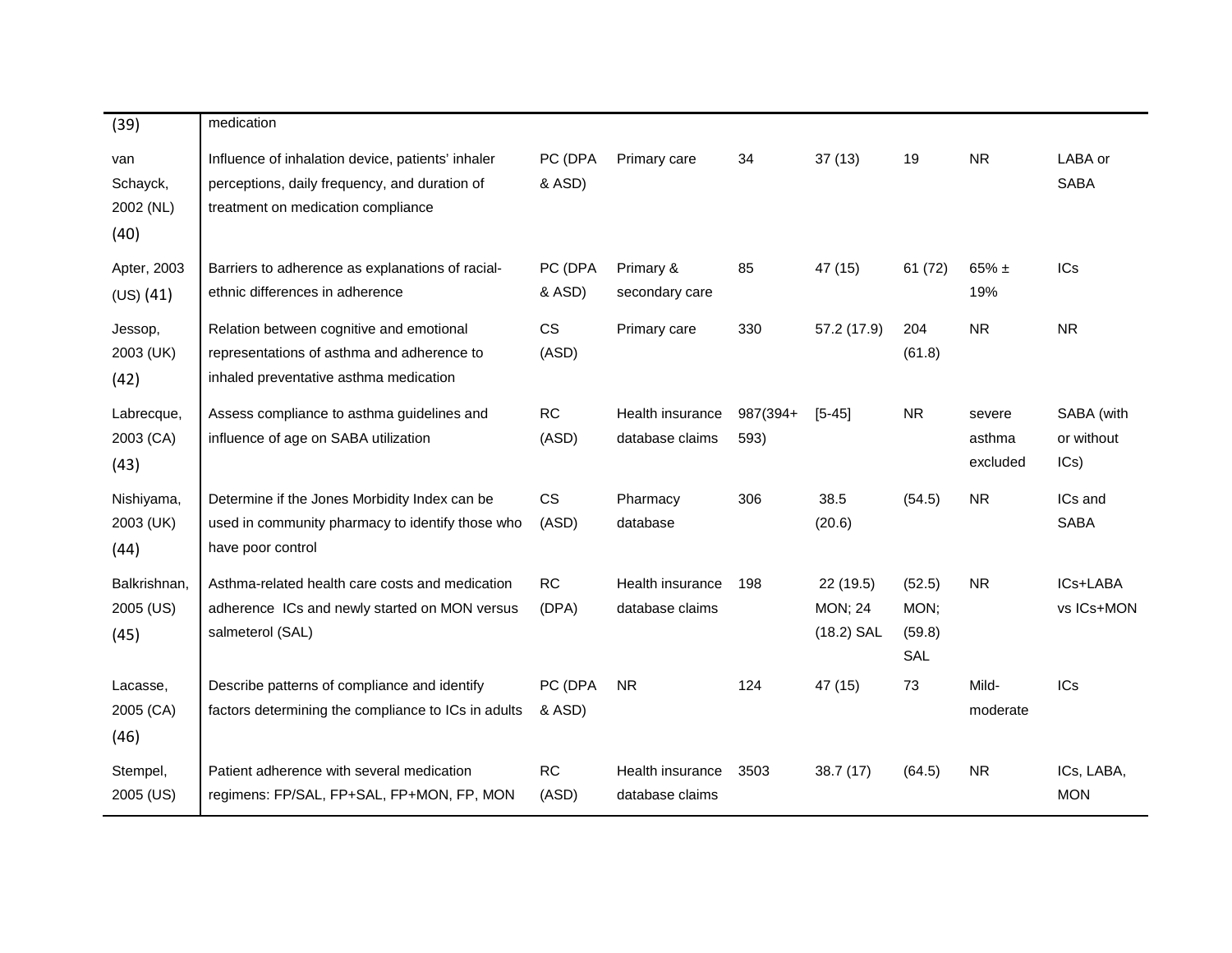| (47)                             |                                                                                                                                                      |                    |                                                        |      |                                             |                                 |                                               |                           |
|----------------------------------|------------------------------------------------------------------------------------------------------------------------------------------------------|--------------------|--------------------------------------------------------|------|---------------------------------------------|---------------------------------|-----------------------------------------------|---------------------------|
| Bender,<br>2006 (US)<br>(48)     | Factors related to refill adherence to FP/SAL                                                                                                        | <b>RC</b><br>(ASD) | Pharmacy<br>database                                   | 5504 | 54 (22)                                     | (60.2)                          | <b>NR</b>                                     | ICs/LABA                  |
| Chatkin,<br>2006 (BR)<br>(49)    | Rate of compliance with preventive treatment for<br>moderate and severe persistent asthma                                                            | PC<br>(DPA)        | Primary care                                           | 131  | 44.4 (16.6)                                 | (71)                            | severe<br>persistent                          | ICs/LABA                  |
| Hasegawa,<br>2006 (JA)<br>(50)   | Comparison between compliance to fluticasone<br>propionate diskus (FPdk) versus diskhaler (FPdh)                                                     | RC<br>(ASD)        | Pharmacy<br>database                                   | 337  | 54.2 (16.8)<br>FPdh; 57.7<br>(18.2)<br>FPdk | (56.3)<br>FPdh;<br>(57)<br>FPdk | <b>NR</b>                                     | <b>ICs</b>                |
| Marceau,<br>2006 (CA)<br>(51)    | Compare persistence, adherence, and<br>effectiveness between patients with asthma<br>starting combination or concurrent therapies (ICs<br>and LABA). | PC (DPA<br>& ASD)  | Health insurance<br>database claims                    | 5118 | 32.6(8.2)                                   | (63,3)                          | <b>NR</b>                                     | ICs/LABA vs<br>ICs + LABA |
| Ohm, 2006<br>(US) (52)           | Explore asthma symptom perception and its<br>relationship with adherence to asthma treatment                                                         | <b>CS</b><br>(ASD) | asthma/allergy<br>clinics                              | 120  | 44.8 (9.27)                                 | (78)                            | mild to<br>severe                             | <b>ICs</b>                |
| Tavasoli,<br>2006 (IR)<br>(53)   | Factors related to patients' compliance with<br>prescribed Metered Dose Inhaler drugs                                                                | CS<br>(ASD)        | outpatient<br>department                               | 160  | 47.67<br>(12.78)                            | 105<br>(65, 6)                  | <b>NR</b>                                     | ICs, LABA,<br><b>SABA</b> |
| <b>Ulrik, 2006</b><br>(DNK) (54) | Patient-related aspects of adherence among adult<br>asthmatics                                                                                       | CS<br>(ASD)        | Community (web-<br>based panel for<br>market research) | 509  | $[18 - 45]$                                 | 317<br>(62)                     | mild 77%,<br>moderate<br>12%<br>severe<br>11% | ICs,<br>ICs+LABA          |
| Williams,                        | Factors associated with ICs adherence among                                                                                                          | <b>RC</b>          | Health                                                 | 176  | 40.8(7.7)                                   | 115                             | <b>NR</b>                                     | ICs                       |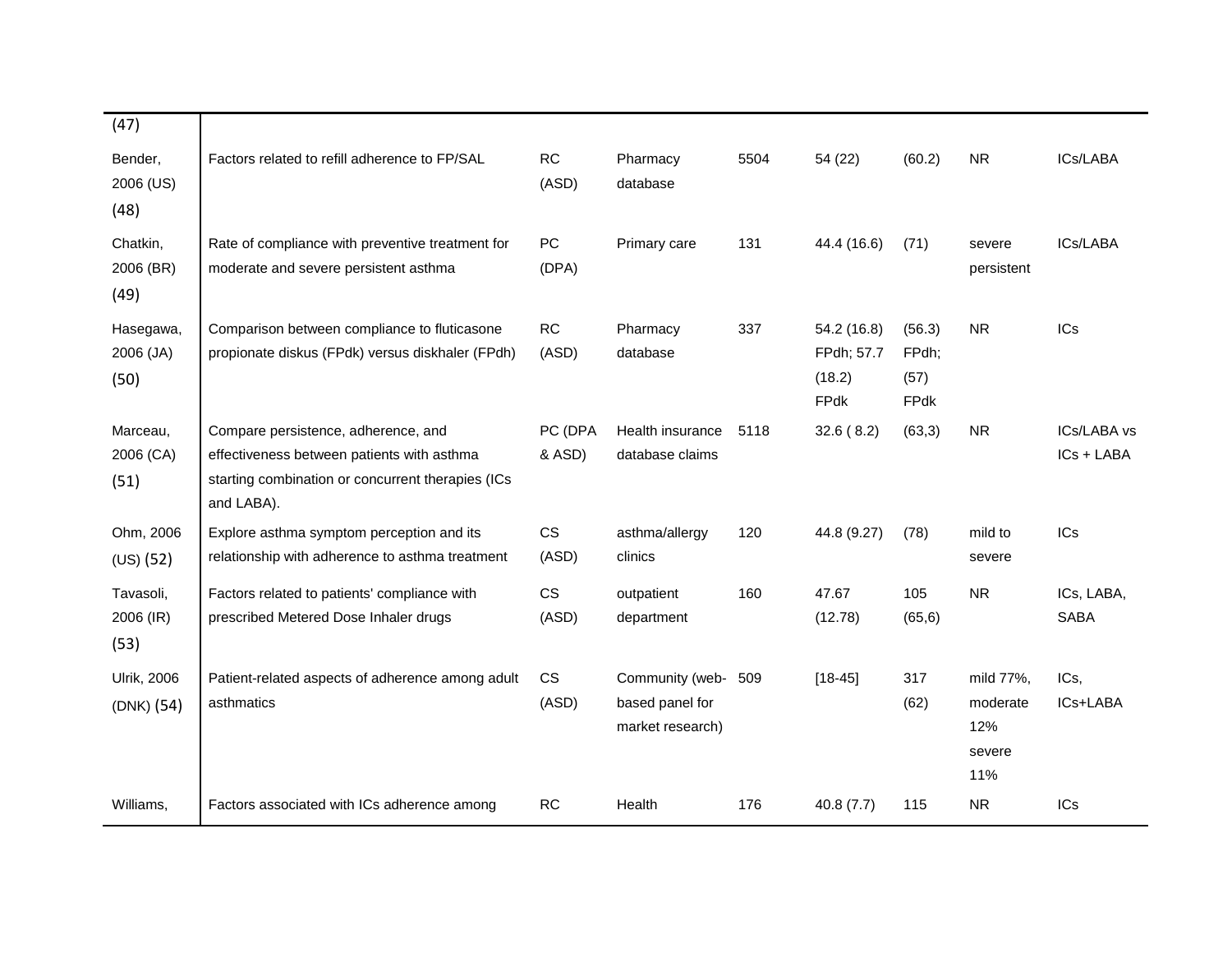| Joseph,            | patients with asthma, and among African           | (ASD)      | maintenance         |      |             | (68,1)     |           |              |
|--------------------|---------------------------------------------------|------------|---------------------|------|-------------|------------|-----------|--------------|
| Peterson,          | American and white patients separately            |            | organization        |      |             |            |           |              |
| Moon, 2007         |                                                   |            |                     |      |             |            |           |              |
| $(US)$ $(55)$      |                                                   |            |                     |      |             |            |           |              |
| Williams,          | Estimate rates of primary non-adherence and       | <b>RC</b>  | Health              | 1064 | 31.9(16.5)  | (59, 8)    | <b>NR</b> | ICs          |
| Joseph,            | explore associated factors                        | (ASD)      | maintenance         |      |             |            |           |              |
| Peterson,          |                                                   |            | organization        |      |             |            |           |              |
| <b>Wells, 2007</b> |                                                   |            |                     |      |             |            |           |              |
| $(US)$ $(56)$      |                                                   |            |                     |      |             |            |           |              |
| Breekveldt-        | Determinants of persistence with ICs              | <b>PC</b>  | Pharmacy            | 5563 | $[0-34]$    | $(51.5) -$ | <b>NR</b> | ICs,         |
| Postma,            |                                                   | (DPA)      | database            |      |             | (57.2)     |           | ICs+LABA     |
| 2008 (NL)          |                                                   |            |                     |      |             |            |           |              |
| (57)               |                                                   |            |                     |      |             |            |           |              |
| Janson,            | Describe asthma medication adherence, identify    | CS (DPA    | Primary &           | 158  | 48.7 (7.4)  | (68)       | <b>NR</b> | ICs and      |
| 2008 (US)          | predictors of ICs underuse and SABA or LABA       | & ASD)     | secondary care      |      | 46.7 (8.5)  |            |           | SABA or      |
| (58)               | overuse                                           |            | (random-digit       |      | 46.5 (8.8)  |            |           | LABA         |
|                    |                                                   |            | dialling)           |      | 46.2 (7.3)  |            |           |              |
| Martínez-          | Relationship between failure to perceive dyspnea  | <b>CS</b>  | Outpatient          | 48   | 48(14)      | (50)       | moderate  | ICs/LABA     |
| Moragón,           | associated with bronchial obstruction and         | (ASD)      | respiratory clinics |      | 44(15)      |            |           |              |
| 2008 (SP)          | treatment non-adherence in asthmatic patients     |            |                     |      |             |            |           |              |
| (59)               |                                                   |            |                     |      |             |            |           |              |
| McGann,            | Relationship between denial of illness and        | ${\sf PC}$ | Asthma clinics,     | 51   | 42 (14.99); | (82.3)     | <b>NR</b> | ${\sf NR}$   |
| 2008 (US)          | compliance with inhaled controller asthma         | (DPA)      | advertisements,     |      | $[18 - 68]$ |            |           | (controller) |
| (60)               | medications                                       |            | local college       |      |             |            |           |              |
| Menckeberg         | Relationship between beliefs about ICs (necessity | CS/RC      | Pharmacy            | 238  | 36.2(6.3)   | (67)       | <b>NR</b> | <b>ICs</b>   |
| , 2008 (NL)        | and concerns) and adherence                       | (ASD)      | database            |      |             |            |           |              |
| (61)               |                                                   |            |                     |      |             |            |           |              |
|                    |                                                   |            |                     |      |             |            |           |              |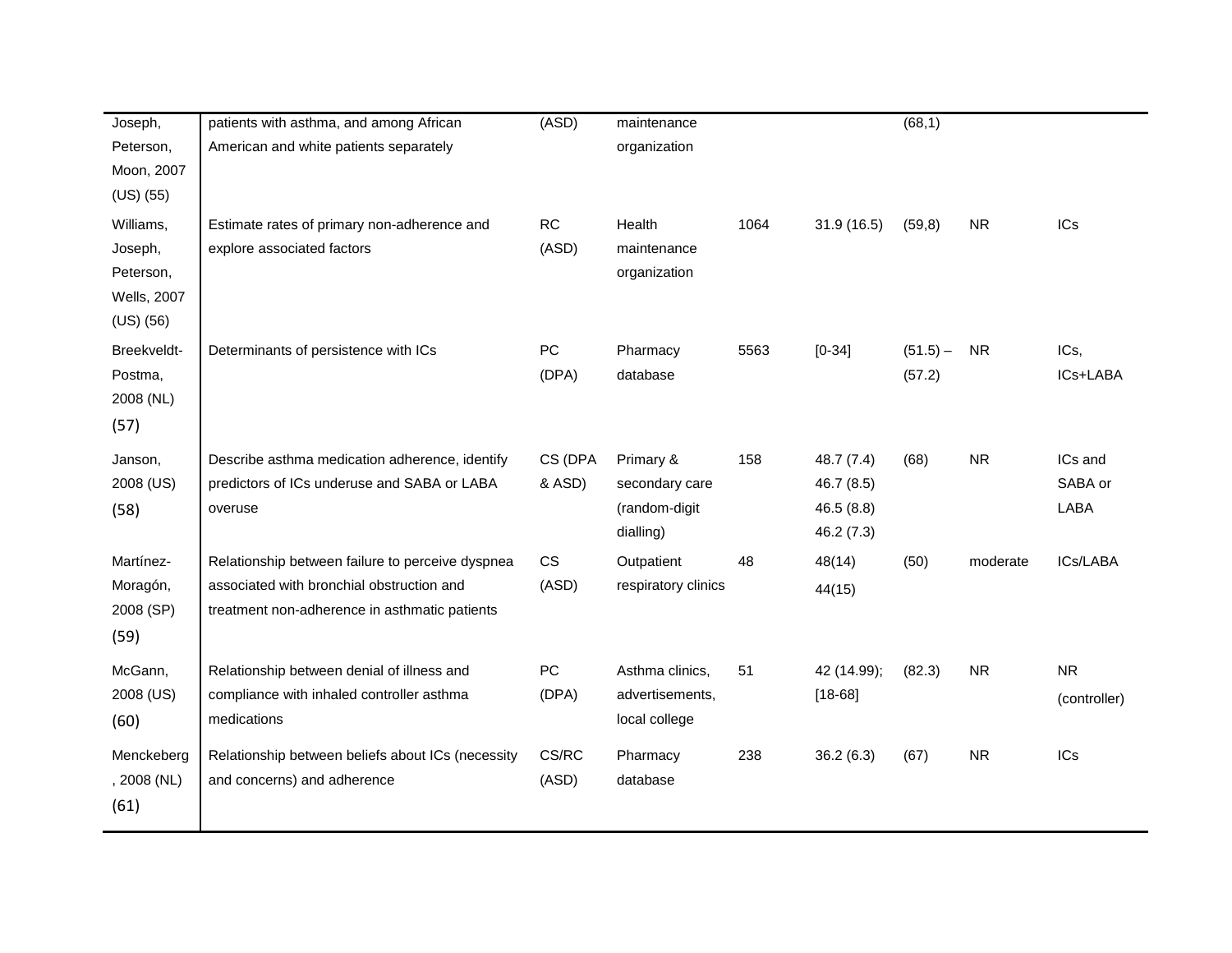| <b>RC</b>                                                                                                                                                                                                                                                                                                                                                                                                                                                                                                                                                                                                                                                                                                                                                                                                                                                                                                                              | Health           | 1006                        | 43.1 (10.4)                                       | 716        | <b>NR</b>  | ICs                                               |
|----------------------------------------------------------------------------------------------------------------------------------------------------------------------------------------------------------------------------------------------------------------------------------------------------------------------------------------------------------------------------------------------------------------------------------------------------------------------------------------------------------------------------------------------------------------------------------------------------------------------------------------------------------------------------------------------------------------------------------------------------------------------------------------------------------------------------------------------------------------------------------------------------------------------------------------|------------------|-----------------------------|---------------------------------------------------|------------|------------|---------------------------------------------------|
|                                                                                                                                                                                                                                                                                                                                                                                                                                                                                                                                                                                                                                                                                                                                                                                                                                                                                                                                        |                  |                             |                                                   |            |            |                                                   |
|                                                                                                                                                                                                                                                                                                                                                                                                                                                                                                                                                                                                                                                                                                                                                                                                                                                                                                                                        |                  |                             |                                                   |            |            |                                                   |
| <b>CS</b>                                                                                                                                                                                                                                                                                                                                                                                                                                                                                                                                                                                                                                                                                                                                                                                                                                                                                                                              | Epidemiological  | 109                         | $[21-23]$                                         | (61.6)     | <b>NR</b>  | ICs/LABA,                                         |
|                                                                                                                                                                                                                                                                                                                                                                                                                                                                                                                                                                                                                                                                                                                                                                                                                                                                                                                                        | study            |                             |                                                   |            |            | ICs; LABA;                                        |
|                                                                                                                                                                                                                                                                                                                                                                                                                                                                                                                                                                                                                                                                                                                                                                                                                                                                                                                                        |                  |                             |                                                   |            |            | <b>SABA</b>                                       |
| CS/RC                                                                                                                                                                                                                                                                                                                                                                                                                                                                                                                                                                                                                                                                                                                                                                                                                                                                                                                                  |                  |                             | <b>NR</b>                                         | ${\sf NR}$ | <b>NR</b>  | ICs or                                            |
| (ASD)                                                                                                                                                                                                                                                                                                                                                                                                                                                                                                                                                                                                                                                                                                                                                                                                                                                                                                                                  | university       |                             |                                                   |            |            | ICs/LABA                                          |
|                                                                                                                                                                                                                                                                                                                                                                                                                                                                                                                                                                                                                                                                                                                                                                                                                                                                                                                                        | hospitals        |                             |                                                   |            |            |                                                   |
| CS                                                                                                                                                                                                                                                                                                                                                                                                                                                                                                                                                                                                                                                                                                                                                                                                                                                                                                                                     | Primary care     | 204                         | 53.8 (19.6)                                       | (59.3)     | all ranges | ICs only or in                                    |
| (ASD)                                                                                                                                                                                                                                                                                                                                                                                                                                                                                                                                                                                                                                                                                                                                                                                                                                                                                                                                  | database         |                             |                                                   |            |            | combination                                       |
|                                                                                                                                                                                                                                                                                                                                                                                                                                                                                                                                                                                                                                                                                                                                                                                                                                                                                                                                        |                  |                             |                                                   |            |            |                                                   |
| PC (DPA                                                                                                                                                                                                                                                                                                                                                                                                                                                                                                                                                                                                                                                                                                                                                                                                                                                                                                                                | General internal | 261                         | 48 (13)                                           | (82)       | persistent | ICs                                               |
| & ASD)                                                                                                                                                                                                                                                                                                                                                                                                                                                                                                                                                                                                                                                                                                                                                                                                                                                                                                                                 | medicine clinics |                             | $[20-87]$                                         |            | asthma     |                                                   |
|                                                                                                                                                                                                                                                                                                                                                                                                                                                                                                                                                                                                                                                                                                                                                                                                                                                                                                                                        |                  |                             |                                                   |            |            |                                                   |
| RC(ASD)                                                                                                                                                                                                                                                                                                                                                                                                                                                                                                                                                                                                                                                                                                                                                                                                                                                                                                                                | Health insurance | 1384                        | 16.3 MF;                                          | (51.3)     | mild       | ICs                                               |
|                                                                                                                                                                                                                                                                                                                                                                                                                                                                                                                                                                                                                                                                                                                                                                                                                                                                                                                                        | claims database  |                             | 16.5 FP;                                          | MF:        |            |                                                   |
|                                                                                                                                                                                                                                                                                                                                                                                                                                                                                                                                                                                                                                                                                                                                                                                                                                                                                                                                        |                  |                             | $[12 - 25]$                                       | (55.3)     |            |                                                   |
|                                                                                                                                                                                                                                                                                                                                                                                                                                                                                                                                                                                                                                                                                                                                                                                                                                                                                                                                        |                  |                             |                                                   | <b>FP</b>  |            |                                                   |
| <b>CS</b>                                                                                                                                                                                                                                                                                                                                                                                                                                                                                                                                                                                                                                                                                                                                                                                                                                                                                                                              |                  |                             | 57 (15)                                           | 89         | <b>NR</b>  | ICs,                                              |
| (ASD)                                                                                                                                                                                                                                                                                                                                                                                                                                                                                                                                                                                                                                                                                                                                                                                                                                                                                                                                  |                  |                             |                                                   |            |            | ICs/LABA                                          |
|                                                                                                                                                                                                                                                                                                                                                                                                                                                                                                                                                                                                                                                                                                                                                                                                                                                                                                                                        |                  |                             |                                                   |            |            |                                                   |
| <b>CS</b>                                                                                                                                                                                                                                                                                                                                                                                                                                                                                                                                                                                                                                                                                                                                                                                                                                                                                                                              | Pharmacy         | 139                         | 31.5(5.6)                                         | 98         | <b>NR</b>  | ICs                                               |
| (ASD)                                                                                                                                                                                                                                                                                                                                                                                                                                                                                                                                                                                                                                                                                                                                                                                                                                                                                                                                  |                  |                             |                                                   | (70.5)     |            |                                                   |
|                                                                                                                                                                                                                                                                                                                                                                                                                                                                                                                                                                                                                                                                                                                                                                                                                                                                                                                                        |                  |                             |                                                   |            |            |                                                   |
|                                                                                                                                                                                                                                                                                                                                                                                                                                                                                                                                                                                                                                                                                                                                                                                                                                                                                                                                        |                  |                             |                                                   |            |            |                                                   |
| Factors that contribute to ICs adherence among<br>African-American and white adults with asthma<br>Personality traits related to asthma control, health-<br>related quality of life and adherence to regular<br>asthma medication<br>Baseline information about ICs adherence in<br>Korea; factors related to ICs adherence; clinical<br>implications of ICs adherence for asthma control<br>Characteristics of patients with interruptions of<br>ICs, intentional or accidental<br>Impact of potentially modifiable medication beliefs<br>on adherence with ICs therapy across time.<br>Adherence and asthma control in adolescents and<br>young adults with mild asthma who began<br>treatment with mometasone furoate (MF) or FP<br>Assess factors and mechanisms that contribute to<br>and clinical outcomes relating to adherence<br>Explain ICs adherence by the attitude, social<br>influence and self-efficacy model and habit | (ASD)<br>(ASD)   | maintenance<br>organization | Clinical centres in 185<br>Respiratory clinic 176 |            | (71.2)     | strength (moderation and mediation relationships) |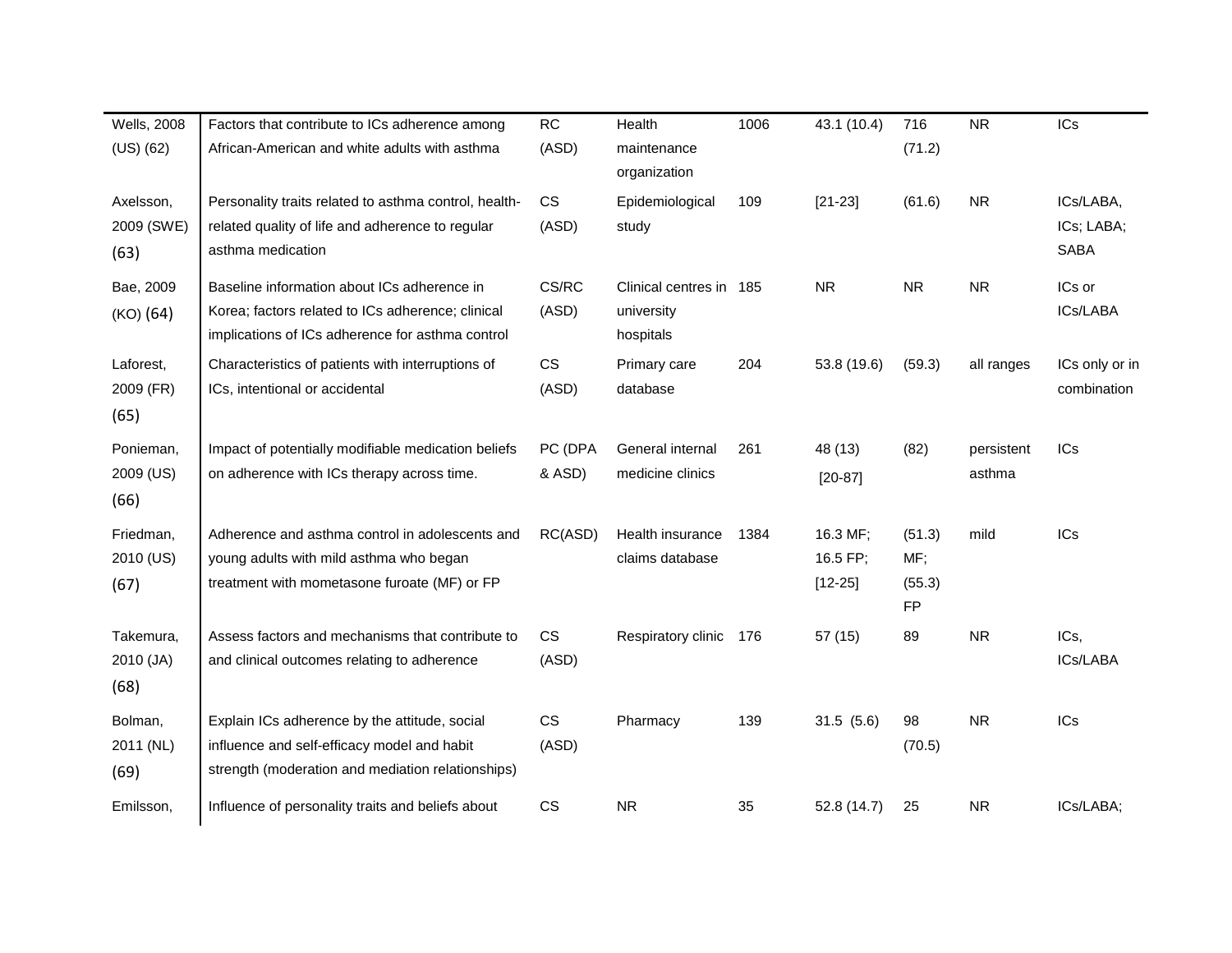| 2011 (SWE)                             | medicines on asthma medication adherence                                                                                  | (ASD)               |                                                                                    |       |                         |                  |                 | ICs+LABA;                              |
|----------------------------------------|---------------------------------------------------------------------------------------------------------------------------|---------------------|------------------------------------------------------------------------------------|-------|-------------------------|------------------|-----------------|----------------------------------------|
| (70)                                   |                                                                                                                           |                     |                                                                                    |       |                         |                  |                 | ICs; LABA                              |
| Small,<br>2011(UK)<br>(71)             | Relationship between inhaler satisfaction and<br>patient compliance. Influence on health and<br>patient-reported outcomes | <b>CS</b><br>(ASD)  | Specialists' and<br>primary care                                                   | 2135  | NR (adults)             | <b>NR</b>        | <b>NR</b>       | <b>NR</b>                              |
| Suzuki,<br>2011 (JA)<br>(72)           | Associations between several factors of asthma<br>therapy (patients adherence, asthma severity)                           | RC(ASD)             | University<br>Hospital                                                             | 50    | 36.3(7.9)               | (46)             | <b>NR</b>       | <b>ICs</b>                             |
| Foster, 2012<br>(AU) (73)              | Identify potentially modifiable beliefs and<br>behaviours that predict ICs/LABA adherence                                 | ${\sf PC}$<br>(ASD) | Community<br>pharmacies,<br>advertising,<br>primary care,<br>volunteer<br>database | 99    | 47.6 (15.8)             | 57               | $83\%$ ±<br>23% | ICs/LABA                               |
| Ahmedani,<br>2013 (US)<br>(74)         | Relationships between locus of control factors<br>(God, doctors, other people, change and internal)<br>and ICs adherence  | CS<br>(ASD)         | Primary care                                                                       | 1025  | 37.6 (14.8)             | 675<br>(65.9)    | <b>NR</b>       | <b>ICs</b>                             |
| Axelsson,<br>2013 (SWE)<br>(75)        | To determine the mediating effects of medication<br>beliefs between personality traits and adherence                      | CS<br>(ASD)         | Community                                                                          | 516   | 47.4 (15.6)             | (60)             | <b>NR</b>       | ICs/LABA,<br>ICs; LABA;<br><b>SABA</b> |
| Price, Lee,<br>2013 (UK)<br>(76)       | Identify characteristics of patients who prefer<br>once-daily controller regimen                                          | RC<br>(ASD)         | Primary care<br>database                                                           | 3731  | 45.6 (15)<br>$[2 - 94]$ | 2174<br>(58.3)   | <b>NR</b>       | ICs;<br>ICs+LABA                       |
| Price,<br>Thomas,<br>2013 (UK)<br>(77) | Compare real life effectiveness of extrafine and<br>larger particle beclometasone                                         | $C-C$<br>(DPA)      | Primary care<br>databases                                                          | 30354 | $[12 - 80]$             | 17808<br>(58.7%) | <b>NR</b>       | <b>ICs</b>                             |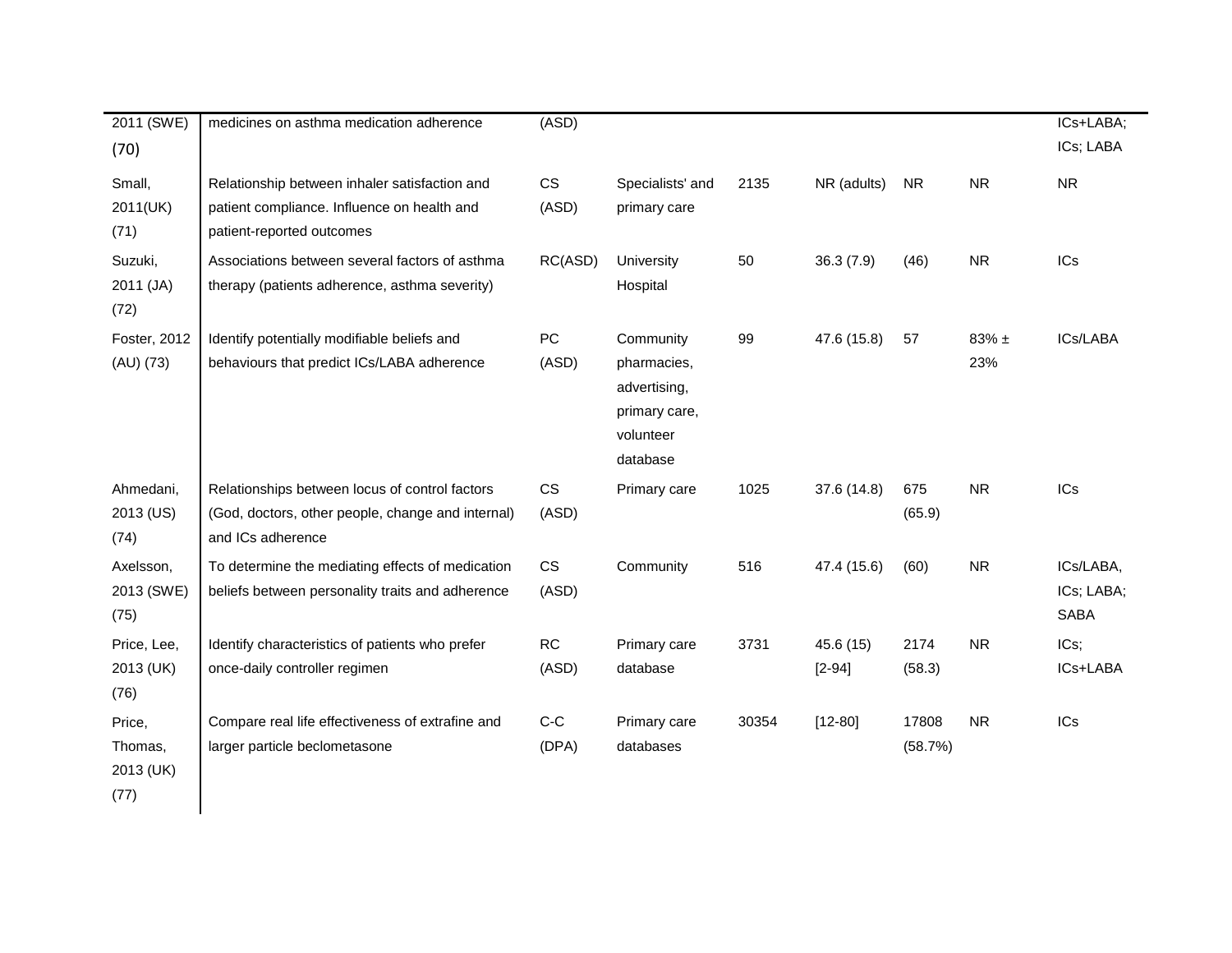| Schatz,             | Develop a questionnaire that reflects              | PC (DPA   | Health             | 420    | 41.6(9.1)      | 280          | <b>NR</b>       | ICs; SABA       |
|---------------------|----------------------------------------------------|-----------|--------------------|--------|----------------|--------------|-----------------|-----------------|
| 2013 (US)           | nonadherence risk and identifies adherence         | & ASD)    | maintenance        |        |                | (66.7)       |                 |                 |
| (78)                | barriers                                           |           | organization       |        |                |              |                 |                 |
| <b>Wells, 2013</b>  | Determine whether once daily dosing is             | RC        | Health             | 1302   | 28.2 (15.8)    | 113          | Low to          | IC <sub>s</sub> |
| $(US)$ $(79)$       | associated with higher ICs adherence than 2 or     | (DPA)     | maintenance        |        | once daily;    | (51.1)       | severe          |                 |
|                     | more times daily dosing                            |           | organization       |        | 31.6(16.0)     | once         |                 |                 |
|                     |                                                    |           |                    |        | $\geq$ 2 daily | daily;       |                 |                 |
|                     |                                                    |           |                    |        |                | 656          |                 |                 |
|                     |                                                    |           |                    |        |                | $(60.7) \ge$ |                 |                 |
|                     |                                                    |           |                    |        |                | 2 daily      |                 |                 |
| Baddar,             | Relationships between patient compliance, inhaler  | CS        | University         | 218    | $[12 - 72]$    | (65.1)       | <b>NR</b>       | $ICs$ ;         |
| 2014                | technique and asthma control level                 | (ASD)     | Hospital           |        |                |              |                 | ICs/LABA;       |
| (Oman) (80)         |                                                    |           |                    |        |                |              |                 | ICs+LABA        |
| Federman,           | Associations of self-management behaviours (e.g.   | PC        | Outpatient clinics | 433    | 67:45%         | (83.8)       | Moderate        | ICs only or in  |
| 2014 (US)           | medication adherence and inhaler technique) with   | (DPA)     |                    |        | 60-64,         |              | or severe       | combination     |
| (81)                | health literacy                                    |           |                    |        | 39% 65-        |              |                 |                 |
|                     |                                                    |           |                    |        | 74, 16%        |              |                 |                 |
|                     |                                                    |           |                    |        | $\geq 75$      |              |                 |                 |
| <b>Taylor, 2014</b> | To develop an annual measure of ICs adherence      | <b>RC</b> | Primary care       | 292738 | 38.7 (15.4)    | NR.          | <b>BTS/SIGN</b> | <b>ICs</b>      |
| (UK) (82)           | from prescribing data and statistically model ICs  | (DPA)     | database           |        |                |              | step 2-5        |                 |
|                     | adherence controlling for patient factors          |           |                    |        |                |              |                 |                 |
| Van Steenis,        | Relationship between ICs necessity and concerns    | CS        | Pharmacy           | 93     | 43.7 (14.5)    | 55           | <b>NR</b>       | ICs only or in  |
| 2014 (NL)           | beliefs and subjectively- and objectively-measured | (ASD)     |                    |        | $[18 - 77]$    | (59.1)       |                 | combination     |
| (83)                | adherence and the agreement between these          |           |                    |        |                |              |                 |                 |
|                     | measures                                           |           |                    |        |                |              |                 |                 |

**Note**: Abbreviations are: *SD: standard deviation; FEV1%: forced expiratory volume for 1 second expressed as a percentage of the forced vital capacity*; NR: not reported; *for country*: UK: United Kingdom; US: United States; NL: Netherlands; CA: Canada; BR: Brazil; JA: Japan; IR: Ireland; DNK: Denmark; SP: Spain; SWE: Sweden; KO: South Korea; FR: France; AU: Australia; *for study design*: CS: Cross- sectional; RC: Retrospective Cohort; C-C: case-control study; PC: Prospective cohort;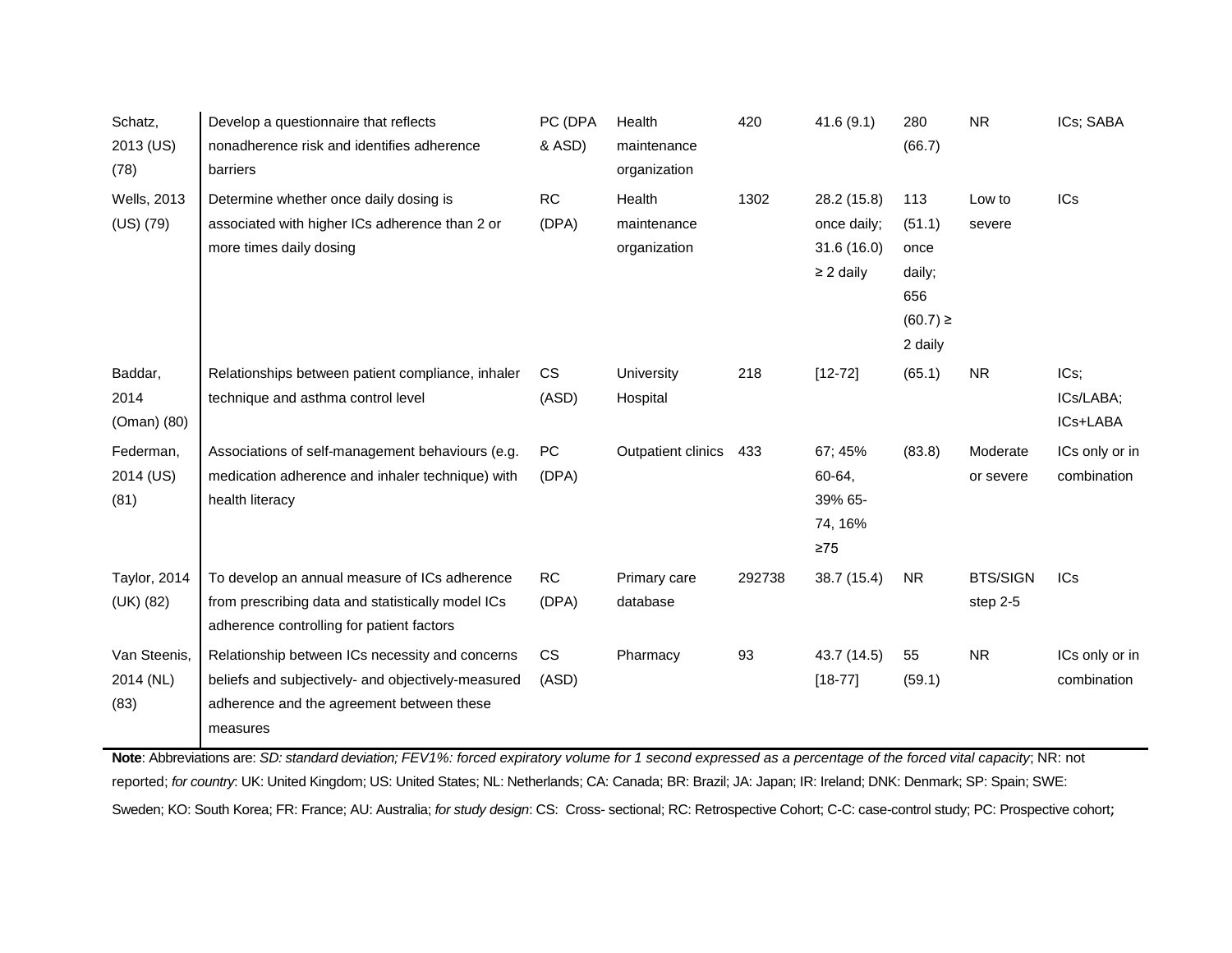ASD: adherence simultaneous with determinants measurement; DPA: determinants preceding adherence measurement; *for asthma severity:* BTS/SIGN: British Thoracic Society/Scottish Intercollegiate Guidelines Network; for medication: SABA: short-acting beta<sub>2</sub>- agonists; LABA: long-acting beta<sub>2</sub>-agonists; ICs: inhaled corticosteroids.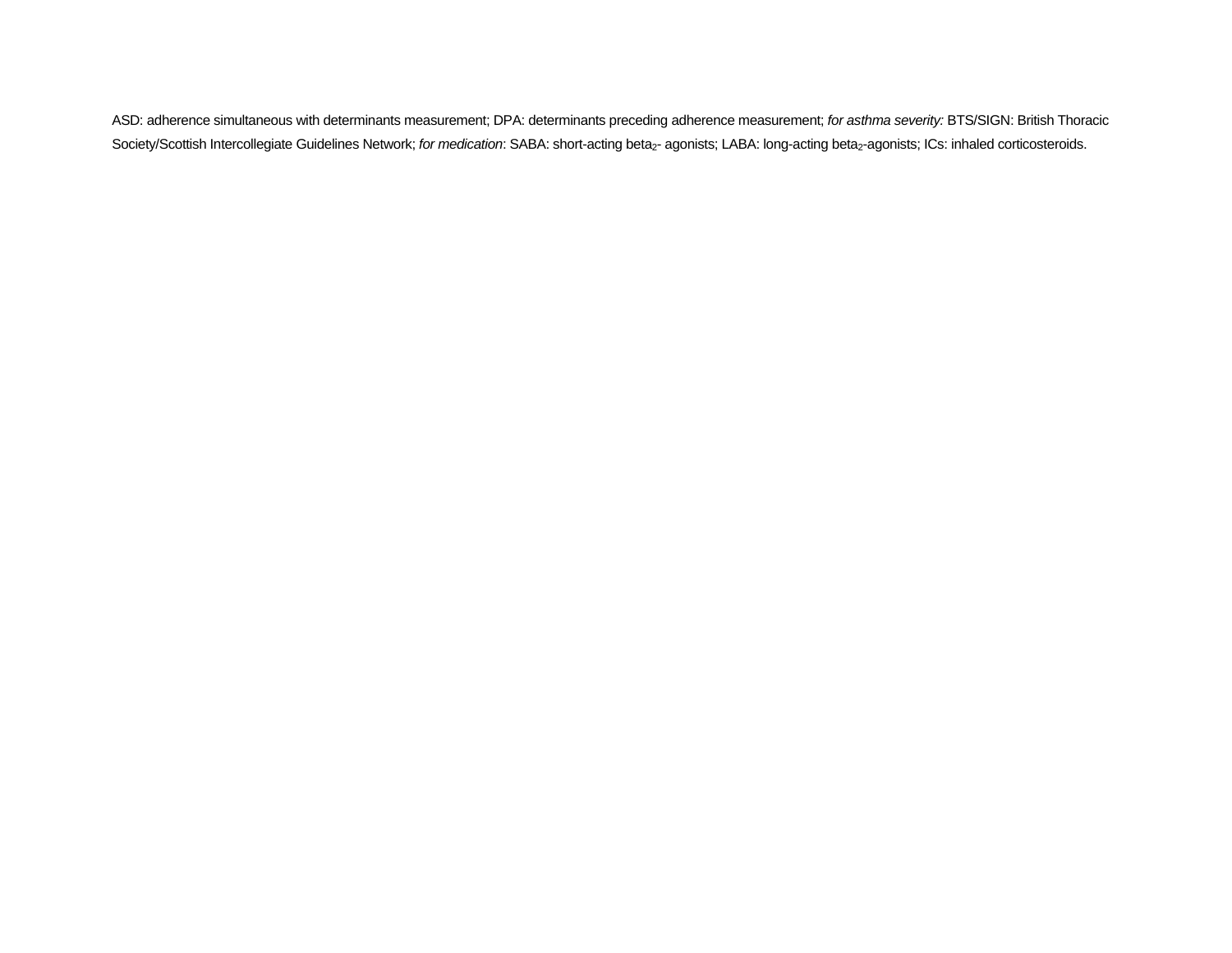Twenty studies focused on adherence to ICs only, eight assessed adherence to inhaled asthma medication as a generic treatment category, and 23 studies focused on various types of medication, including ICs and long- or short-acting beta-agonists (LABA and SABA), either in monotherapy or in fixed (ICs/LABA) or free (ICs+LABA) combinations. Two studies analysed repeated measures of adherence in longitudinal cohort designs, prospectively (66) or retrospectively (82). All other studies collected data cross-sectionally, retrospectively, or prospectively (22, 16, and 12 studies respectively) and analysed relationships between determinants and single adherence measures.

There were substantial differences between studies in operationalization and measurement of both adherence determinants and behaviours (see Supplementary Material 3). Of the 68 adherence behaviour assessments (several studies used multiple measures; see Table 2), 31 relied on patient reports, 24 accessed medical records (prescription and refill data), seven employed electronic monitoring, four used canister weighting, one used dose counters, and one requested physician reports. Fifteen of the patient-reported adherence assessments applied validated questionnaires like the Medication Adherence Rating Scale (MARS (39) and Revised Asthma Adherence Scale (RAAS (84), while the remainder used self-constructed non-validated questionnaires.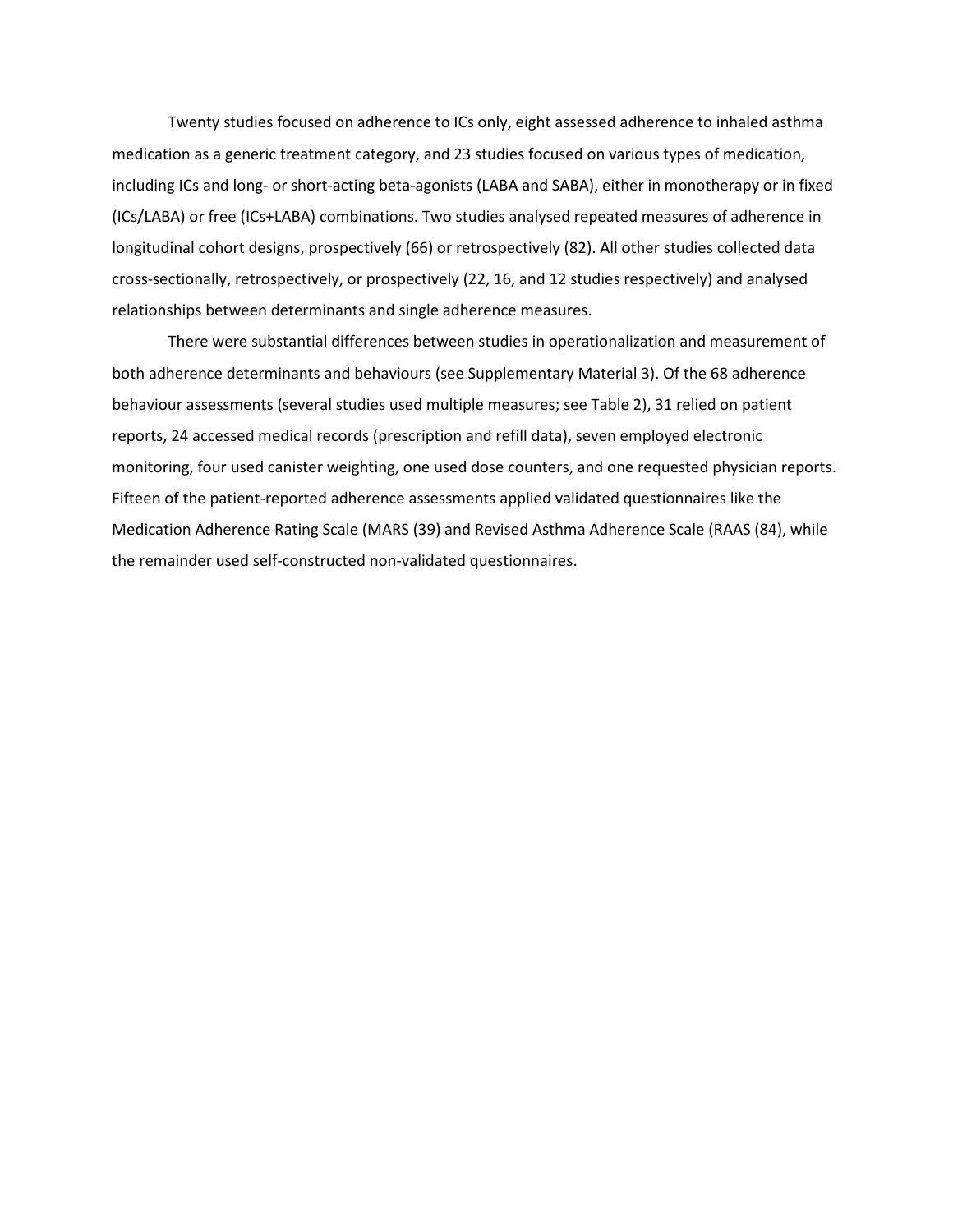**Table 2. Definition and measurement of adherence behaviours in the studies reviewed (chronological order).**

| First author,       |                                     | <b>Assessment</b> |                                                                                 | Validity/    |
|---------------------|-------------------------------------|-------------------|---------------------------------------------------------------------------------|--------------|
| publication         | Adherence definition/term           | method            | <b>Details</b>                                                                  | reliability  |
| year                |                                     |                   |                                                                                 |              |
| Tettersell          | taking inhalers as prescribed       | patient-report,   | 1 item: "Do you take your inhalers as prescribed?"; 4 response options:         | <b>NR</b>    |
| 1993                |                                     | single item       | "Always", "Majority of the time (8 out of 10 doses)", "About half of the time", |              |
|                     |                                     |                   | "Only during or following an attack"                                            |              |
| <b>Bosley, 1995</b> | noncompliance; taking less than     | electronic        | Turbohaler Inhalation Computer; computed for two 6-week periods as (no of       | <b>NR</b>    |
|                     | 70% of prescribed doses or omitting | monitoring        | doses taken)/(no of doses prescribed)*100                                       |              |
|                     | all doses for 1 week or more        |                   |                                                                                 |              |
| Apter, 1998         | use of ICs in the last 35 days      | electronic        | MDILog, last 35 of 42 days considered, computed for 12-hour periods as          | <b>NR</b>    |
|                     |                                     | monitoring        | (recorded - prescribed actuations)*100; mean truncated adherence computed       |              |
|                     |                                     |                   | per subject; dichotomized (< or >70%)                                           |              |
| Bennett,            | adherence to preventive ICs use     | patient-report,   | <b>RAAS</b> (84)                                                                | $\alpha$ .75 |
| 1998                |                                     | published         |                                                                                 |              |
|                     |                                     | scale             |                                                                                 |              |
| Chambers,           | frequency of ICs use                | patient-report,   | Item content not specified; 4 response options: "I use it at least twice a day  | <b>NR</b>    |
| 1999                |                                     | single item       | almost every day", "Some days I use it at least twice, but on other days I      |              |
|                     |                                     |                   | don't use it at all", I used to use it, but now I don't", "I never used it";    |              |
|                     |                                     |                   | dichotomized into 'regular, twice daily' and 'less than regular'                |              |
| Schmaling,          | as-needed medication use            | canister          | total number of medication inhalations for each day in the prescription period  | <b>NR</b>    |
| 2000                |                                     | weighting         |                                                                                 |              |
|                     | daily medication adherence          | canister          | predicted use (no. days * no. puff per day) compared to actual use; computed    | <b>NR</b>    |
|                     |                                     | weighting         | as percent of prescribed medication used                                        |              |
| Horne, 2002         | medication adherence                | patient-report,   | <b>MARS (39)</b>                                                                | $\alpha$ .85 |
|                     |                                     | published         |                                                                                 |              |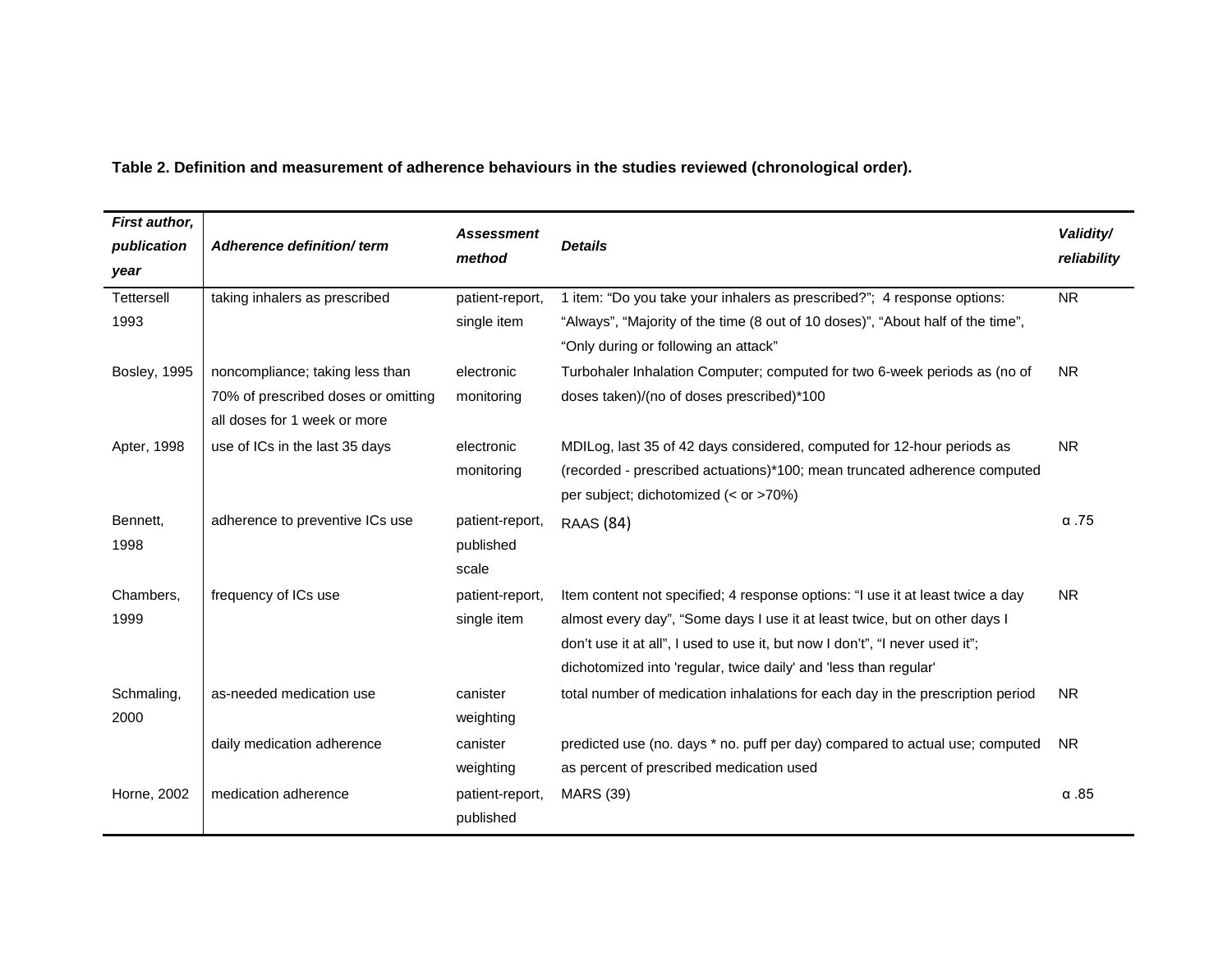|              |                                     | scale            |                                                                              |              |
|--------------|-------------------------------------|------------------|------------------------------------------------------------------------------|--------------|
| van          | medication compliance rate          | canister         | medication used as a percentage of medication prescribed                     | <b>NR</b>    |
| Schayck,     |                                     | weighting        |                                                                              |              |
| 2002         |                                     |                  |                                                                              |              |
| Apter, 2003  | use of ICs in the last 42 days      | electronic       | MDILog, 42 days, computed for 12-hour periods as (recorded - prescribed      | <b>NR</b>    |
|              |                                     | monitoring       | actuations)*100; mean truncated adherence computed per subject; divided      |              |
|              |                                     |                  | into 4 categories (<20%, 20-<50%, 50-<75%, 75%-100%)                         |              |
| Jessop,      | adherence to preventative inhaled   | patient-report,  | RAAS (84) and two extra items on accidental non-adherence                    | $\alpha$ .92 |
| 2003         | medication in the last 3 months     | published        |                                                                              |              |
|              |                                     | scale            |                                                                              |              |
|              |                                     | (adapted)        |                                                                              |              |
| Labrecque,   | conformity of SABA prescription use | medical (refill) | dichotomous; good use criteria: for SABA with no ICs use, the interval       | <b>NR</b>    |
| 2003         | with accepted good use criteria     | records          | between the targeted SABA prescription and the following refill corresponds  |              |
|              |                                     |                  | to a maximum daily use of two inhalations; for SABA with ICs use, the        |              |
|              |                                     |                  | criterion above, and a daily ICs dose below a fixed threshold                |              |
| Nishiyama,   | reliever compliance                 | patient-report,  | patients were required to state the drugs and dosage regimens they used;     | NR.          |
| 2003         |                                     | interview        | their reports were compared with prescription information; 3 values coded:   |              |
|              |                                     |                  | "good"; "overused"; "underused" (first two applied also to reliever)         |              |
|              | preventer compliance                | patient-report,  |                                                                              | <b>NR</b>    |
|              |                                     | interview        |                                                                              |              |
| Balkrishnan, | adherence to controller             | medical (refill) | computed as (days of prescription supply dispensed)/(days between            | <b>NR</b>    |
| 2005         | pharmacotherapy                     | records          | prescription refills - number of days person was hospitalized); dichotomized |              |
|              |                                     |                  | as compliant (0.5-1.5) or not                                                |              |
| Lacasse,     | non-compliance                      | electronic       | MDILog; calculated for 12 weeks daily as proportion of prescribed daily dose | <b>NR</b>    |
| 2005         |                                     | monitoring       | actually inhaled; dichotomised as compliant (>75%) or not                    |              |
| Stempel,     | asthma medication refill rate       | medical (refill) | number of 1-month supply during the 12-month post-index period               | <b>NR</b>    |
| 2005         |                                     | records          |                                                                              |              |
|              | number of treatment days            | medical (refill) | For monotherapy: total days supplied of medication; for combination: total   | <b>NR</b>    |
|              |                                     | records          | days supplied of ICs                                                         |              |
|              |                                     |                  |                                                                              |              |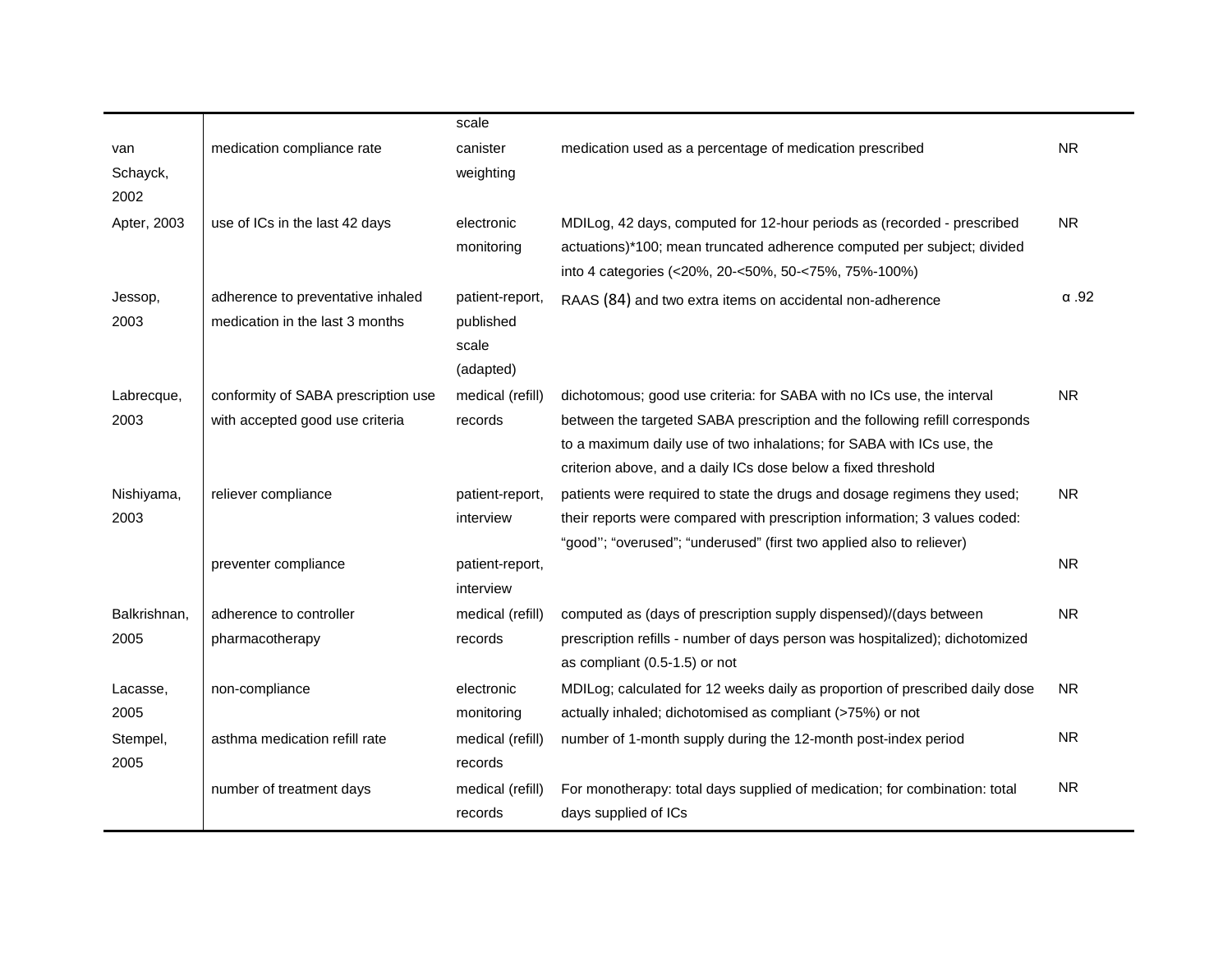|                    | SABA refill rates                    | medical (refill) | number of 1-month supply during the 12-month post-index period                    | <b>NR</b> |
|--------------------|--------------------------------------|------------------|-----------------------------------------------------------------------------------|-----------|
|                    |                                      | records          |                                                                                   |           |
| Bender,            | adherence to ICs/LABA                | medical (refill) | total days supplied during follow-up period                                       | <b>NR</b> |
| 2006               |                                      | records          |                                                                                   |           |
|                    | persistence                          | medical (refill) | time to discontinuation computed as number of days from index date to date        | <b>NR</b> |
|                    |                                      | records          | preceding the pre-specified gap when supply was exhausted                         |           |
| Chatkin,           | compliance                           | canister         | (total quantity of medication used )/ (quantity prescribed, i.e. 3 canisters in 3 | <b>NR</b> |
| 2006               |                                      | weighting        | months); dichotomised as compliant (>85%) or not                                  |           |
| Hasegawa,          | drug compliance                      | medical          | computed for 6 months as (number of medicines dispensed)/(number of               | <b>NR</b> |
| 2006               |                                      | (prescription    | medicines prescribed)*100; capped at 100%                                         |           |
|                    |                                      | and refill)      |                                                                                   |           |
|                    |                                      | records          |                                                                                   |           |
| Marceau,           | persistence versus discontinuation - | medical (refill) | computed as the sum of 3 times the duration of the current prescription (in       | <b>NR</b> |
| 2006               | having prescriptions continuously    | records          | days) plus all overlaps accumulated since therapy start; discontinuation date     |           |
|                    | renewed within the period            |                  | was the end date of the last filled prescription plus all overlaps                |           |
| Ohm, 2006          | use of ICs+LABA                      | electronic       | Advair diskhaler; computed as (number of counted doses)/(number of                | <b>NR</b> |
|                    |                                      | monitoring       | prescribed doses)*100. Dichotomized as good adherence (≥80%) or not               |           |
|                    | medication adherence                 | patient-report,  | <b>MARS (39)</b>                                                                  | <b>NR</b> |
|                    |                                      | published        |                                                                                   |           |
|                    |                                      | scale            |                                                                                   |           |
| Tavasoli,          | compliance to prescribed MDI drugs   | patient-report,  | 4 items: "Do you use your prescribed spray (MDI drug) regularly?", "Have          | <b>NR</b> |
| 2006               |                                      | interview        | you ever had any history of not using your spray?", "Do you still use your last   |           |
|                    |                                      |                  | prescribed spray?", "How do you use your spray? Show me"; response                |           |
|                    |                                      |                  | scales from 0 to 4                                                                |           |
| <b>Ulrik, 2006</b> | intentional non-adherence            | patient-report,  | 1 item: "How often do you decide not to take your controller medication?"; 5      | <b>NR</b> |
|                    |                                      | single item      | response options: "almost every day", "a couple of times every week", "a          |           |
|                    |                                      |                  | couple of times every month", "a couple of times every year", "hardly ever"       |           |
|                    | adherence                            | patient-report,  | item not specified; responses reported on a 3-level scale: taking controller      | <b>NR</b> |
|                    |                                      |                  |                                                                                   |           |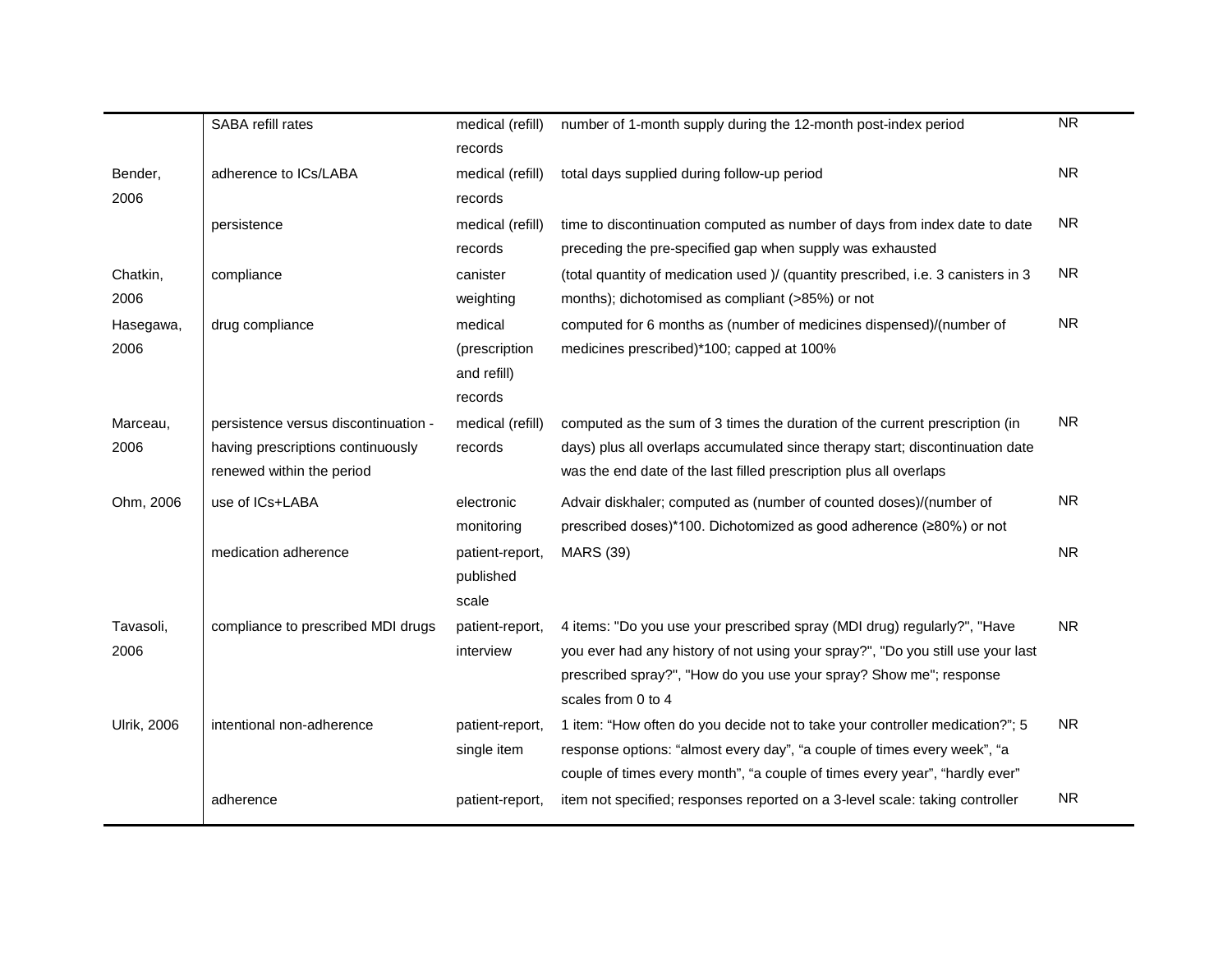|                    |                                     | single item      | therapy as prescribed, less, or more than prescribed                            |            |
|--------------------|-------------------------------------|------------------|---------------------------------------------------------------------------------|------------|
| Williams,          | ICs adherence                       | medical (refill) | (cumulative days supplied )/ (total number of days between refills for 1-year   | <b>NR</b>  |
| Joseph,            |                                     | records          | study period); analyses performed also with adherence stratified (0%, 0-80%,    |            |
| Peterson,          |                                     |                  | $≥80%$ )                                                                        |            |
| Moon, 2007         |                                     |                  |                                                                                 |            |
| Williams,          | primary non-adherence               | medical (refill) | no prescription fill information recorded for 3 months after index prescription | <b>NR</b>  |
| Joseph,            |                                     | records          |                                                                                 |            |
| Peterson,          | ICs adherence                       | medical (refill) | computed as (total days supplied)/(number of days of observation)*100;          | <b>NR</b>  |
| <b>Wells, 2007</b> |                                     | records          | adherence stratified (0%, 0-80%, ≥80%)                                          |            |
| Breekveldt-        | persistence during the first year;  | medical (refill) | computed as number of days from start to time of first failure to continue      | <b>NR</b>  |
| Postma,            |                                     | records          | renewal of initial prescription, based on (number of units dispensed)/(number   |            |
| 2008               |                                     |                  | of units to be used per day as defined in pharmacy)                             |            |
| Janson,            | ICs nonadherence during the last 14 | patient-report,  | nurse home assessment of ICs prescription and use, based on inspection of       | <b>NR</b>  |
| 2008               | days                                | interview        | current asthma medication and 2 questions: "How many puffs and how many         |            |
|                    |                                     |                  | times per day did your doctor tell you to use this?", "During the past 14 days, |            |
|                    |                                     |                  | how many puffs and how many times per day have you used this?";                 |            |
|                    |                                     |                  | dichotomized as adherent (≥7 days of use in previous 14 days) or not            |            |
|                    | SABA or LABA overuse                | patient-report,  | nurse home assessment on SABA and LABA prescription and use,                    | <b>NR</b>  |
|                    |                                     | interview        | dichotomized as overuse (average >8 puffs of SABA or >2 puffs of LABA -         |            |
|                    |                                     |                  | single or combination- per day) or adherent                                     |            |
| Martínez-          | frequency of ICs use                | patient-report,  | 1 item, not specified, adapted after (37); 4 response options, from "never" to  | <b>NR</b>  |
| Moragón,           |                                     | single item      | "at least twice a day almost every day", dichotomized into "almost every day"   |            |
| 2008               |                                     |                  | versus "rarely if ever"                                                         |            |
| McGann,            | "how closely an individual's        | electronic       | DOSER; ratio of the number of observed correct prescribed use days              | agreement  |
| 2008               | medication-taking behaviors, as     | monitoring       | between day 3 and 14                                                            | with other |
|                    | measured by the DOSER,              |                  |                                                                                 | measures   |
|                    | approximated prescribed use         |                  |                                                                                 | (not       |
|                    | instructions provided by the health |                  |                                                                                 | specified) |
|                    | care provider"                      |                  |                                                                                 | 84.32%     |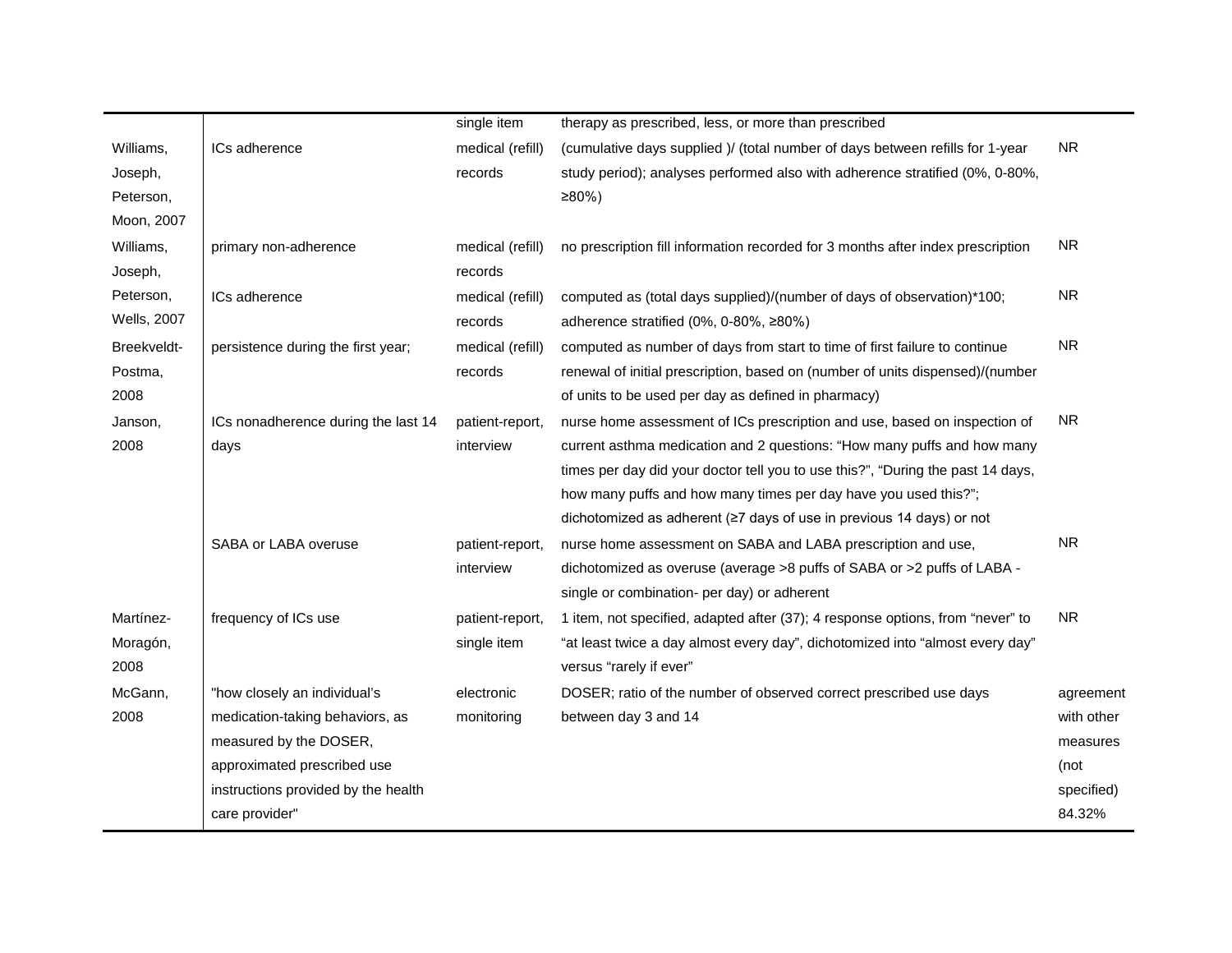| Menckeberg,        | medication acquisition               | medical (refill) | (total days supplied) /(total number of days from first and last refill date)*100 |              |
|--------------------|--------------------------------------|------------------|-----------------------------------------------------------------------------------|--------------|
| 2008               |                                      | records          |                                                                                   |              |
|                    | medication adherence                 | patient-report,  | <b>MARS (39)</b>                                                                  | $\alpha$ .81 |
|                    |                                      | published        |                                                                                   |              |
|                    |                                      | scale            |                                                                                   |              |
| <b>Wells, 2008</b> | ICs adherence; the proportion of     | medical (refill) | (total days supplied)/(number of days of observation)*100                         | <b>NR</b>    |
|                    | time that the patient had medication | records          |                                                                                   |              |
|                    | available during last 6 months       |                  |                                                                                   |              |
| Axelsson,          | medication adherence                 | patient-report,  | <b>MARS (39)</b>                                                                  | $\alpha$ .71 |
| 2009               |                                      | published        |                                                                                   |              |
|                    |                                      | scale            |                                                                                   |              |
| Bae, 2009          | prescription refill adherence        | medical (refill) | (number of ICs refills)/12*100; categorized as appropriate use (>80%),            | <b>NR</b>    |
|                    |                                      | records          | underuse (50-80%), or extreme underuse (<50%)                                     |              |
|                    | subjective self-reported adherence   | patient-report,  | 1 item: "How often did you take your ICs as prescribed for last 1 year?";         | <b>NR</b>    |
|                    |                                      | single item      | response on a visual analogue scale from 0% to 100%; categorized as               |              |
|                    |                                      |                  | appropriate use (>80%), under-use (50-80%), and extreme under-use                 |              |
|                    |                                      |                  | $(<50\%)$                                                                         |              |
| Laforest,          | Intentional interruption             | patient-report,  | Six items included: (1) accidental interruption, (2) intentional interruption     | <b>NR</b>    |
| 2009               |                                      | single item      | when feeling better, (3) intentional interruption when feeling worse, (4)         |              |
|                    | Accidental interruption              | patient-report,  | reduced use when feeling better, (5) more frequent use of ICs in case of          |              |
|                    |                                      | single item      | preliminary signs of asthma attack and (6) intentional changes of doses           |              |
|                    |                                      |                  | independently of physician; analyses performed on intentional (when feeling       |              |
|                    |                                      |                  | better) and accidental interruption.                                              |              |
| Ponieman,          | medication adherence                 | patient-report,  | MARS (39); dichotomised as good adherence $(≥ 4.5)$ or not                        | $\alpha$ .86 |
| 2009               |                                      | published        |                                                                                   |              |
|                    |                                      | scale            |                                                                                   |              |
| Friedman,          | prescription fills                   | medical (refill) | total number of prescription refills during the post-index period                 | <b>NR</b>    |
| 2010               |                                      | records          |                                                                                   |              |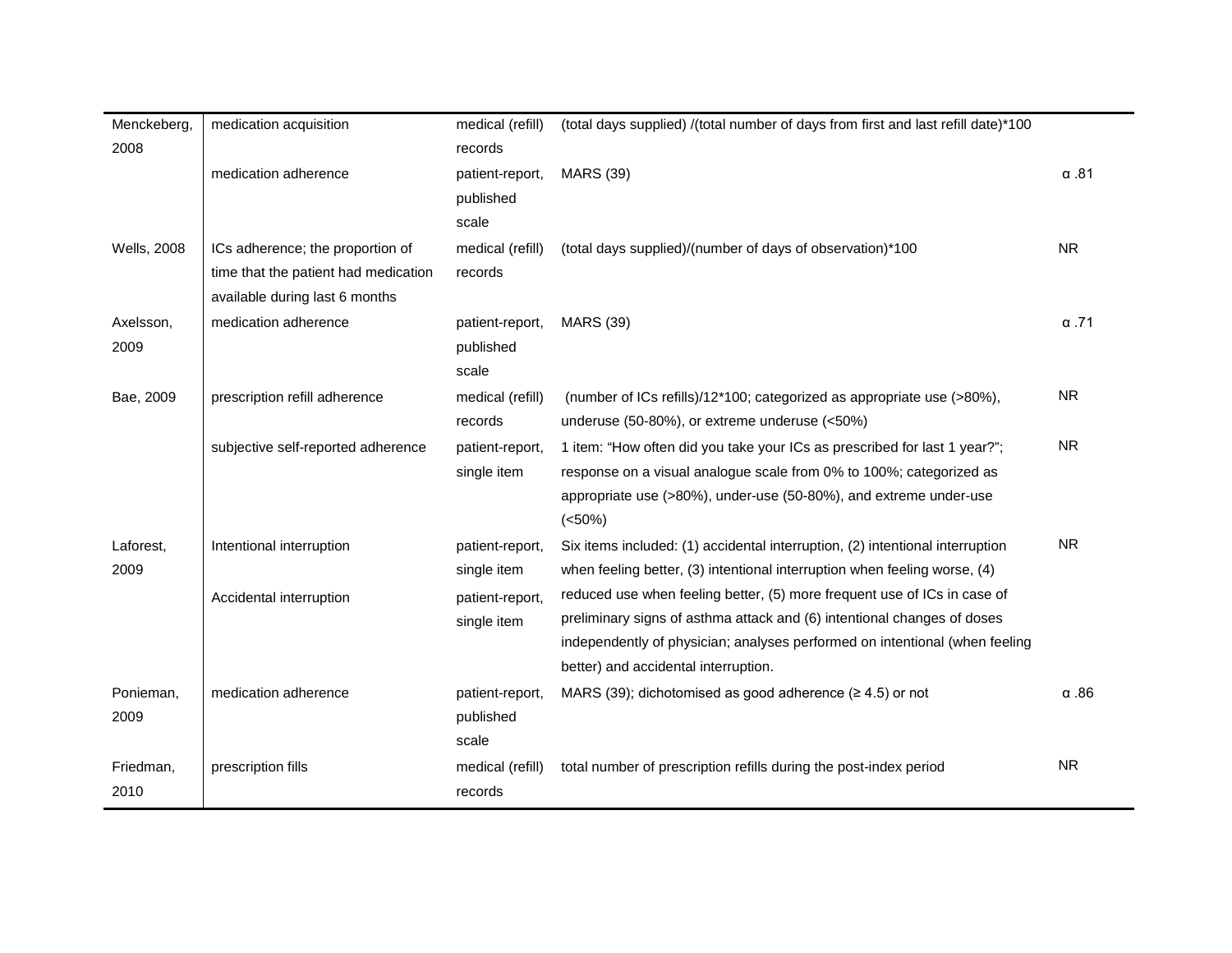|                    | percentage days covered               | medical (refill) | (number of days patients had medication on hand)/(total number of post-       | <b>NR</b>    |
|--------------------|---------------------------------------|------------------|-------------------------------------------------------------------------------|--------------|
|                    |                                       | records          | index days = $365$ <sup>*</sup> $100$                                         |              |
| Takemura,          | self-reported adherence to inhalation | patient-report,  | modification of RAAS (84) concerning the use of inhaled controller            | <b>NR</b>    |
| 2010               | regimen                               | published        | medications; mean adherence score computed; dichotomized as good              |              |
|                    |                                       | scale            | adherence (≥4.0) or not                                                       |              |
|                    |                                       | (adapted)        |                                                                               |              |
| Bolman,            | medication adherence                  | patient-report,  | <b>MARS (39)</b>                                                              | $\alpha$ .89 |
| 2011               |                                       | published        |                                                                               |              |
|                    |                                       | scale            |                                                                               |              |
| Emilsson,          | medication adherence                  | patient-report,  | <b>MARS (39)</b>                                                              | $\alpha$ .77 |
| 2011               |                                       | published        |                                                                               |              |
|                    |                                       | scale            |                                                                               |              |
| <b>Small, 2011</b> | physician-perceived compliance;       | physician-       | 2 items (not specified) on physician-perceived patients' compliance regarding | $\alpha$ .92 |
|                    | "the extent to which the patients are | report,          | frequency of use and inhaler use; 5 response options from 'not at all         |              |
|                    | perceived to follow their physician's | bespoke scale    | compliant' to 'fully compliant'                                               |              |
|                    | prescribing instructions and advice"  |                  |                                                                               |              |
| Suzuki, 2011       | ICs adherence                         | medical          | ratio of doses dispensed in the pharmacy divided by prescribed doses          | <b>NR</b>    |
|                    |                                       | (prescription    | documented in medical charts                                                  |              |
|                    |                                       | and refill)      |                                                                               |              |
|                    |                                       | records          |                                                                               |              |
| Foster 2012        | Adherence with ICs/LABA               | electronic       | Smartinhaler; daily adherence calculated as (no. recorded actuations/no puffs | <b>NR</b>    |
|                    |                                       | monitoring       | prescribed)*100, capped at 100% and averaged for the last 4 weeks of 2        |              |
|                    |                                       |                  | months monitored                                                              |              |
|                    |                                       | patient-report,  | Morisky adherence scale [ref]                                                 | <b>NR</b>    |
|                    |                                       | published        |                                                                               |              |
|                    |                                       | scale            |                                                                               |              |
|                    |                                       | patient-report,  | Estimation of own inhaler use (days/week and puff/day) in the last 4 weeks    | <b>NR</b>    |
|                    |                                       | single item      |                                                                               |              |
| Ahmedani,          | ICs adherence                         | medical          | (total days supplied)/(3-month observation period)*100                        | <b>NR</b>    |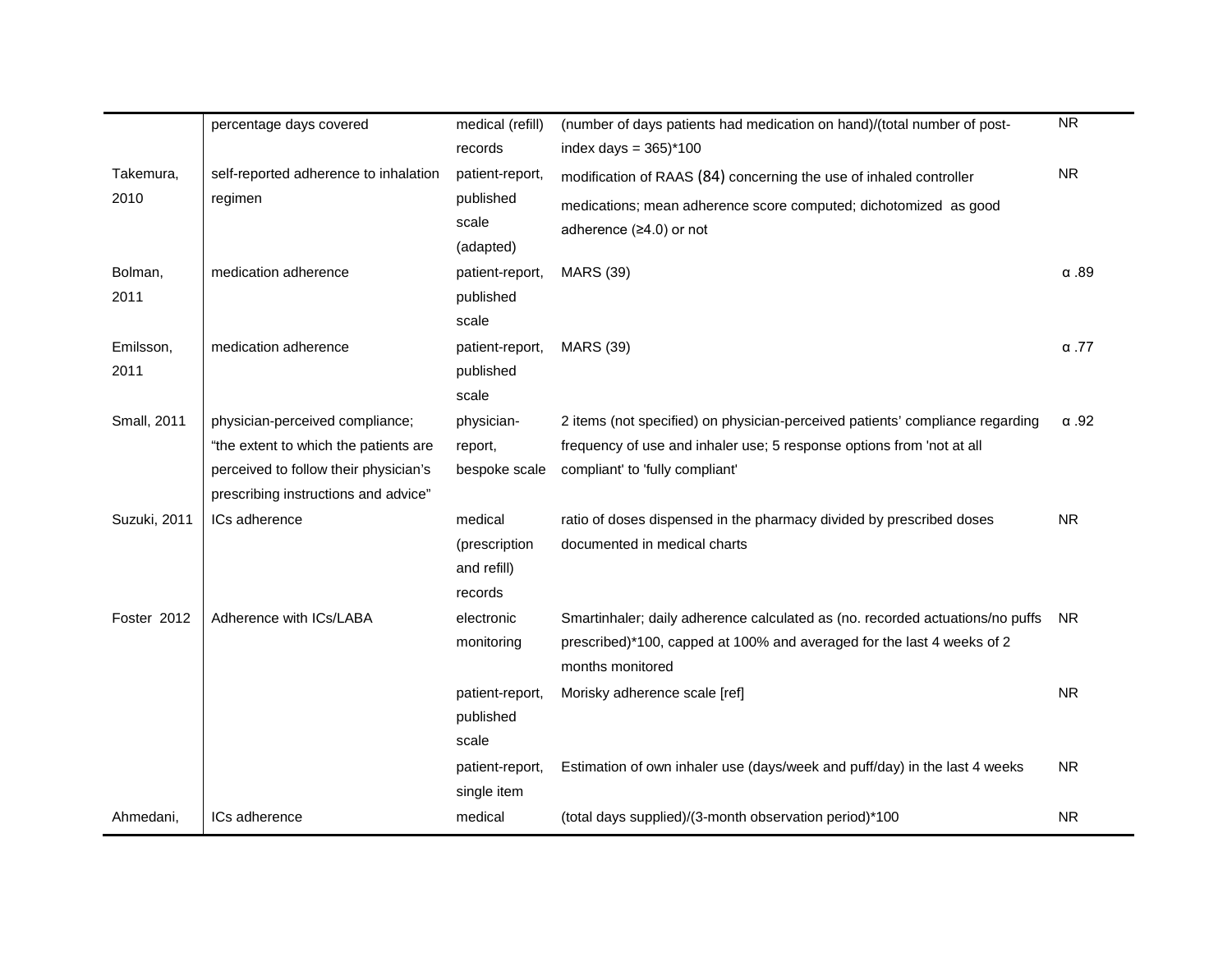| 2013                              |                                      | (prescription<br>and refill)                                     |                                                                                                                                                                                                                                                                                                                                                    |              |
|-----------------------------------|--------------------------------------|------------------------------------------------------------------|----------------------------------------------------------------------------------------------------------------------------------------------------------------------------------------------------------------------------------------------------------------------------------------------------------------------------------------------------|--------------|
|                                   |                                      | records                                                          |                                                                                                                                                                                                                                                                                                                                                    |              |
| Axelsson,<br>Cliffordson,<br>2013 | medication adherence                 | patient-report,<br>published<br>scale                            | MARS (39) MARS (39)                                                                                                                                                                                                                                                                                                                                | $\alpha$ .75 |
| Price, Lee,<br>2013               | ICs adherence                        | patient-report,<br>published<br>scale                            | MARS (39), categorized as 'low'('often' or 'always' response to any<br>question), 'borderline' ('sometimes' responses to > 1 question), and 'good'<br>(any other answer) MARS (39), categorized as 'low' ('often' or 'always'<br>response to any question), 'borderline' ('sometimes' responses to > 1<br>question), and 'good' (any other answer) | <b>NR</b>    |
| Price,<br>Thomas<br>2013          | ICs adherence                        | Medical<br>(prescription)<br>records                             | (total days supplied)/(365-day observation period)*100                                                                                                                                                                                                                                                                                             | <b>NR</b>    |
| Schatz, 2013                      | Questionnaire low adherence          | patient-report,<br>published<br>scale                            | Response to 'how often are you actually taking your IC medication now'<br>compared to response to 'based on your doctor's most recent instructions,<br>how often were you advised to be taking your IC medication now' (less<br>frequently)                                                                                                        | <b>NR</b>    |
|                                   | Percent of days covered              | Medical (refill)<br>records                                      | Days' supply of dispensed canisters over the follow-up at 3, 6, and 12 months                                                                                                                                                                                                                                                                      | <b>NR</b>    |
| <b>Wells, 2013</b>                | ICs adherence                        | medical<br>(prescription<br>and refill)<br>records               | Continuous multiple-interval measure of medication availability = number of<br>days' supply for each fill/total number of days between the present and next<br>fill; averaged for the observation period                                                                                                                                           | NR.          |
| Baddar,<br>2014                   | Compliance with controller treatment | Interview<br>cross-checked<br>with electronic<br>patient records | Good = taking 100% of daily prescribed medication $\&$ $\leq$ 2 missed<br>doses/administrations per week; partial = taking more or less than their daily<br>prescribed medication; poor = any other inhaler use patterns                                                                                                                           | <b>NR</b>    |
| Federman,                         | ICs adherence                        | Dose count                                                       | Review of dose counters for all dry powder inhaler devices during the first 3                                                                                                                                                                                                                                                                      | NR.          |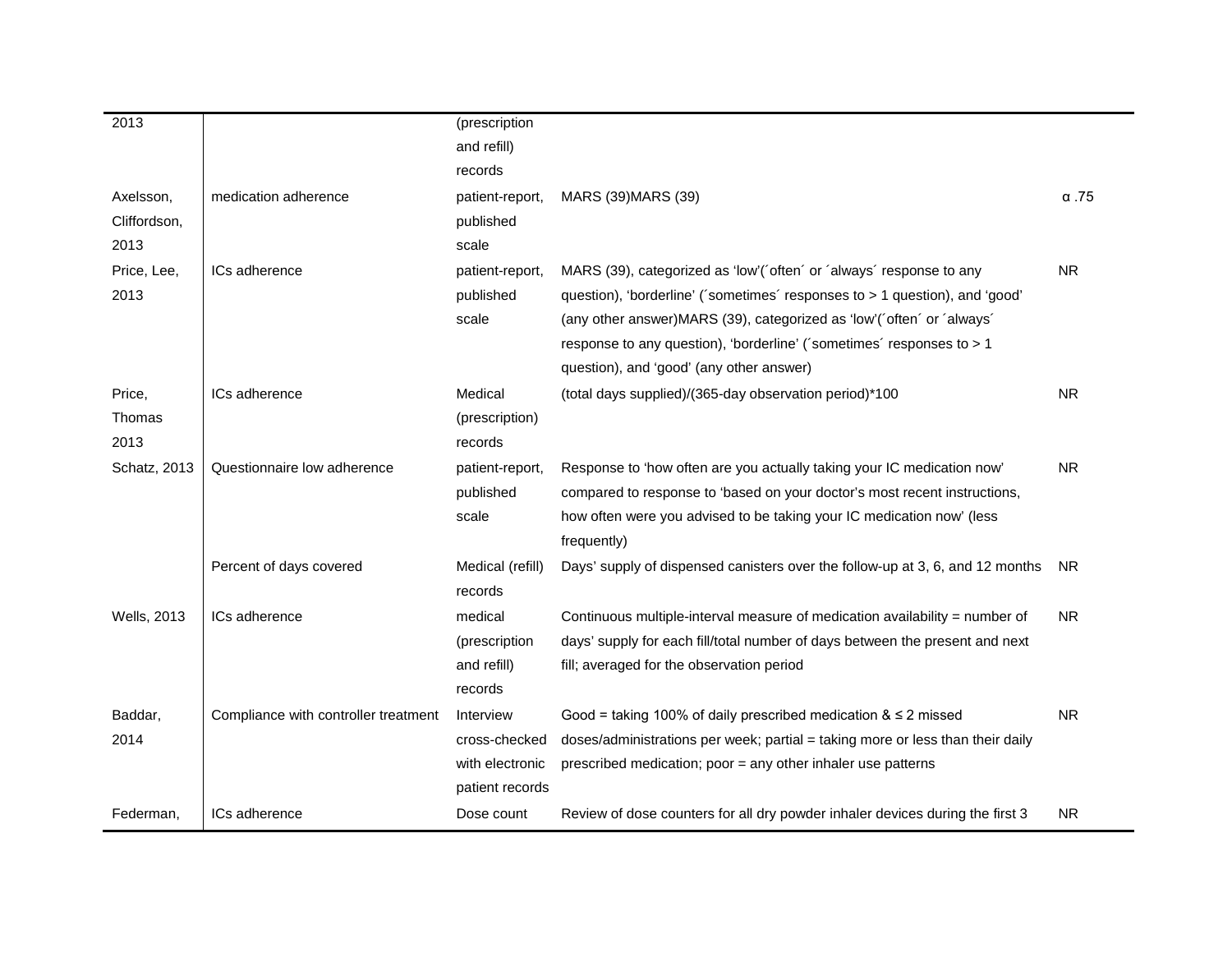| 2014 [ref]           |                                |                                                    | months and 30 days after each new prescription; dichotomized as < and<br>≥80%                                                                      |           |
|----------------------|--------------------------------|----------------------------------------------------|----------------------------------------------------------------------------------------------------------------------------------------------------|-----------|
| Taylor, 2014         | Adherence to ICs prescriptions | Medical<br>(prescription)<br>records               | Prescription possession ratio = (number of days prescribed during calendar<br>year)/(number of days in the interval)*100                           | <b>NR</b> |
| van Steenis.<br>2014 | ICs adherence                  | patient-report,<br>published<br>scale<br>(adapted) | Morisky adherence scale [ref], adapted                                                                                                             | <b>NR</b> |
|                      | ICs adherence                  | Medical (refill)<br>records                        | Proportion of days covered = (number of days supply)/(365 or truncated if<br>medication gap $\geq$ 182)*100; dichotomized as $\leq$ and $\geq$ 80% | <b>NR</b> |

Note: Abbreviations are: ICs: inhaled corticosteroids; LABA: long-acting beta<sub>2</sub>-agonists; SABA: short-acting beta<sub>2</sub>- agonists; MDI: metered-dose inhaler; RAAS: Revised Asthma Adherence Scale; MARS: Medication Adherence Rating Scale; NR: not reported; α: Cronbach's α test.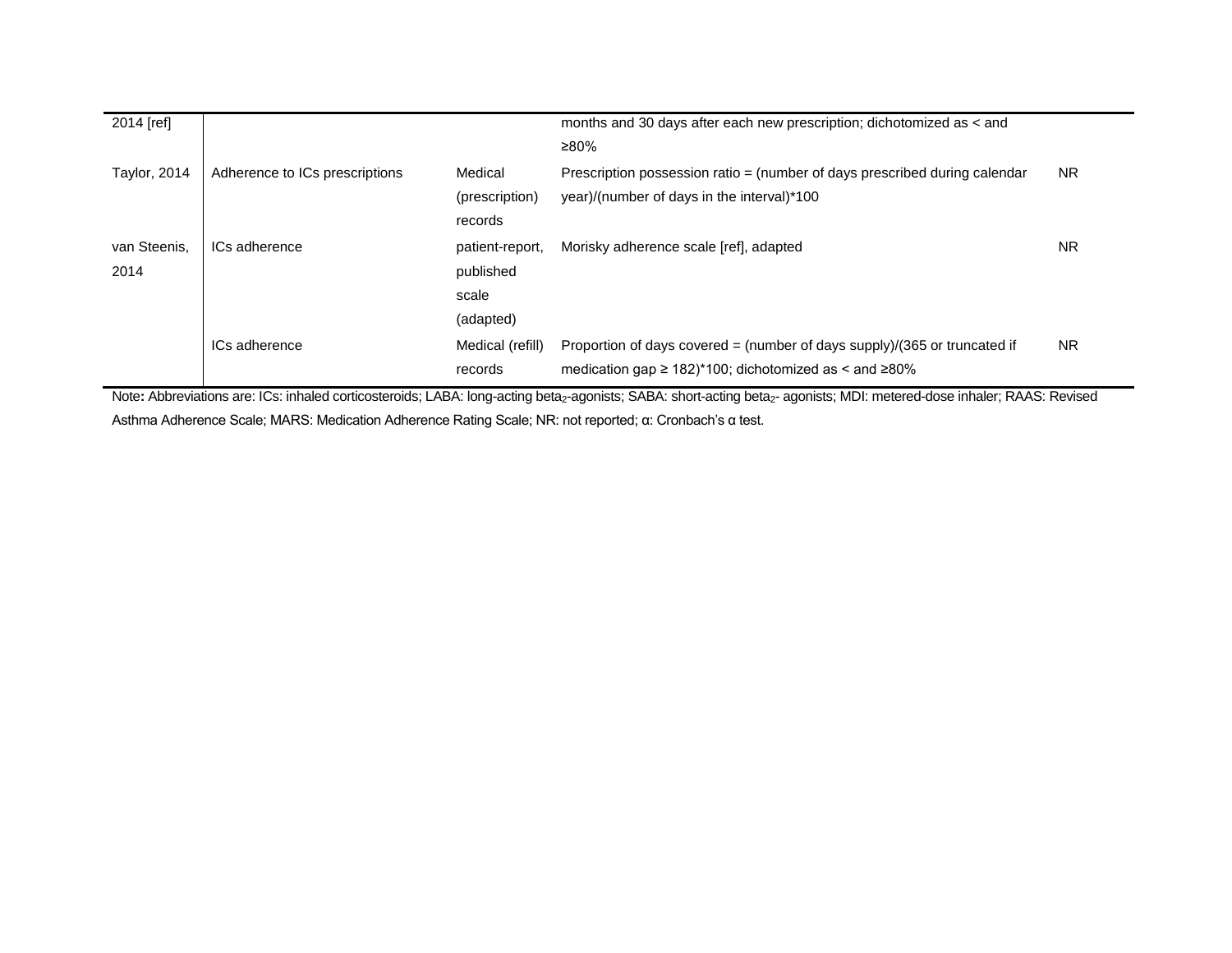As most results focused on implementation of controller medication, we chose to summarize these both graphically and in text (Figures 2 and 3). The results on controller initiation and persistence and on reliever use were limited and therefore only described textually.

## **Determinants of controller medication adherence**

**Initiation:** Determinants of controller initiation were examined in one study (56) that reported a higher probability of non-initiation for patients of younger age, female, of African-American ethnicity (versus white), and with fewer SABA fills in the preceding year. No associations were found with socio-economic status, comorbidity, costs of treatment, and various health care utilisation indicators.

**Implementation:** We identified 544 results in 47 studies, of which 457 relationships between a determinant and an adherence measure could be assessed in terms of significance and direction of relationship. Figures 2 provides details on the WHO determinant sub-dimensions with at least three results; as different measures of adherence may lead to different associations with determinants, we distinguished between objective measures, medical records, and subjective reports with each type of measure. Results from higher quality studies are presented separately in Figure 3. Determinants with less than three results are described briefly only in text.

INSERT Figure 2 ABOUT HERE

 $\overline{\phantom{a}}$ 

 $\overline{\phantom{a}}$ 

 $\overline{\phantom{a}}$ 

 $\overline{\phantom{a}}$ 

INSERT Figure 3 ABOUT HERE

**Social and economic factors** were investigated in 15 studies. Higher income was related to adherence in three of eight results reported (35,41,54–56,58–60), more prescription coverage in one of four results (35,41,46,60), lower treatment costs in two of seven results (48,55,56,62,78), and less perceived social norms in one of three results (69,73,78). Several other variables were reported as unrelated to adherence less than three studies: geographical area (48), urban location (60), immigration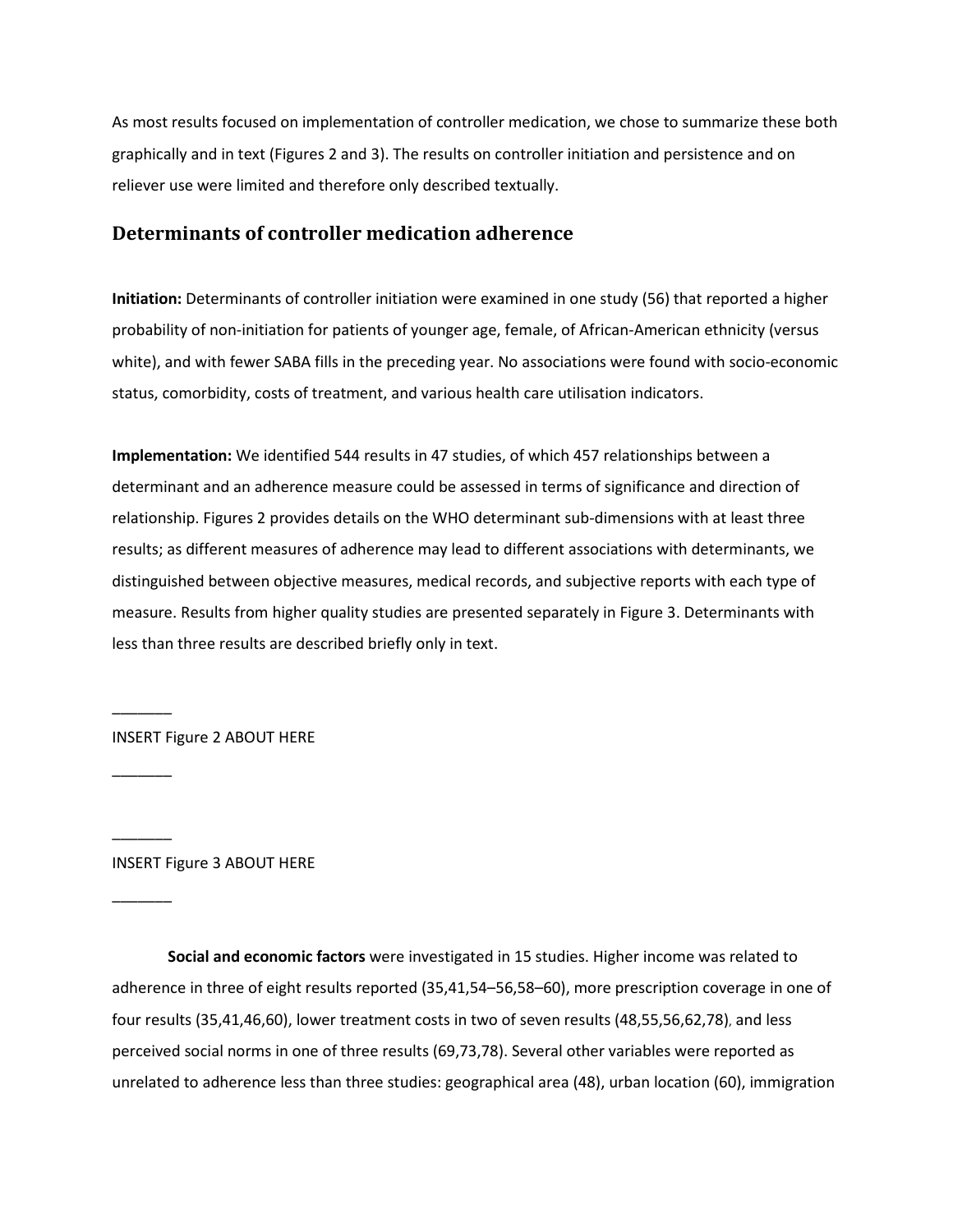status (53), crime rate in area of residence (55), social modelling (69), and social support (41,69). Minority status was related to adherence in one study (35), and employment status in one of two studies (53,60).

Eight studies examined **health care team and system factors**, with education provision relating to adherence in three of four results (33,46,68). Several other variables were examined in less than three studies: lower adherence was linked to inability to get an appointment when needed in one study (62), to patient-provider communication in one of two studies (35,41), and to the time interval being registered with the same prescriber in one study (82), while receiving a prescription from a specialist versus a generalist was unrelated to adherence (60).

**Therapy-related factors** were investigated in 18 studies. Adherence was mostly unrelated to the number of drugs in the treatment regimen (three of four results; (64,71,79), the number of daily doses (five of seven results; (40,48,65,68,79), and having reliever inhalers prescribed (four of five results; (35,48,49,65). Using dry-powder versus metered-dose inhalers (DPIs and MDIs) was linked to adherence in two of four results (67,68). Some variables examined in a single study were unrelated to adherence: prescribed use of peak flow meter or action plan (46), treatment duration (68), using various other drugs (45,49,53,58,65), using autohalers versus other MDIs (40). Other single-study variables were related to higher adherence: using diskus DPIs versus diskhaler DPIs (50), using ultrafine versus large-particle formulation (77), not using a spacer (53), and receiving more refills in a prescription (48). Three studies have compared ICs/LABA regimens with different types of alternative regimens and reported better adherence to ICs/LABA compared to ICs and/or LABA and/or SABA (63), and compared to ICs in monotherapy or in combination with LABA or montelukast (47), but no differences in intentional or accidental non-adherence between ICs/LABA and ICs+LABA regimens (65).

**Condition-related factors** were investigated in 26 studies, with non-significant results regarding asthma duration (nine results (35,36,39,42,46,53,62,68), pulmonary function (six of eight results; (35,41,46,52,58,59), and presence of current symptoms (19 of 22 results; (35,36,42,44,46,49,53,58,59,62,63,65,71,80,83). Asthma exacerbations showed 13 non-significant (35,41,49,56,58,68,74,82), but also five positive (37,56,74,82) and six negative associations (53,68,71) with adherence. Higher health-related quality of life was associated with better adherence in four of 11 results (46,58,63,65,68,71), and higher asthma severity was linked to better adherence in five results (49,69,72,79,82), compared to one negative (82) and 6 nonsignificant results (41,53,65,71,72)

**Patient-related factors** were investigated in 40 studies. Patient demographics such as age and gender were included in numerous studies. Older age related to better adherence in 16 of 28 results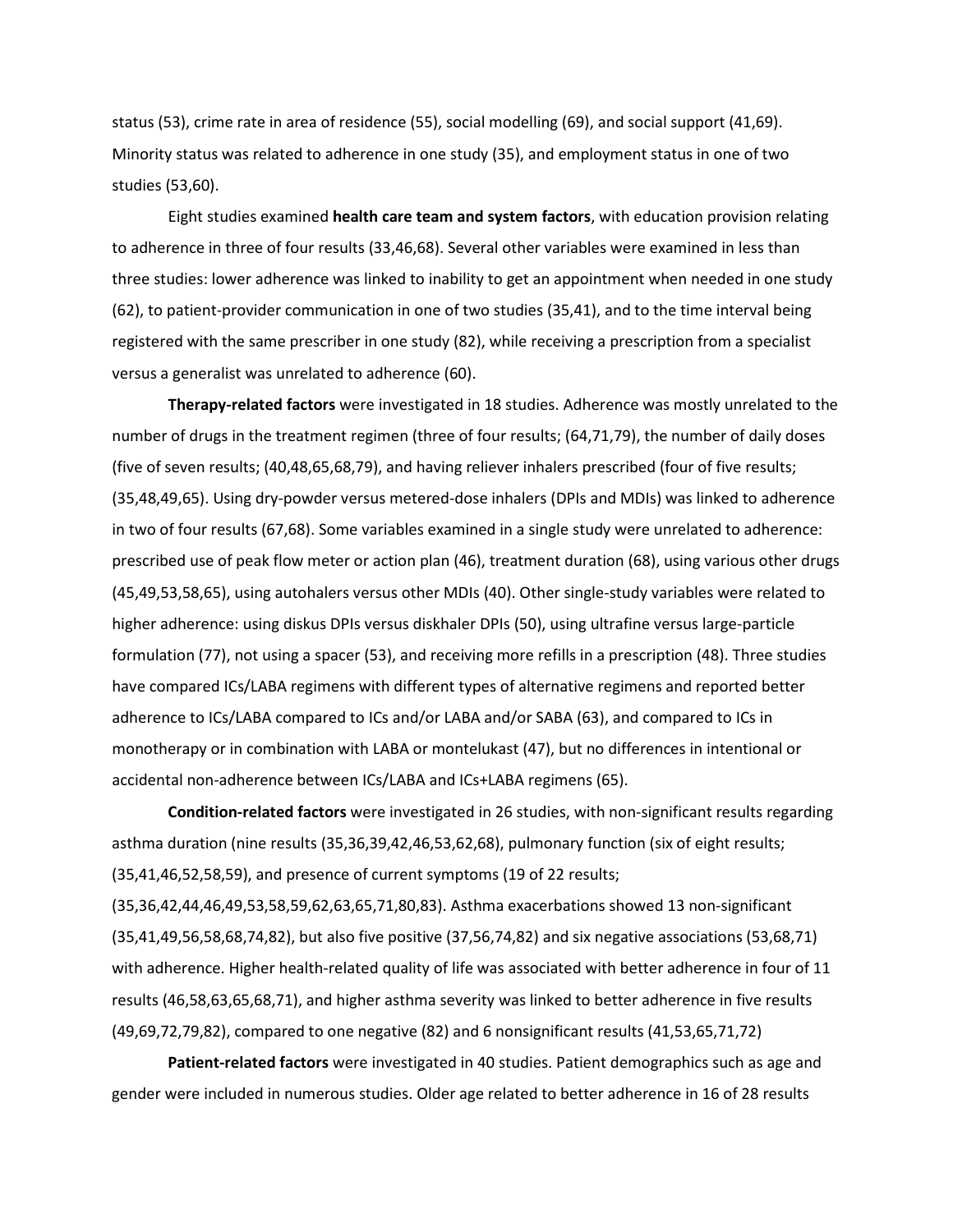(33,35,36,39,41,42,46,48,53–56,58,59,62,64,65,68,70,71,73,74,79,82,83). Gender showed 24 nonsignificant results (35,39,41,42,46,48,49,53–56,58–60,62–65,68,69,71,72,74,80,83), females showing better adherence in three results (42,48,54) and males in other three (62,73,79). Being of white ethnicity was linked with better adherence in five of ten results (41,49,55,56,58,60,62,71,74,79), while participants with higher education levels were more adherent in four of ten results (35,39,41,46,49,53,54,58–60).

Few studies found significant roles of variables related to patients' general health status. Smoking status was consistently unrelated to adherence (41,49,53,58,59,64,65,72), as was depression (41,46,58,59). Higher comorbidity was associated with better adherence in two of eight results (48,49,55,56,58,64), while less health care utilisation was linked to better adherence in two of 11 results (35,39,41,56,71). Asthma knowledge was found unrelated to adherence (33,54), while medication knowledge was reported as related to adherence only in one of five results (35,41,62,78). Asthma beliefs (i.e. perceptions of the asthma impact in terms of severity, consequences, timeline, etc.) showed inconsistent relations with adherence, with eight positive (36,37,42,54,73), ten nonsignificant (36,39,42,54,58,59), and one negative result (39).

The role of treatment beliefs was studied extensively. Stronger beliefs in the necessity of using inhalers were associated with better adherence in 14 of 16 results (39,41,54,61,62,66,70,75,78,83), beliefs in their effectiveness in four of seven results (36,41,53,54,78), while more broadly-framed positive beliefs in inhaler usefulness or benefits in one of three results (35,35). Having fewer concerns about medication was related to better adherence in nine of 17 results (39,41,61,65,66,69,73,75), lower perceived side effects in two of four results (73,78), lower beliefs that medication in general is overused in one of three results (61,78), and stronger beliefs in inhaler necessity relative to concerns in two of three studies (69,70,73). Readiness to use inhalers showed positive associations to adherence in three results (38,62), indicators of self-efficacy in four of nine results (33,36,41,58,66,69) , and stronger adherence routines in three results (54,69,73). A better ability to perceive asthma symptom changes was related to adherence in three of five results (52,59), while lower confidence in the ability to monitor symptoms was related to adherence in one of three results (42,54).

Numerous other patient-level variables were examined in less than three studies, most with nonsignificant results: general health status and body mass index (58), marital status (49), number of causal attributions for asthma (39), extent of attributing asthma to internal causes (42), general health self-efficacy (66), self-control (46), and various personality and medical history characteristics (35,40,46,53,59,63,69,70,72,74,75). Several exceptions referred to better adherence in people who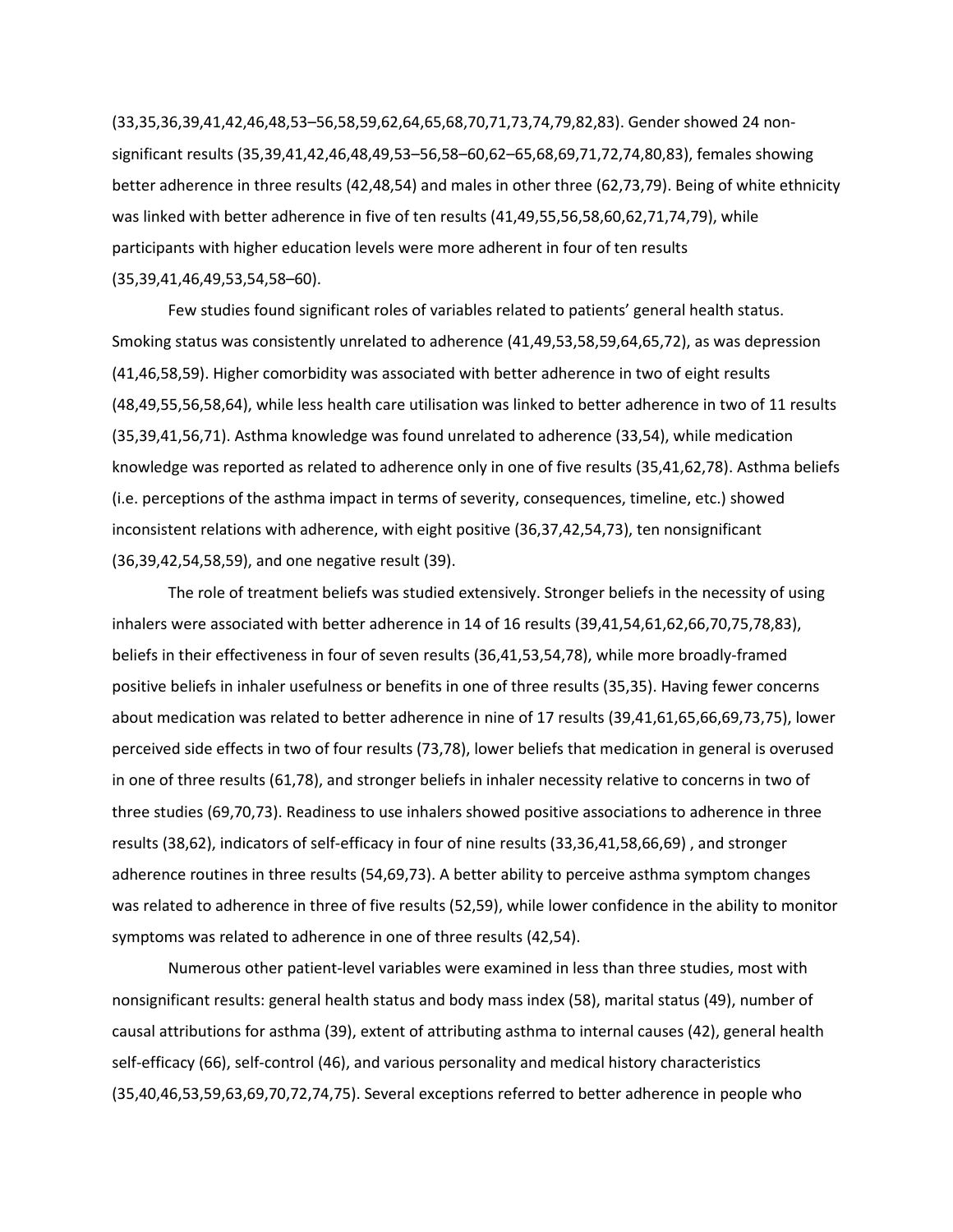consider medication as less harmful (two results; (61), display lower neuroticism, higher agreeableness and conscientiousness (one of two results; (70,75), and believe stronger that their asthma can be controlled (39,42). Several single results showed better adherence in people with a family history of asthma (72), asthma onset at younger age (59), lower impulsivity (63), high literacy (81). Other single findings suggested that more adherent people attribute their asthma more to external factors (42), believe that God is less in control of their health and attribute more control to physicians (74), perceive themselves less vulnerable to side effects, report higher intention to use inhalers (73), have better inhaler use skills (80), are more satisfied with the device (71), prefer to use inhalers rather than pills (33), have no preferences regarding daily inhaler dosage (76), believe stronger in participating actively in care (37), and report no symptom improvement due to herbal drugs (53).

**Persistence:** Controller persistence determinants were investigated in three studies, and results are presented here per study. Patients receiving prescriptions from a specialist, using MDIs, having a lower dose recommended, once-daily dosing frequency, having used LABAs in the previous year, and having had previous asthma-related hospitalizations were more likely to persist using single ICs treatment during one year, while adolescents and patients with more than twice daily dosing frequency were more likely to discontinue (57). For ICs/LABA therapy, persistence was less likely for adults compared to children, for people with longer therapy duration, higher daily dose, and having used antibiotics in the previous year (57). Patients using ICs/LABA were more likely to persist with therapy compared to those using ICs+LABA, as were male patients, older, receiving social assistance, with lower daily dosage, receiving prescriptions from a specialist, and using more medications currently and in the previous year (51). Time to discontinuation of ICs/LABA therapy was longer for male patients, older, paying moderately for treatment, having more refills included in the first prescription, having prescriptions also for other conditions, and having had relievers prescribed before study start (48).

#### **Determinants of reliever use**

Reliever use recommendations was examined in three studies. Reliever overuse (as indicator of nonadherence to reliever recommendations) was linked to increased symptoms in two of three results (44,58), to older age in one of two results (43,58), and to lower education, higher self-perceived asthma severity and lower general health status in one study (58). Other factors were unrelated to overuse (e.g. gender, ethnicity, socio-economic status, smoking status, and various health status indicators).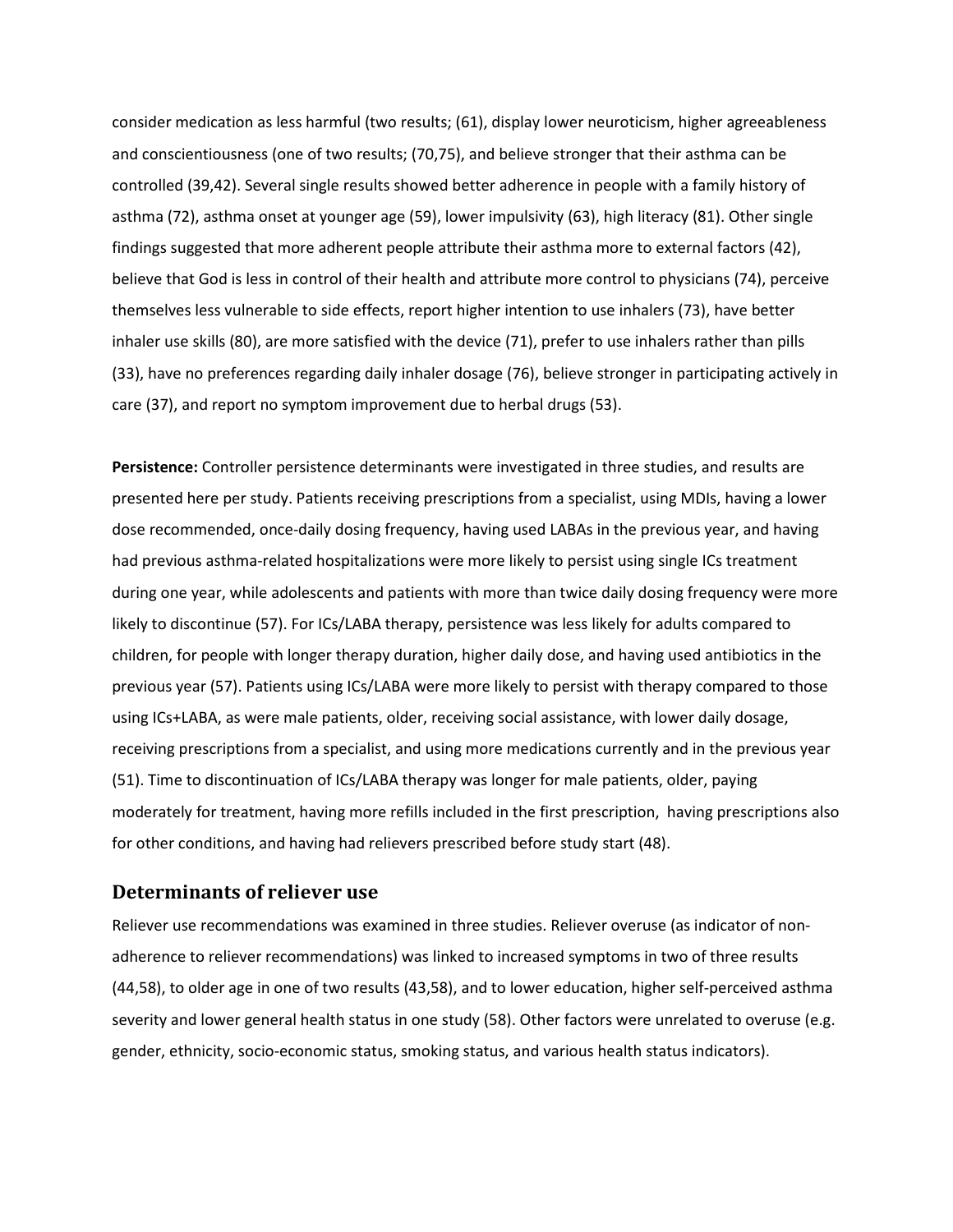### **Study quality**

The 51 studies received relatively good quality scores regarding participant selection methods and measurement of variables, with 19 and 14 studies receiving the maximum score respectively (Table 3; Supplementary Material 4). Scores were considerably lower on appropriateness of data analysis, measures taken to protect against bias, study size justification and clarity of definitions for the variables included. Common limitations in reporting patient selection were omitting methods of sampling and checking eligibility, and not specifying response rates. The concept definitions often overlapped with the description of measurement methods, or only variable labels were reported. Many studies did not describe measurement methods for all main variables. The majority of studies did not mention any source of bias, and none gave a clear sample size justification or reported optimally on study size decisions. Some studies reported power computations for unspecified analyses, did not correct for multiple comparisons, dichotomized adherence scores without giving a valid rationale, did not control for potential confounders, and offered unclear descriptions of statistical procedures. Inter-rater agreement for the six quality rating criteria (Table 3) were poor to moderate, but all discrepancies were resolved through discussion between the two coders. Participant selection methods, measurement of variables, clarity of variable definitions, and appropriateness of analyses formed a homogenous scale, with a homogeneity and standard error of H(S.E.)=.64(.07). Performance on the two remaining criteria (addressing bias and justifying sample size) was only weakly related to the quality scores on the other four criteria (item properties not shown for brevity).

| <b>Quality criterion</b>      | <b>Unknown</b><br>(no<br>description<br>available) | Low (unclear<br>and/or not<br>appropriate) | Medium<br>(mostly clear<br>and<br>appropriate,<br>with few<br>omissions) | High (clear<br>and<br>appropriate) | Inter-rater<br>agreement<br>(weighted<br>Kappa) |
|-------------------------------|----------------------------------------------------|--------------------------------------------|--------------------------------------------------------------------------|------------------------------------|-------------------------------------------------|
| Participant selection         | 0                                                  | 10                                         | 22                                                                       | 19                                 | .41                                             |
| Definition of variables       | $\overline{2}$                                     | 11                                         | 35                                                                       | 33                                 | .31                                             |
| Measurement of<br>variables   | 0                                                  | 16                                         | 21                                                                       | 14                                 | .38                                             |
| Addressing sources of<br>bias | 27                                                 | 14                                         | 8                                                                        | 2                                  | .38                                             |

#### **Table 3. Study quality – frequencies and inter-rater agreement for quality criteria (N=51)**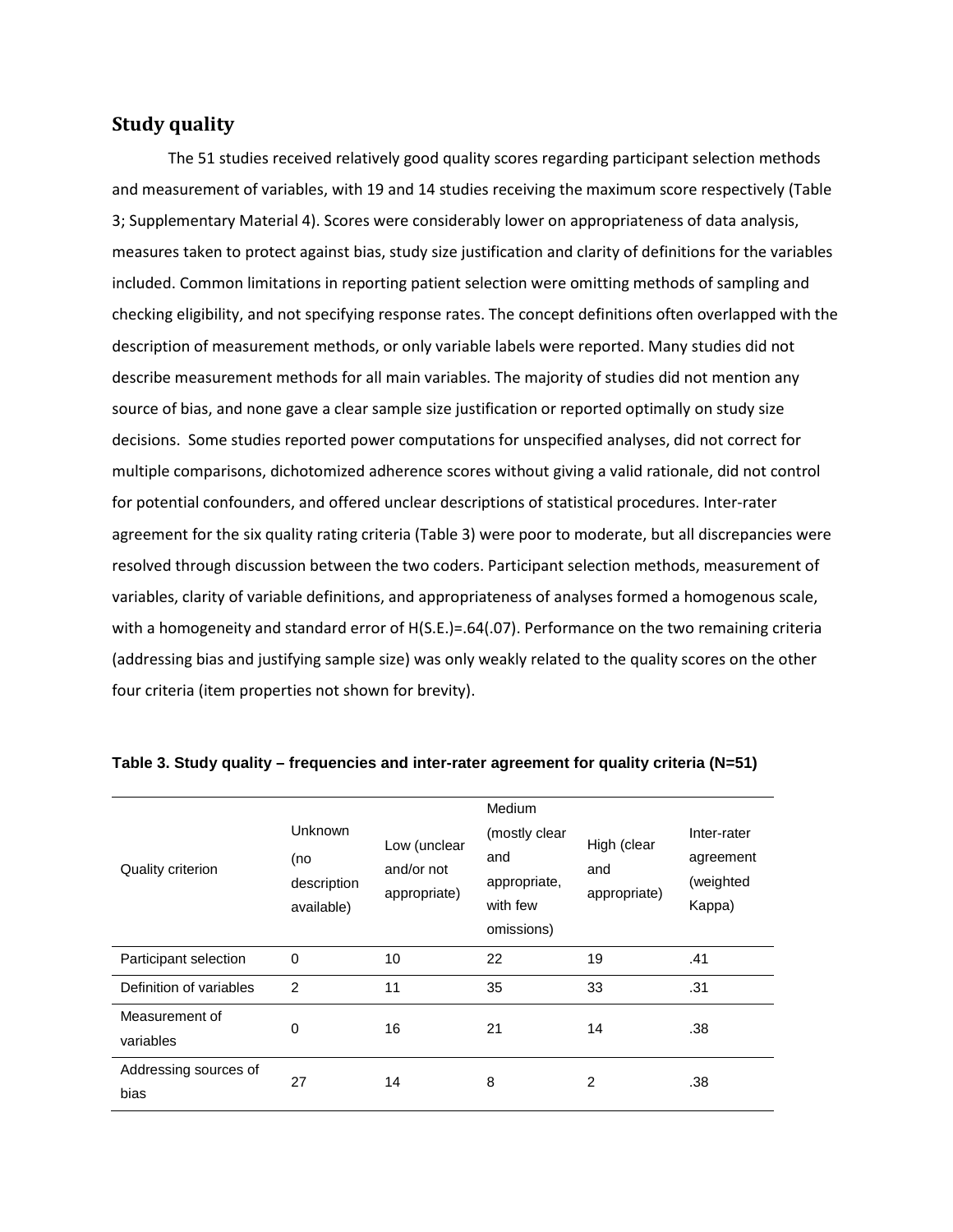| Study size    | ററ<br>ت | l a |    |         |
|---------------|---------|-----|----|---------|
| Data analysis |         |     | 19 | ົ<br>.ט |

## **Discussion**

This systematic review aimed to qualify and synthesize the observational evidence on determinants of inhaled medication adherence in adults with asthma. In the 51 studies included, patient-related factors associated with controller implementation were the most frequently studied, and health care team and system factors the least; the more robust evidence linked stronger treatment necessity beliefs to better implementation. The few studies assessing controller initiation and persistence mainly suggests a possible influence of therapy-related factors and patient demographics. Studies on reliever use were scarce, with reliever overuse related to several patient-related factors. This limited evidence offers only provisional guidance for developing inhaler adherence interventions. Furthermore, the findings regarding each adherence determinant and behaviour should be interpreted with caution and within each study context due to the heterogeneity among studies. Our review reveals important knowledge gaps that need to be addressed in the coming years, and also highlights crucial methodological limitations that can inform researchers regarding concrete steps to take for accumulating sound evidence in future studies.

Regarding the results on determinants of controller use implementation, the substantial focus on patient-related determinants was noted in previous reviews in asthma (19,20) and in other chronic conditions (85–87), and reflects an interest in both identifying at-risk groups and understanding patient perspectives as proximal determinants of patient behaviours. Demographic and clinical characteristics and patients' knowledge of asthma and of medication were generally unrelated to controller use, except a possible higher risk of non-adherence in younger adults. Treatment necessity beliefs were consistently related to better controller implementation but moderate evidence exists on the role of other positive treatment beliefs and of concerns. These results confirm a previous review on treatment beliefs (20) and support the relevance of addressing patients' views regarding their condition and treatment in adherence interventions.

Determinant categories not related to patients were substantially less studied and should be prioritized in future research. Condition and therapy-related factors seemed unrelated to controller implementation behaviours or showed inconsistent results. Among these factors, several medical outcomes such as asthma exacerbations, severity or symptoms showed contradictory results, suggesting that their relationships with adherence might vary depending on other parameters which would need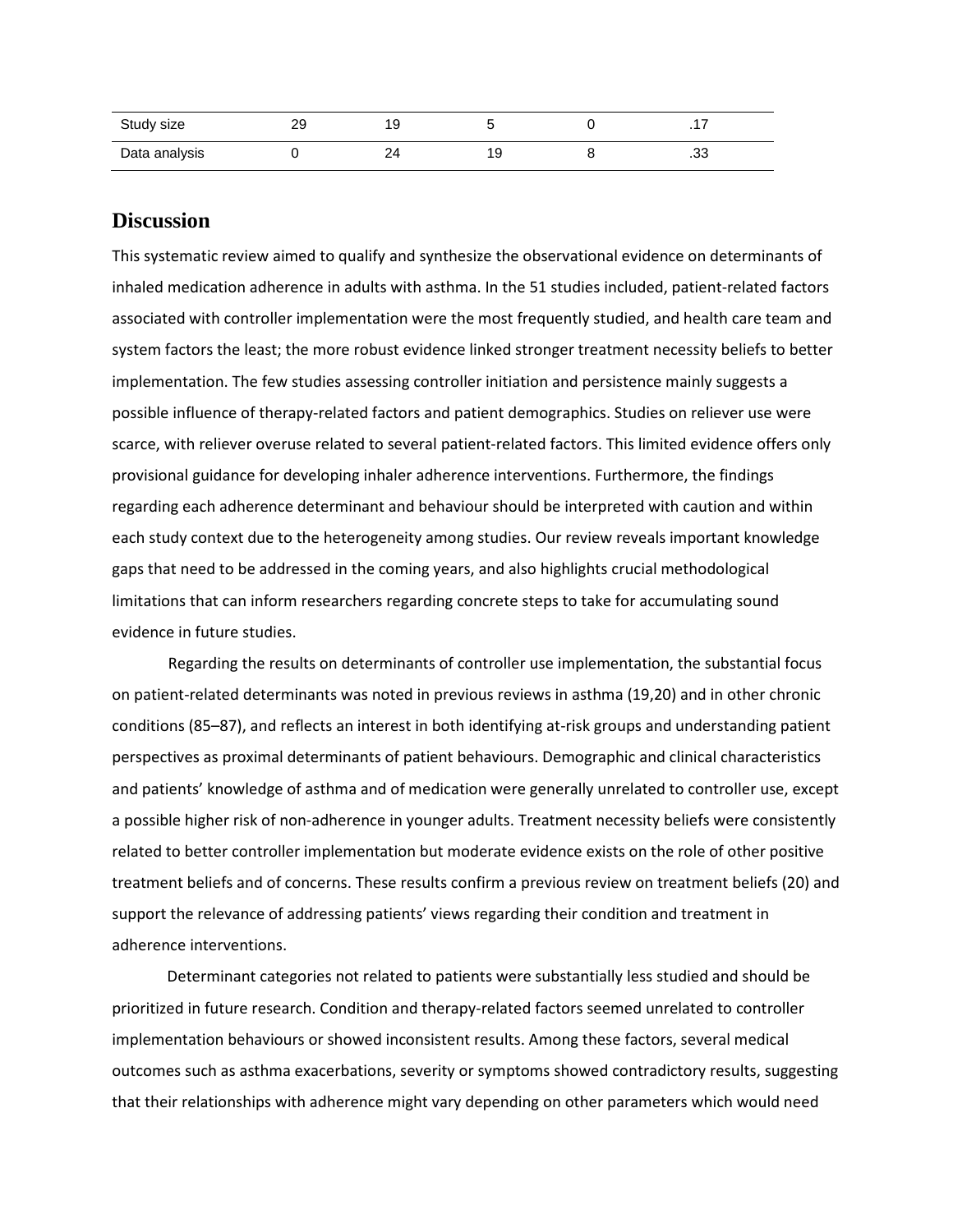careful examination. Despite the relevance of social and economic factors identified in previous reviews (85–87), only financial information was examined more extensively but showed inconsistent results. Limited data was available on the influence of the social environment in adults with asthma, despite the key role of social factors identified in children's asthma management (19) and in adherence to other long-term treatments for chronic conditions in general (85,88). Health care team and system factors were rarely studied, although the improvement of health services for chronic conditions is currently a priority (89) and adherence-enhancing interventions usually include changes in the structure of health care delivery (10). This highlights the need for further research on the structure and content of adherence support in routine clinical care, which can have a major impact on patient behaviours and treatment success rates (90,91). Future studies could also benefit from adopting broader theoretical approaches that also explore factors beyond the individual patient level, such as the Precede-Proceed framework, which would facilitate behaviour change intervention design (92).

The barriers to evidence consolidation identified during the present review raise an important question: what methodological standards would future studies apply to obtain quality evidence on determinants of inhaler adherence? Table 4 summarizes nine main barriers and several recommendations for improvement, formulated considering the existing methodological advice for observational research (26) and adherence research (93) in order to invite further dialogue on this topic. The first barrier identified was the substantial study heterogeneity, not only in sample characteristics but also in variable selection, definition, and measurement, study design, and statistical analyses. Second, the studies lacked a unifying theoretical approach which led to differences in variable selection and thus to many determinants being examined only in single studies, often without a theoretical justification. Third, the results gave limited insight regarding causal influences, as only two studies involved repeated measures of adherence (66,82) and only 17 studies measured determinants before adherence. Moreover, many studies showed limitations in the six quality criteria assessed, although several studies performed well (see Supplementary Material 4). To address these barriers, we endorse the practical recommendations provided in STROBE (26) and provide brief advice based on STROBE and our experience in this review. Theoretical frameworks and taxonomies of adherence behaviours and determinants are available (27,94,95) and should be used more extensively. Conducting research on common theoretical and measurement foundations would allow the field to progress from identifying bivariate or multivariate associations in heterogeneous prediction models towards testing more homogeneous and comprehensive causal models.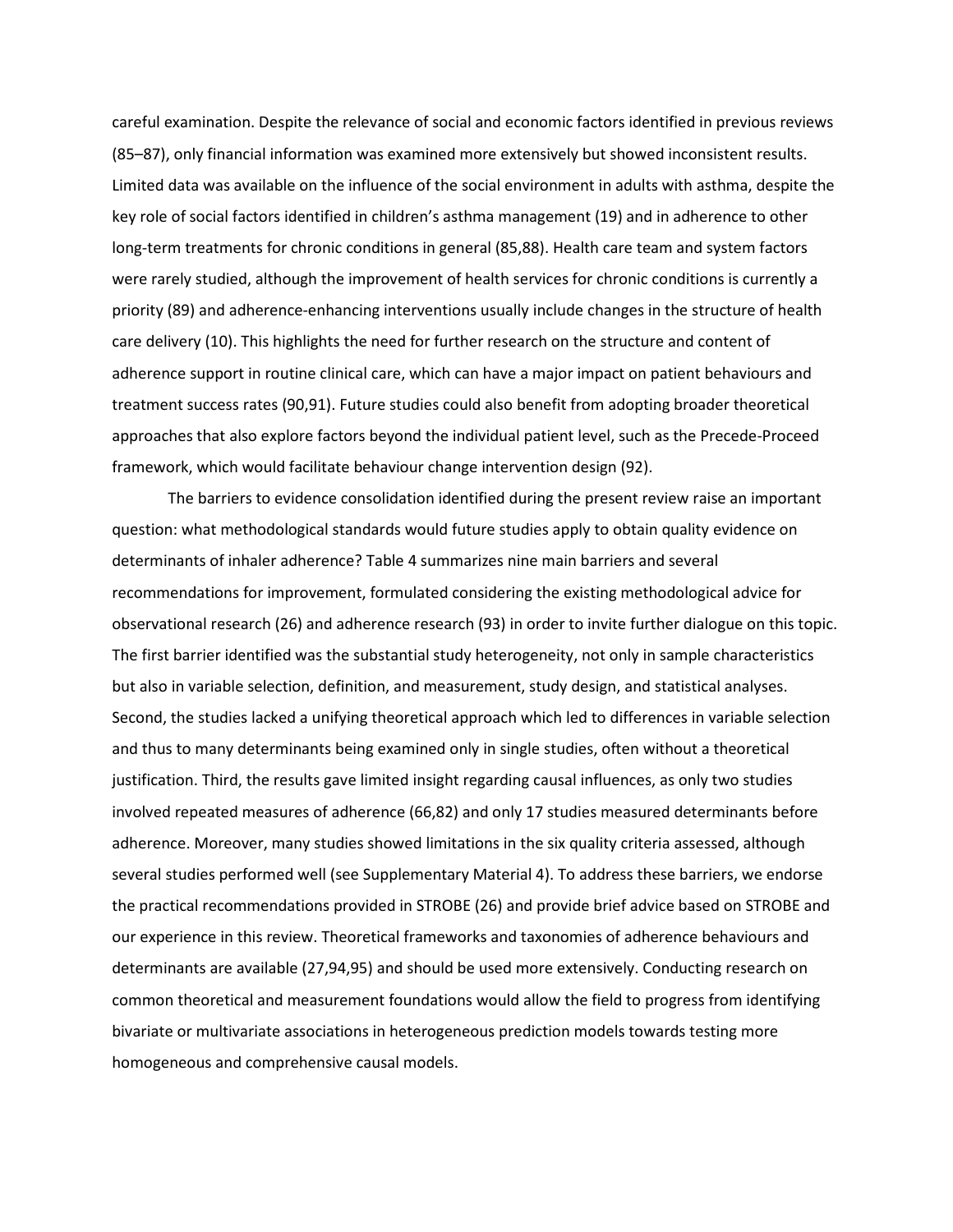# **Table 4. Barriers and recommendations for a solid evidence base on asthma inhaler adherence determinants**

| <b>Current limitations</b>                                            | When conducting a new study                                                                                           |  |  |  |
|-----------------------------------------------------------------------|-----------------------------------------------------------------------------------------------------------------------|--|--|--|
| 1. Heterogeneity in variable                                          | - Consider previous similar studies when selecting determinants and                                                   |  |  |  |
| selection, definition and                                             | behaviours                                                                                                            |  |  |  |
| measurement, study design,                                            | - Clarify variable definitions in relation to previous studies                                                        |  |  |  |
| statistical analyses                                                  | - Consider using established measures of adherence behaviours and                                                     |  |  |  |
|                                                                       | determinants if available                                                                                             |  |  |  |
|                                                                       | - Consider using established study designs and data analysis methods if                                               |  |  |  |
|                                                                       | appropriate                                                                                                           |  |  |  |
| 2. Limited theoretical basis for                                      | - Use existing behavioural theory to select variables                                                                 |  |  |  |
| variable selection and lack of an                                     | - Focus on testing multi-determinant models instead of a few preferred                                                |  |  |  |
| integrated theoretical approach                                       | determinants                                                                                                          |  |  |  |
|                                                                       | - If testing new models, clarify the choice and relations with existing theory                                        |  |  |  |
| 3. Lack of robust study designs for                                   | - Prioritize the use of repeated-measures longitudinal designs                                                        |  |  |  |
| causal inferences in most studies                                     | - Assess adherence determinants prior to behaviours                                                                   |  |  |  |
|                                                                       | - Choose time lags in which causal influence is likely                                                                |  |  |  |
|                                                                       | - Control for other possible causal influences                                                                        |  |  |  |
| 4. Low or medium quality of                                           | - Use prior literature to decide on clear inclusion criteria that allow                                               |  |  |  |
| participant selection in some studies comparisons with other studies. |                                                                                                                       |  |  |  |
|                                                                       | - Employ systematic procedures for participant selection                                                              |  |  |  |
|                                                                       | - Report participant selection procedures clearly and completely                                                      |  |  |  |
|                                                                       | 5. Insufficient description of variable - Provide a clear rationale and description for variables included            |  |  |  |
| definitions and measurement                                           | - Provide comprehensive descriptions of measurement tools or methods in                                               |  |  |  |
|                                                                       | manuscript or supplementary materials                                                                                 |  |  |  |
| 6. Low quality of measurement                                         | - Select or develop psychometrically sound measures                                                                   |  |  |  |
|                                                                       | - Examine psychometrics as preliminary analyses                                                                       |  |  |  |
|                                                                       | - Report results of psychometric evaluation                                                                           |  |  |  |
|                                                                       | 7. Sources of bias rarely addressed - Reflect on possible sources of bias (e.g., response, recall, surveillance bias) |  |  |  |
|                                                                       | and take steps to minimize their effect                                                                               |  |  |  |
| 8. Study size rarely addressed                                        | - Consider the probability of type I and type II errors given the research                                            |  |  |  |
|                                                                       | question, population, and resources available                                                                         |  |  |  |
| 9. Low or medium quality of data                                      | - Consult methodological literature relevant for the analyses intended                                                |  |  |  |
| analysis procedures in most studies                                   | - Perform and report on preparatory analyses (e.g. missing data)                                                      |  |  |  |
|                                                                       | - Do not group continuous data unless solid justification exists and analyses                                         |  |  |  |
|                                                                       | are performed with both continuous and grouped data                                                                   |  |  |  |
|                                                                       | - Control for possible confounders and justify their selection                                                        |  |  |  |
|                                                                       | - Adjust for sampling strategy and hierarchical data structures                                                       |  |  |  |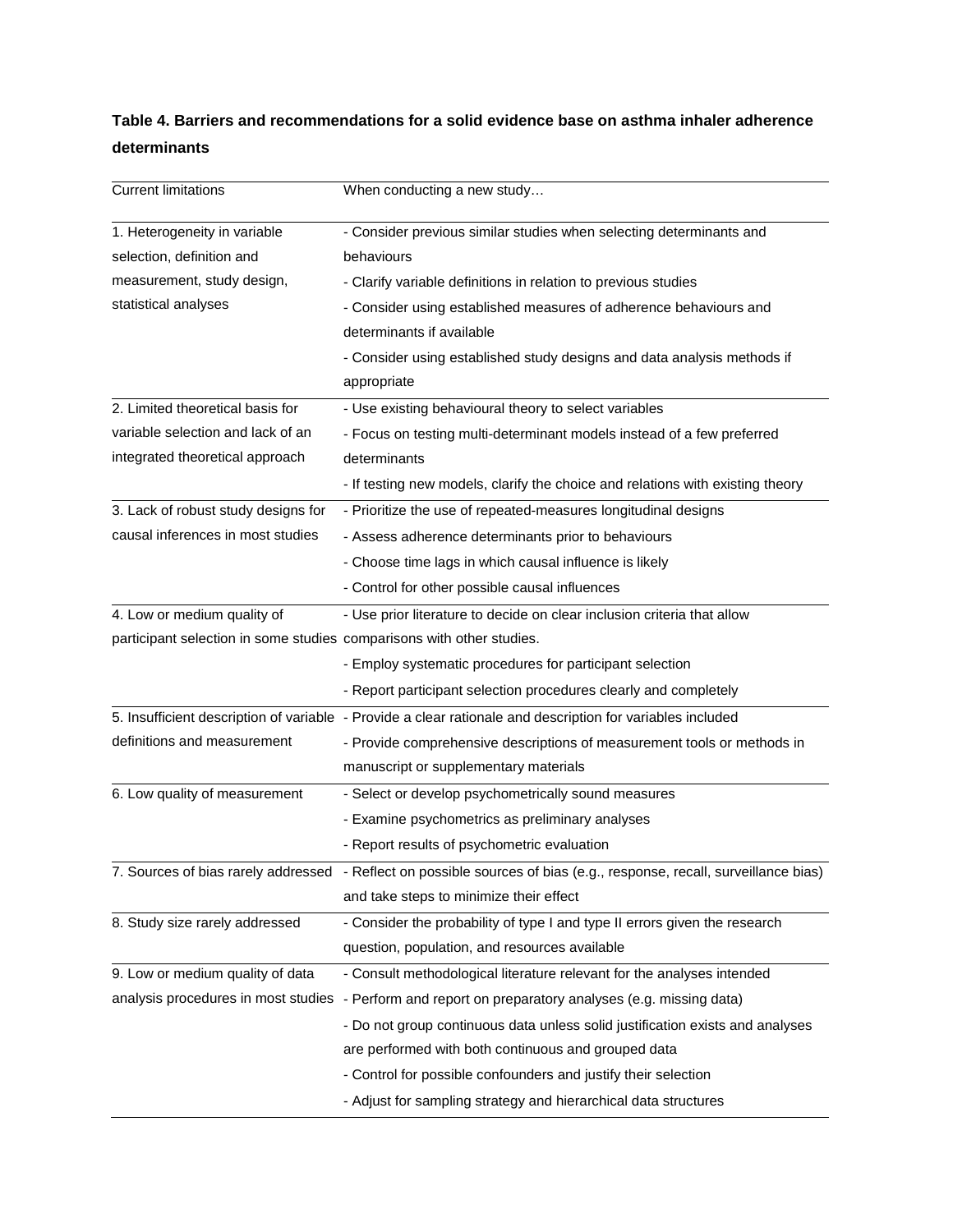Beyond the practical recommendations for future inhaler adherence studies, our review also highlighted the need to develop consensus on several methodological aspects. The fact that few studies reported on variable definitions, sources of bias and study size suggests that many researchers might not be aware of their importance for observational studies. The latter two aspects were unrelated to the overall study quality, suggesting that even in higher-quality studies, bias and sample size are not systematically considered. More discussion is needed among methodologists and researchers to establish their relevance and specify concrete steps to implement them. These results add to previouslyexpressed concerns regarding the lack of validated tools to evaluate quality in observational studies (23), and highlight a general need for further detailing and clarifying methodological guidelines in this area. Our experience with coding quality exposed the difficulties of assessing these broad criteria given the diversity of designs and brief descriptions permitted by space constraints. We would therefore encourage adherence-specific methodological guidelines that can be reported in a standard format as supplementary materials in published studies.

Our review has several limitations. First, interpreting the summary based on both adjusted and unadjusted results requires caution, as multivariate analyses control for different sets of confounders, while bivariate analyses ignore any additional influences and may reflect biased relationships. We chose to prioritize adjusted over unadjusted data to avoid this, but we acknowledge that the findings may be biased and we recommend the use of theory-based models to provide more valid and replicable results. Second, inter-rater reliability for quality scores was low, which may reflect suboptimal study reporting, difficulty of applying the criteria based on the given definitions, or insufficient training of coders. Although the coders were able to reach consensus, these difficulties illustrate the need for more concrete definitions applicable across studies by coders with diverse research backgrounds. Third, we focused our review on developed nations, as the contribution of determinant dimensions on adherence may be different in developing nations, particularly regarding access to care (87) but only nineteen studies were excluded based on this criterion. Last, meta-analyses were not possible due to the substantial heterogeneity, therefore we opted for a qualitative summary and for identifying methodological improvements that would make future studies more amenable to meta-analytic approaches.

Our findings suggest that adults with asthma implement controller use recommendations better if they believe stronger in the necessity of using inhalers, and possibly if they hold other positive beliefs and less concerns about using inhalers. Younger adult patients may be more at risk of non-adherence.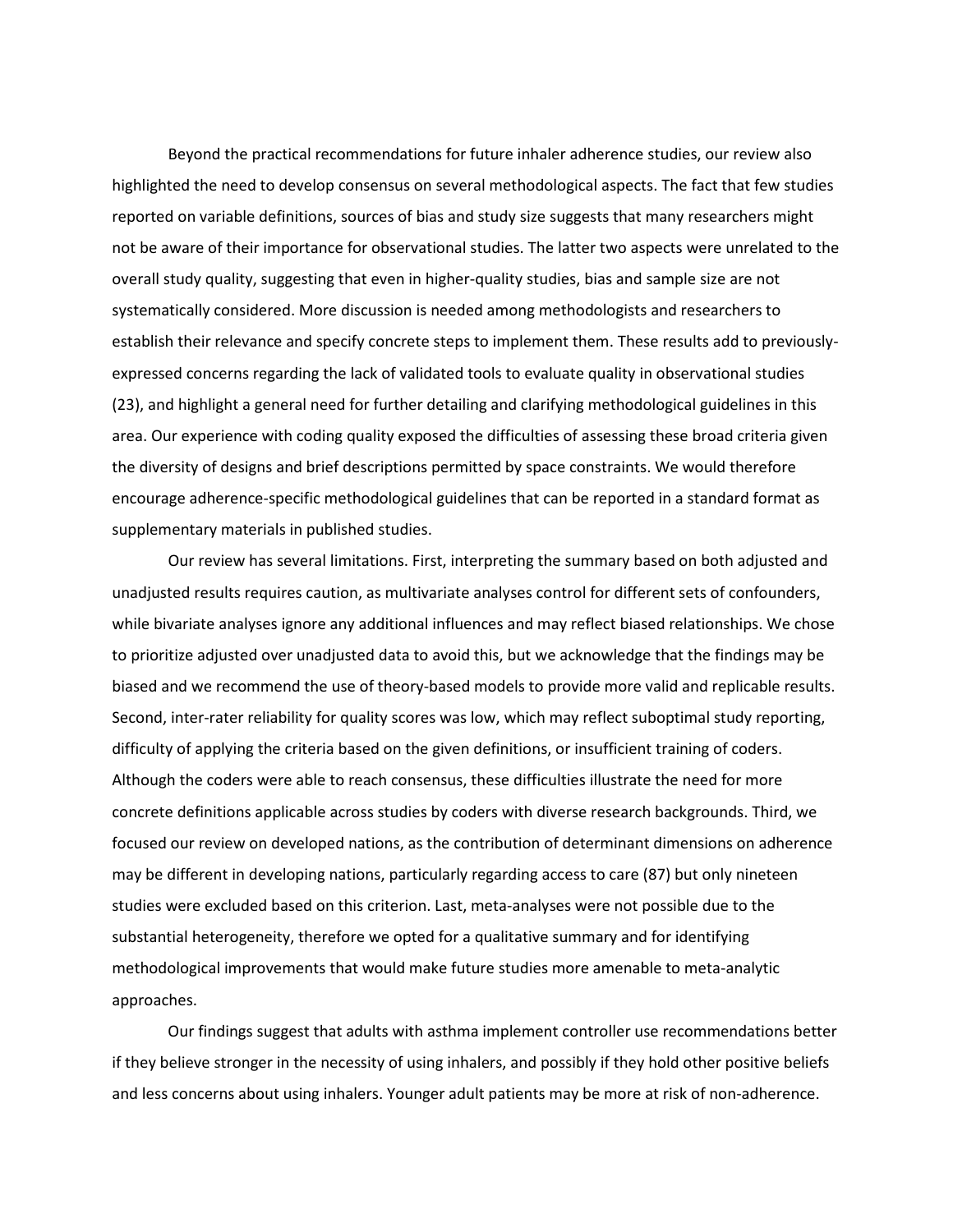Other patient-, condition-, and therapy-related factors are either mostly unrelated to adherence, or partly studied, and little is known about the role of social, economic and health care factors. Initiation and discontinuation of controller use, and reliever use behaviours were scarcely explored. Moreover, the methodological limitations identified diminish the strength of current evidence. Our key recommendations for further research are to improve methodology and use established theoretical frameworks, which should enable the development of a cumulative evidence-base of causes of nonadherence to asthma inhalers among adults.

## **Support statement**

The research leading to these results has received funding from the European Community's 7th Framework (FP7/2007-2013) under grant agreement n°282593.

# **Statement of interest**

None declared.

# **Acknowledgments**

The authors would like to thank Eric van Ganse (Claude Bernard University Lyon 1) and Marcel Bouvy (Utrecht University) for valuable discussions regarding the systematic review process, and Dan Dediu (Max Plank Institute Nijmegen), for support with conducting the review and summarizing results visually.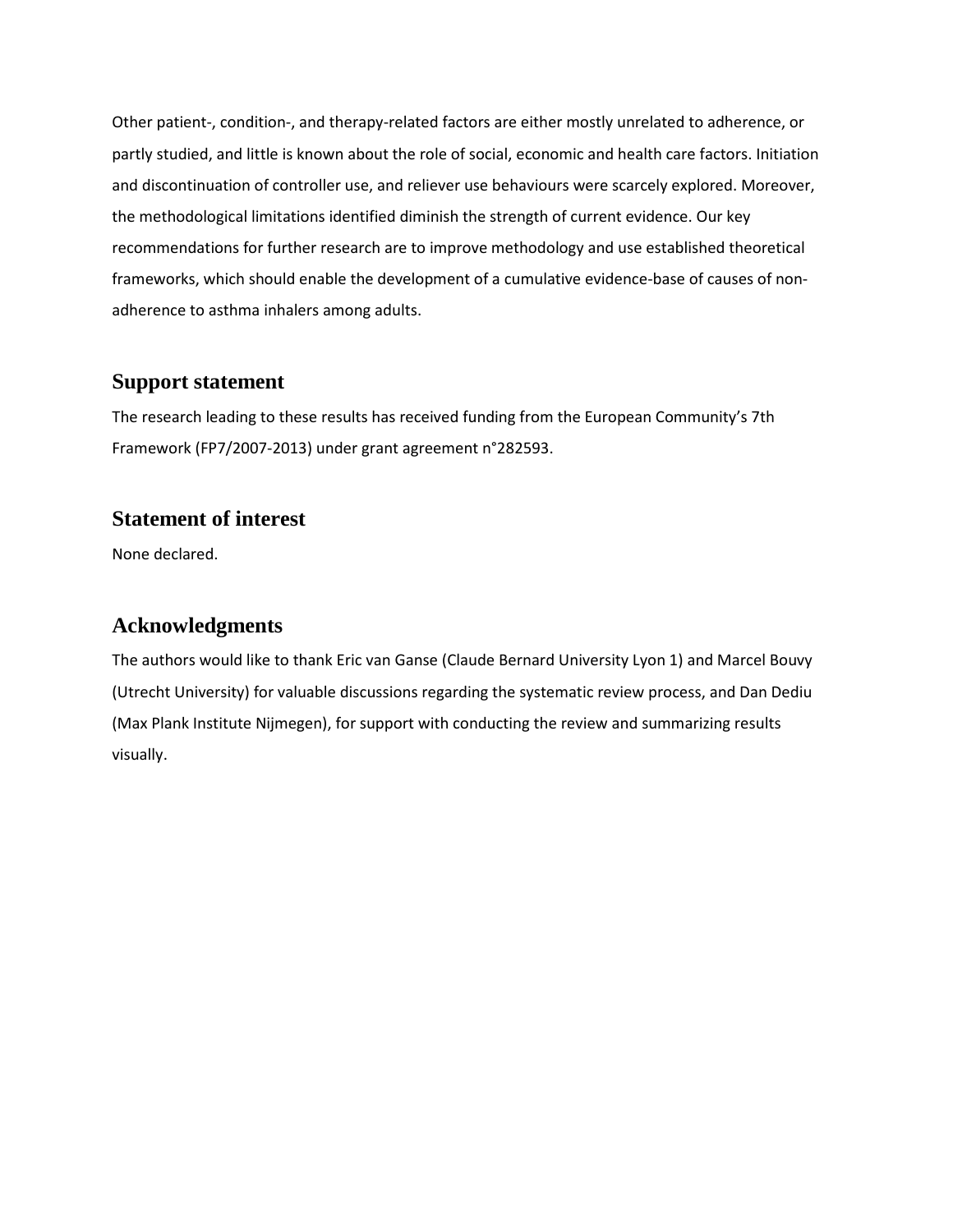# **References**

- 1. British Guideline on the Management of Asthma. Thorax. 2008 May 1;63(Suppl 4):iv1– iv121.
- 2. Bateman ED, Hurd SS, Barnes PJ, Bousquet J, Drazen JM, FitzGerald M, et al. Global strategy for asthma management and prevention: GINA executive summary. Eur Respir J. 2008 Jan 1;31(1):143–78.
- 3. Peters SP, Ferguson G, Deniz Y, Reisner C. Uncontrolled asthma: A review of the prevalence, disease burden and options for treatment. Respir Med. 2006 Jul;100(7):1139– 51.
- 4. Cazzoletti L, Marcon A, Janson C, Corsico A, Jarvis D, Pin I, et al. Asthma control in Europe: A real-world evaluation based on an international population-based study. J Allergy Clin Immunol. 2007 Dec;120(6):1360–7.
- 5. Williams LK, Pladevall M, Xi H, Peterson EL, Joseph C, Lafata JE, et al. Relationship between adherence to inhaled corticosteroids and poor outcomes among adults with asthma. J Allergy Clin Immunol. 2004 Dec;114(6):1288–93.
- 6. Haughney J, Price D, Kaplan A, Chrystyn H, Horne R, May N, et al. Achieving asthma control in practice: Understanding the reasons for poor control. Respir Med. 2008 Dec;102(12):1681-93.
- 7. Bender BG, Rand C. Medication non-adherence and asthma treatment cost. Curr Opin Allergy Clin Immunol. 2004 Jun;4(3):191–5.
- 8. Bender B, Milgrom H, Apter A. Adherence intervention research: What have we learned and what do we do next? J Allergy Clin Immunol. 2003 Sep;112(3):489–94.
- 9. Oberjé EJM, Kinderen RJA de, Evers SMAA, Woerkum CMJ van, Bruin M de. Cost Effectiveness of Medication Adherence-Enhancing Interventions: A Systematic Review of Trial-Based Economic Evaluations. PharmacoEconomics. 2013 Dec 1;31(12):1155–68.
- 10. Haynes RB, Ackloo E, Sahota N, McDonald HP, Yao X. Interventions for enhancing medication adherence. Cochrane Database Syst Rev. 2008;(2):CD000011.
- 11. Bender BG, Bender SE. Patient-identified barriers to asthma treatment adherence: responses to interviews, focus groups, and questionnaires. Immunol Allergy Clin North Am. 2005 Feb;25(1):107–30.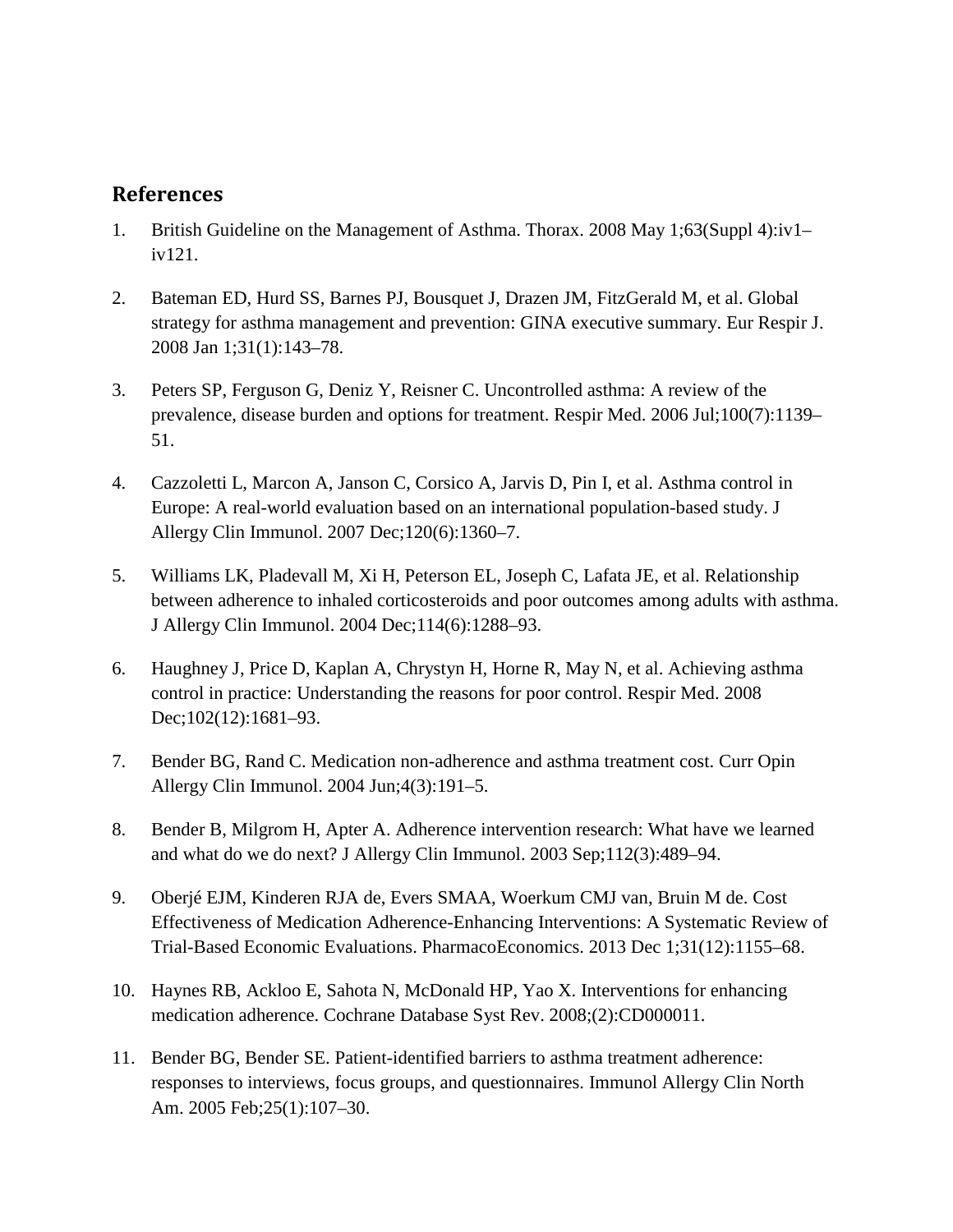- 12. Bender B, Milgrom H, Rand C. Nonadherence in asthmatic patients: is there a solution to the problem? Ann Allergy Asthma Immunol Off Publ Am Coll Allergy Asthma Immunol. 1997 Sep;79(3):177–185; quiz 185–186.
- 13. Schmier JK, Leidy NK. The complexity of treatment adherence in adults with asthma: Challenges and opportunities. J Asthma. 1998;35(6):455–72.
- 14. Spector S. Noncompliance with asthma therapy—are there solutions? J Asthma. 2000;37(5):381–8.
- 15. Weinstein AG. Should patients with persistent severe asthma be monitored for medication adherence? Ann Allergy Asthma Immunol Off Publ Am Coll Allergy Asthma Immunol. 2005 Feb;94(2):251–7.
- 16. Gillisen A. Patient's adherence in asthma. J Physiol Pharmacol Off J Pol Physiol Soc. 2007 Nov;58 Suppl 5(Pt 1):205–22.
- 17. Howell G. Nonadherence to medical therapy in asthma: Risk factors, barriers, and strategies for improving. J Asthma. 2008;45(9):723–9.
- 18. Otsuki-Clutter M, Sutter M, Ewig J. Promoting adherence to inhaled corticosteroid therapy in patients with asthma. J Clin Outcomes Manage. 2011 Apr;18(4):177–82.
- 19. Drotar D, Bonner MS. Influences on adherence to pediatric asthma treatment: A review of correlates and predictors. J Dev Behav Pediatr. 2009 Dec;30(6):574–82.
- 20. Charles C, Ninot G, Sultan S. [Patients'illness perceptions and adherence to treatment with inhaled corticosteroids in asthma]. Rev Mal Respir. 2011 May;28(5):626–35.
- 21. Montori VM, Swiontkowski MF, Cook DJ. Methodologic issues in systematic reviews and meta-analyses. Clin Orthop. 2003 Aug;(413):43–54.
- 22. Moher D, Liberati A, Tetzlaff J, Altman DG, The PRISMA Group. Preferred Reporting Items for Systematic Reviews and Meta-Analyses: The PRISMA Statement. PLoS Med. 2009 Jul 21;6(7):e1000097.
- 23. Sanderson S, Tatt ID, Higgins JP. Tools for assessing quality and susceptibility to bias in observational studies in epidemiology: a systematic review and annotated bibliography. Int J Epidemiol. 2007 Jun 1;36(3):666–76.
- 24. United Nations Development Programme (UNDP). United Nations Human Development Programme 2011, Statistical Annex [Internet]. New York, NY US; 2011. Available from: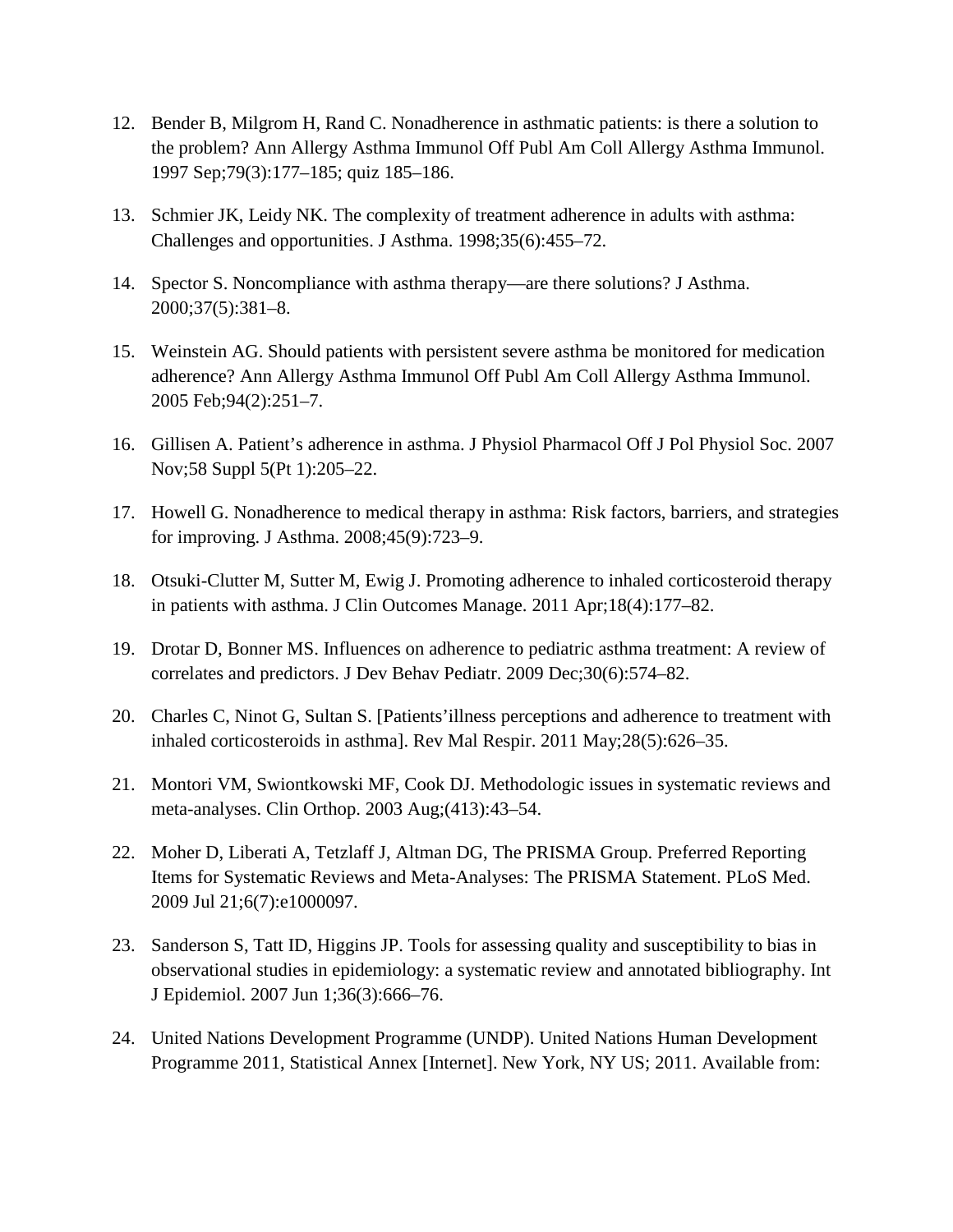http://www.undp.org/content/dam/undp/library/corporate/HDR/2011%20Global%20HDR/ English/HDR\_2011\_EN\_Tables.pdf

- 25. Von Elm E, Altman DG, Egger M, Pocock SJ, Gøtzsche PC, Vandenbroucke JP, et al. The Strengthening the Reporting of Observational Studies in Epidemiology (STROBE) Statement: Guidelines for Reporting Observational Studies. PLoS Med. 2007 Oct 16;4(10):e296.
- 26. Vandenbroucke JP, von Elm E, Altman DG, Gøtzsche PC, Mulrow CD, Pocock SJ, et al. Strengthening the Reporting of Observational Studies in Epidemiology (STROBE): Explanation and Elaboration. PLoS Med. 2007 Oct 16;4(10):e297.
- 27. Vrijens B, De Geest S, Hughes DA, Przemyslaw K, Demonceau J, Ruppar T, et al. A new taxonomy for describing and defining adherence to medications. Br J Clin Pharmacol. 2012 May; 73(5): 691 – 705.
- 28. Cohen J. Weighted kappa: nominal scale agreement with provision for scaled disagreement or partial credit. Psychol Bull. 1968 Oct;70(4):213–20.
- 29. Altman DG. Practical statistics for medical research. London: Chapman and Hall; 1991.
- 30. R Core Team. R: A Language and Environment for Statistical Computing [Internet]. Vienna, Austria; 2013. Available from: http://www.R-project.org
- 31. Ark LA van der. Mokken scale analysis in R. J Stat Softw. 2007;20(11):1–19.
- 32. Ark LA van der. New developments in Mokken scale analysis in R. J Stat Softw. 2012;48(5):1–27.
- 33. Tettersell MJ. Asthma patients' knowledge in relation to compliance with drug therapy. J Adv Nurs. 1993 Jan;18(1):103–13.
- 34. Bosley CM, Fosbury JA, Cochrane GM. The psychological factors associated with poor compliance with treatment in asthma. Eur Respir J Off J Eur Soc Clin Respir Physiol. 1995 Jun;8(6):899–904.
- 35. Apter AJ, Reisine ST, Affleck G, Barrows E, ZuWallack RL. Adherence with twice-daily dosing of inhaled steroids. Socioeconomic and health-belief differences. Am J Respir Crit Care Med. 1998 Jun;157(6 Pt 1):1810–7.
- 36. Bennett P, Rowe A, Katz D. Reported adherence with preventive asthma medication: A test of protection motivation theory. Psychol Health Med. 1998 Nov;3(4):347–54.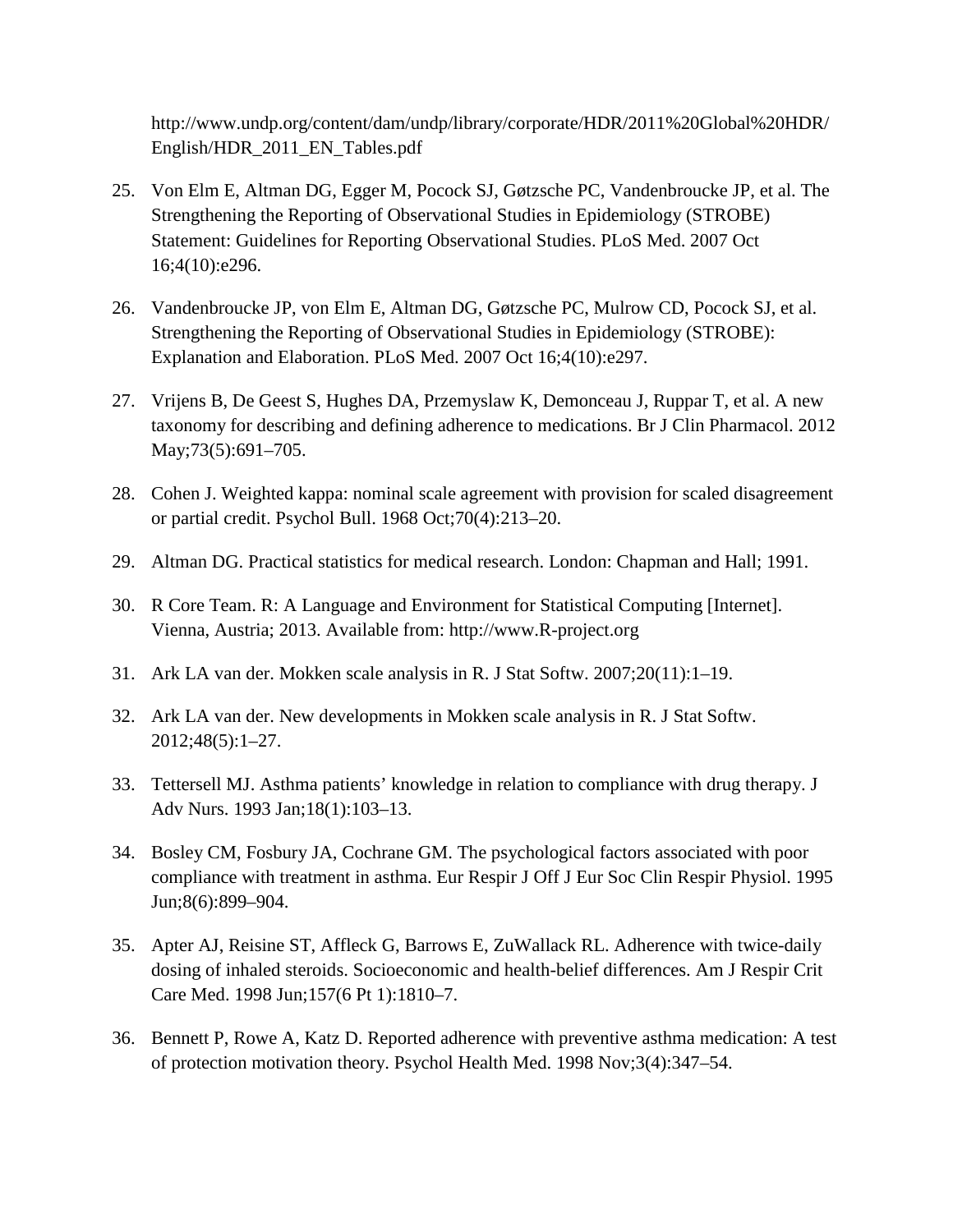- 37. Chambers CV, Markson L, Diamond JJ, Lasch L, Berger M. Health beliefs and compliance with inhaled corticosteroids by asthmatic patients in primary care practices. Respir Med. 1999 Feb;93(2):88–94.
- 38. Schmaling KB, Afari N, Blume AW. Assessment of psychological factors associated with adherence to medication regimens among adult patients with asthma. J Asthma. 2000 Jun;37(4):335–43.
- 39. Horne R, Weinman J. Self-regulation and self-management in asthma: exploring the role of illness perceptions and treatment beliefs in explaining non-adherence to preventer medication. Psychol Health. 2002 Feb;17(1):17–32.
- 40. Van Schayck CP, Bijl-Hofland ID, Folgering H, Cloosterman SGM, Akkermans R, v. d. Elshout F, et al. Influence of two different inhalation devices on therapy compliance in asthmatic patients. Scand J Prim Health Care. 2002 Jun;20(2):126–8.
- 41. Apter AJ, Boston RC, George M, Norfleet AL, Tenhave T, Coyne JC, et al. Modifiable barriers to adherence to inhaled steroids among adults with asthma: it's not just black and white. J Allergy Clin Immunol. 2003 Jun;111(6):1219–26.
- 42. Jessop DC, Rutter DR. Adherence to asthma medications: The role of illness representations. Psychol Health. 2003 Oct;18(5):595–612.
- 43. Labrecque M, Laurier C, Champagne F, Kennedy W, Paré M, Cartier A. Effect of age on the conformity rate to short-acting beta-agonist use criteria in asthma. J Asthma Off J Assoc Care Asthma. 2003;40(7):829–35.
- 44. Nishiyama T, Chrystyn H. The Jones Morbidity Index as an aid for community pharmacists to identify poor asthma control during the dispensing process. Int J Pharm Pract. 2003;11(1):41–6.
- 45. Balkrishnan R, Nelsen LM, Kulkarni AS, Pleasants RA, Whitmire JT, Schechter MS. Outcomes associated with initiation of different controller therapies in a Medicaid asthmatic population: a retrospective data analysis. J Asthma Off J Assoc Care Asthma. 2005 Feb;42(1):35–40.
- 46. Lacasse Y, Archibald H, Ernst P, Boulet L-P. Patterns and determinants of compliance with inhaled steroids in adults with asthma. Can Respir J J Can Thorac Soc. 2005 Jun;12(4):211– 7.
- 47. Stempel DA, Stoloff SW, Carranza Rosenzweig JR, Stanford RH, Ryskina KL, Legorreta AP. Adherence to asthma controller medication regimens. Respir Med. 2005 Oct;99(10):1263–7.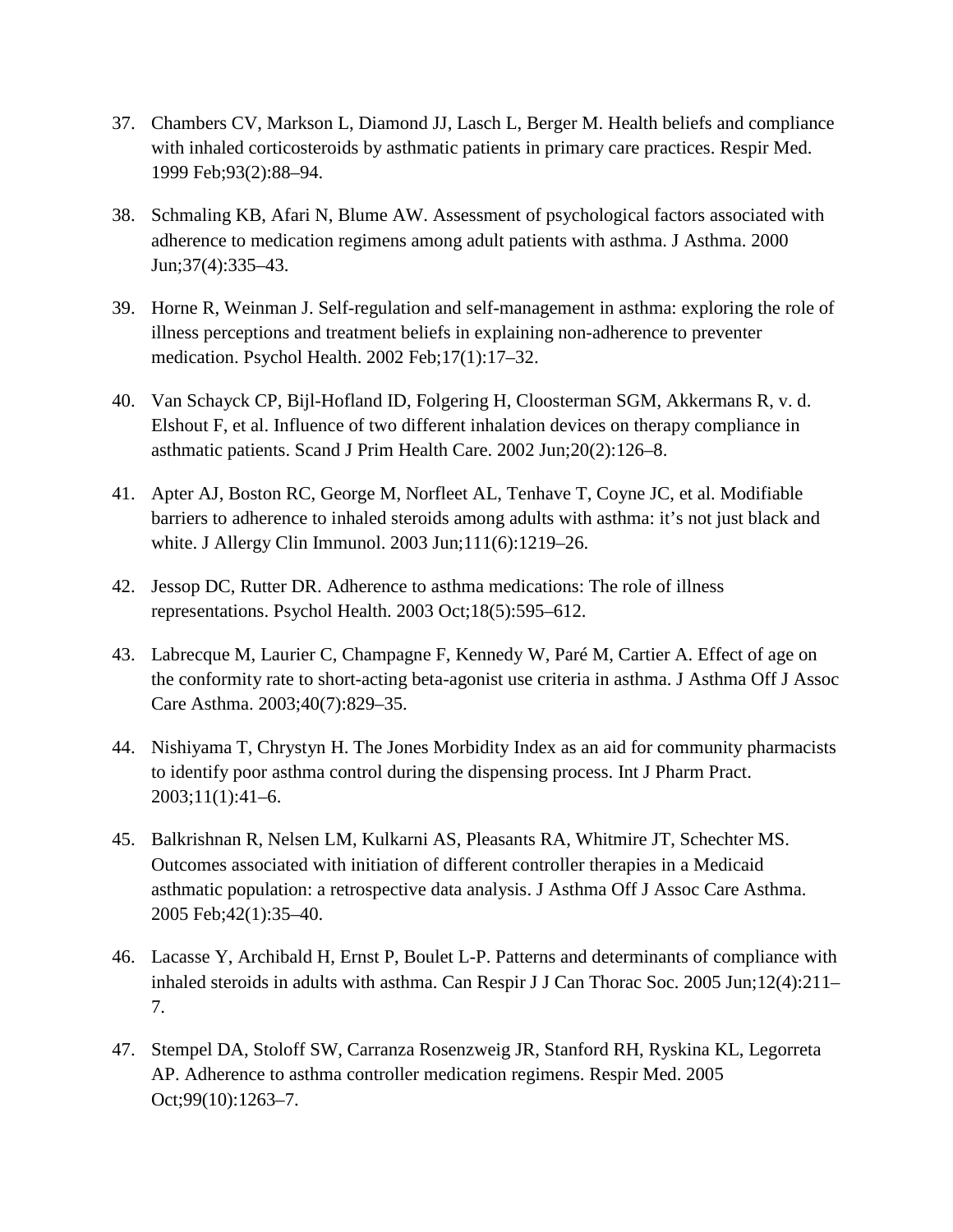- 48. Bender BG, Pedan A, Varasteh LT. Adherence and persistence with fluticasone propionate/salmeterol combination therapy. J Allergy Clin Immunol. 2006 Oct;118(4):899– 904.
- 49. Chatkin JM, Blanco DC, Scaglia N, Wagner MB, Fritscher CC. Impact of a Low-Cost and Simple Intervention in Enhancing Treatment Adherence in a Brazilian Asthma Sample. J Asthma. 2006 May;43(4):263–6.
- 50. Hasegawa T, Suzuki E, Fujimori K, Sakagami T, Toyabe S, Akazawa K, et al. Comparison between compliance of fluticasone propionate diskhaler and of fluticasone propionate diskus in adult bronchial asthma patients. Respir Int Rev Thorac Dis. 2006;73(5):680–4.
- 51. Marceau C, Lemière C, Berbiche D, Perreault S, Blais L. Persistence, adherence, and effectiveness of combination therapy among adult patients with asthma. J Allergy Clin Immunol. 2006 Sep;118(3):574–81.
- 52. Ohm R, Aaronson LS. Symptom Perception and Adherence to Asthma Controller Medications. J Nurs Scholarsh. 2006;38(3):292–7.
- 53. Tavasoli S, Heidarnazhad H, Kazemnejad A. Factors affecting patients' compliance to metered-dose inhaler drugs in two asthma clinics in Tehran, Iran. Iran J Allergy Asthma Immunol. 2006 Dec;5(4):187–93.
- 54. Ulrik CS, Backer V, Søes-Petersen U, Lange P, Harving H, Plaschke PP. The Patient's Perspective: Adherence or Non-adherence to Asthma Controller Therapy. J Asthma. 2006 Nov;43(9):701–4.
- 55. Williams LK, Joseph CL, Peterson EL, Moon C, Xi H, Krajenta R, et al. Race-ethnicity, crime, and other factors associated with adherence to inhaled corticosteroids. J Allergy Clin Immunol. 2007 Jan;119(1):168–75.
- 56. Williams LK, Joseph CL, Peterson EL, Wells K, Wang M, Chowdhry VK, et al. Patients with asthma who do not fill their inhaled corticosteroids: a study of primary nonadherence. J Allergy Clin Immunol. 2007 Nov;120(5):1153–9.
- 57. Breekveldt-Postma NS, Koerselman J, Erkens JA, van der Molen T, Lammers J-WJ, Herings RMC. Treatment with inhaled corticosteroids in asthma is too often discontinued. Pharmacoepidemiol Drug Saf. 2008 Apr;17(4):411–22.
- 58. Janson SL, Earnest G, Wong KP, Blanc PD. Predictors of asthma medication nonadherence. Heart Lung J Crit Care. 2008 Jun;37(3):211–8.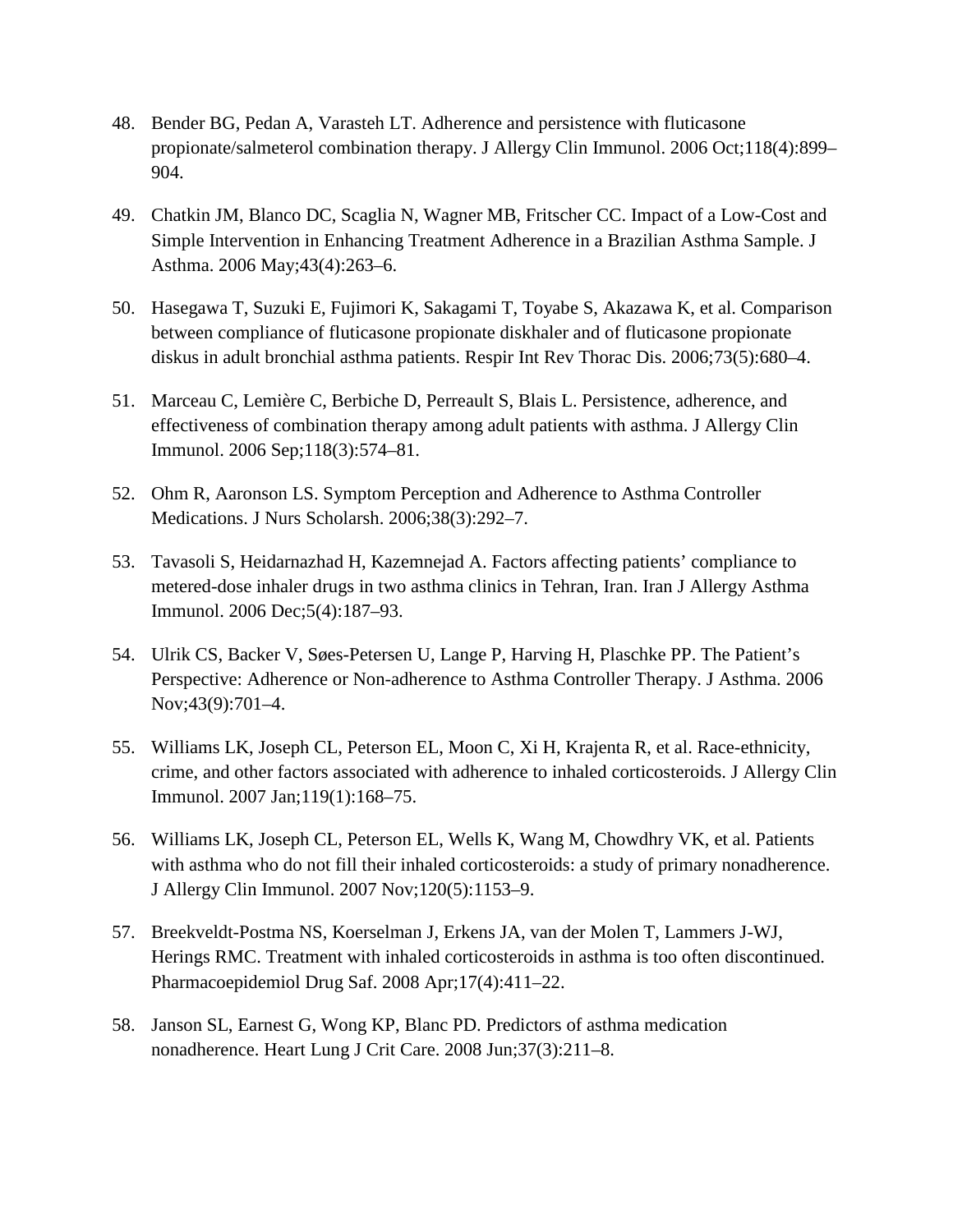- 59. Martínez-Moragón E, Perpiñá M, Fullana J, Macián V, Lloris A, Belloch A. [Perception of dyspnea and treatment adherence in asthmatic patients]. Arch Bronconeumol. 2008 Sep; 44(9): 459–63.
- 60. McGann EF, Sexton D, Chyun DA. Denial and compliance in adults with asthma. Clin Nurs Res. 2008;17(3):151–70.
- 61. Menckeberg TT, Bouvy ML, Bracke M, Kaptein AA, Leufkens HG, Raaijmakers JAM, et al. Beliefs about medicines predict refill adherence to inhaled corticosteroids. J Psychosom Res. 2008 Jan;64(1):47–54.
- 62. Wells K, Pladevall M, Peterson EL, Campbell J, Wang M, Lanfear DE, et al. Race-ethnic differences in factors associated with inhaled steroid adherence among adults with asthma. Am J Respir Crit Care Med. 2008 Dec 15;178(12):1194–201.
- 63. Axelsson M, Emilsson M, Brink E, Lundgren J, Torén K, Lötvall J. Personality, adherence, asthma control and health-related quality of life in young adult asthmatics. Respir Med. 2009 Jul;103(7):1033–40.
- 64. Bae Y-J, Kim T-B, Jee Y-K, Park H-W, Chang Y-S, Cho S-H, et al. Severe asthma patients in Korea overestimate their adherence to inhaled corticosteroids. J Asthma Off J Assoc Care Asthma. 2009 Aug;46(6):591–5.
- 65. Laforest L, El Hasnaoui A, Pribil C, Ritleng C, Osman LM, Schwalm M-S, et al. Asthma patients' self-reported behaviours toward inhaled corticosteroids. Respir Med. 2009 Sep;103(9):1366–75.
- 66. Ponieman D, Wisnivesky JP, Leventhal H, Musumeci-Szabó TJ, Halm EA. Impact of positive and negative beliefs about inhaled corticosteroids on adherence in inner-city asthmatic patients. Ann Allergy Asthma Immunol Off Publ Am Coll Allergy Asthma Immunol. 2009 Jul;103(1):38–42.
- 67. Friedman HS, Navaratnam P, McLaughlin J. Adherence and asthma control with mometasone furoate versus fluticasone propionate in adolescents and young adults with mild asthma. J Asthma Off J Assoc Care Asthma. 2010 Nov;47(9):994–1000.
- 68. Takemura M, Kobayashi M, Kimura K, Mitsui K, Masui H, Koyama M, et al. Repeated instruction on inhalation technique improves adherence to the therapeutic regimen in asthma. J Asthma. 2010;47(2):202–8.
- 69. Bolman C, Arwert TG, Völlink T. Adherence to prophylactic asthma medication: habit strength and cognitions. Heart Lung J Crit Care. 2011 Feb;40(1):63–75.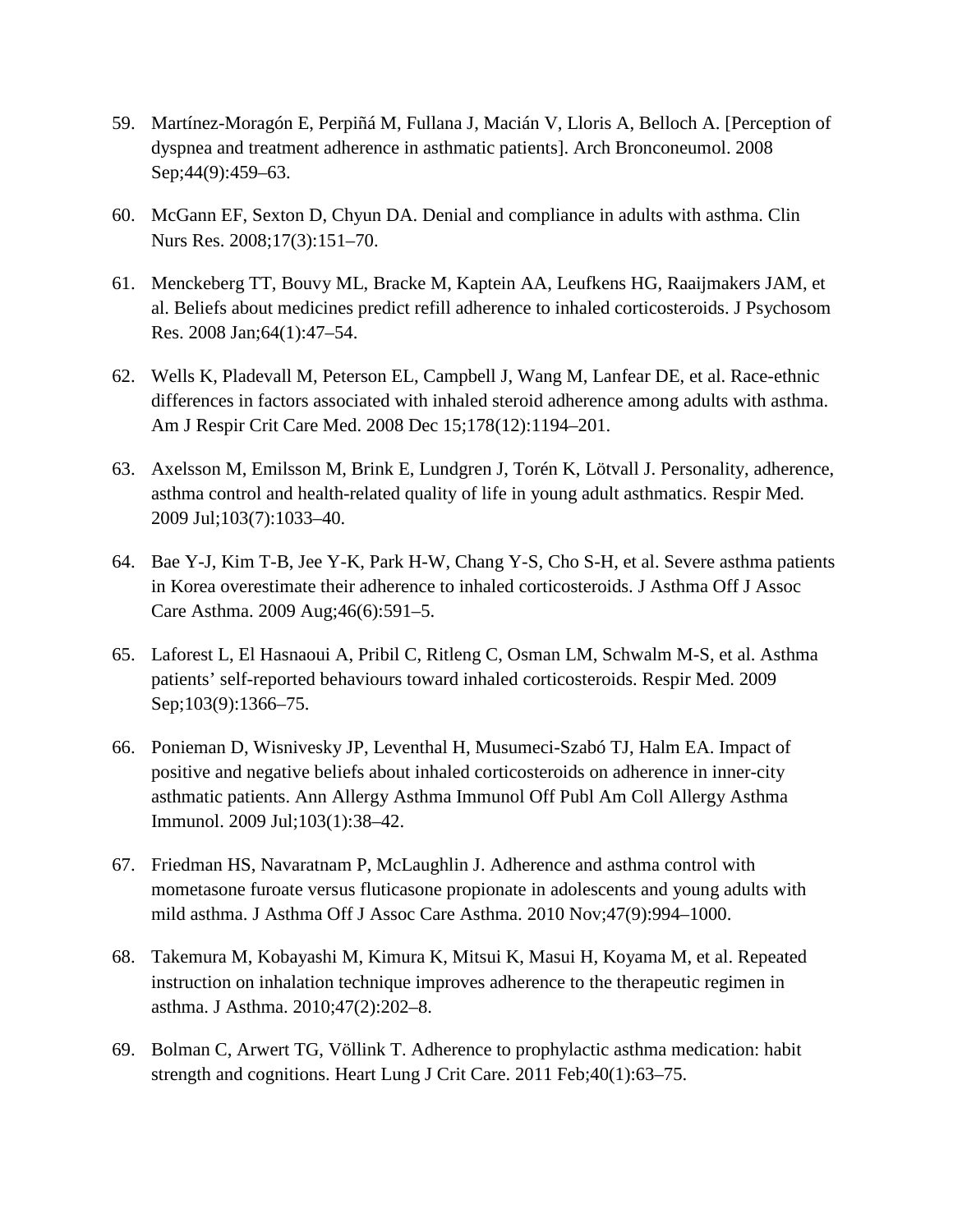- 70. Emilsson M, Berndtsson I, Lötvall J, Millqvist E, Lundgren J, Johansson A, et al. The influence of personality traits and beliefs about medicines on adherence to asthma treatment. Prim Care Respir J J Gen Pract Airw Group. 2011 Jun;20(2):141–7.
- 71. Small M, Anderson P, Vickers A, Kay S, Fermer S. Importance of inhaler-device satisfaction in asthma treatment: real-world observations of physician-observed compliance and clinical/patient-reported outcomes. Adv Ther. 2011 Mar;28(3):202–12.
- 72. Suzuki T, Saito I, Adachi M, Shimbo T, Sato H. Influence of patients' adherence to medication, patient background and physicians' compliance to the guidelines on asthma control. Yakugaku Zasshi. 2011 Jan;131(1):129–38.
- 73. Foster JM, Smith L, Bosnic-Anticevich SZ, Usherwood T, Sawyer SM, Rand CS, et al. Identifying patient-specific beliefs and behaviours for conversations about adherence in asthma. Intern Med J. 2012;42(6):e136–e144.
- 74. Ahmedani B.K., Peterson E.L., Wells K.E., Rand C.S., Williams L.K. Asthma medication adherence: The role of God and other health locus of control factors. Annals of Allergy, Asthma and Immunology. 2013.
- 75. Axelsson M., Cliffordson C., Lundback B., Lotvall J. The function of medication beliefs as mediators between personality traits and adherence behavior in people with asthma [Internet]. Patient Preference and Adherence. 2013. Available from: http://www.dovepress.com/getfile.php?fileID=17904
- 76. Price D., Lee A.J., Sims E.J., Kemp L., Hillyer E.V., Chisholm A., et al. Characteristics of patients preferring once-daily controller therapy for asthma and copd: A retrospective cohort study [Internet]. Primary Care Respiratory Journal. 2013. Available from: http://www.thepcrj.org/journ/vol22/22\_2\_161\_168.pdf
- 77. Price D., Thomas M., Haughney J., Lewis R.A., Burden A., Von Ziegenweidt J., et al. Reallife comparison of beclometasone dipropionate as an extrafine- or larger-particle formulation for asthma. Respiratory Medicine. 2013.
- 78. Schatz M., Zeiger R.S., Yang S.-J., Weinstein A.G., Chen W., Saris-Baglama R.N., et al. Development and Preliminary Validation of the Adult Asthma Adherence QuestionnaireTM. Journal of Allergy and Clinical Immunology: In Practice. 2013.
- 79. Wells K.E., Peterson E.L., Ahmedani B.K., Williams L.K. Real-world effects of once vs greater daily inhaled corticosteroid dosing on medication adherence. Annals of Allergy, Asthma and Immunology. 2013.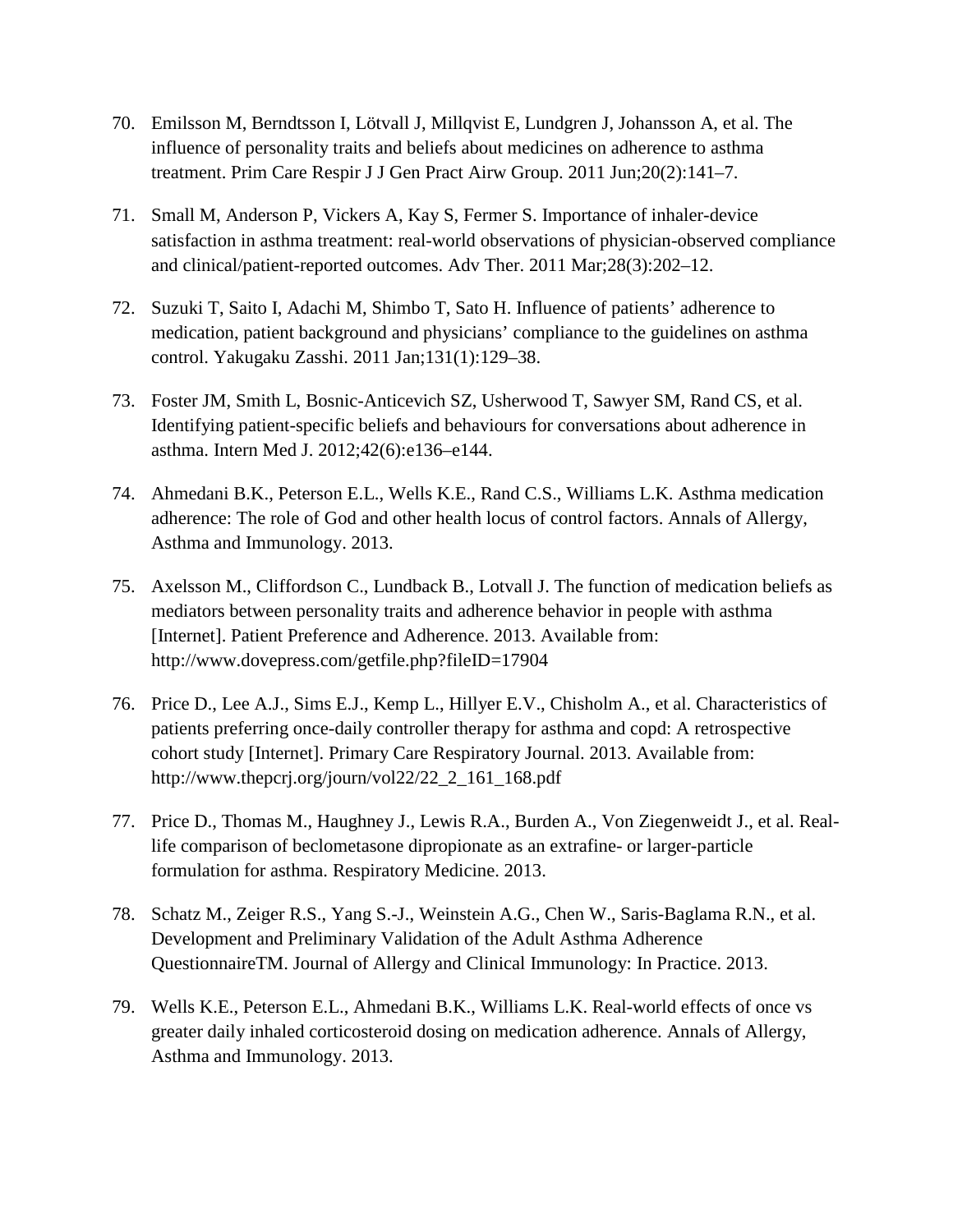- 80. Baddar S., Jayakrishnan B., Al-Rawas O.A. Asthma control: Importance of compliance and inhaler technique assessments [Internet]. Journal of Asthma. 2014. Available from: www.tandf.co.uk/journals/titles/02770903.asp
- 81. Federman A.D., Wolf M.S., Sofianou A., Martynenko M., O'Connor R., Halm E.A., et al. Self-management behaviors in older adults with asthma: Associations with health literacy [Internet]. Journal of the American Geriatrics Society. 2014. Available from: http://www.blackwellpublishing.com/journal.asp?ref=0002-8614&site=1
- 82. Taylor A, Chen L, Smith M. Adherence to inhaled corticosteroids by asthmatic patients: measurement and modelling. J Clin Pharm. 2014 Feb;36(1):112–9.
- 83. Van Steenis M, Driesenaar J, Bensing J, Van Hulten R, Souverein P, Van Dijk L, et al. Relationship between medication beliefs, self-reported and refill adherence, and symptoms in patients with asthma using inhaled corticosteroids. Patient Prefer Adherence. 2014;83– 91.
- 84. Brooks CM, Richards JM, Kohler CL, Soong S-J. Assessing adherence to asthma medication and inhaler regimens: A psychometric analysis of adult self-report scales. Med Care. 1994 Mar;32(3):298–307.
- 85. Kardas P, Lewek P, Matyjaszczyk M. Determinants of patient adherence: a review of systematic reviews. Pharm Med Outcomes Res. 2013;4:91.
- 86. Karamanidou C, Clatworthy J, Weinman J, Horne R. A systematic review of the prevalence and determinants of nonadherence to phosphate binding medication in patients with endstage renal disease. BMC Nephrol. 2008 Jan 31;9(1):2.
- 87. Mills EJ, Nachega JB, Bangsberg DR, Singh S, Rachlis B, Wu P, et al. Adherence to HAART: A Systematic Review of Developed and Developing Nation Patient-Reported Barriers and Facilitators. PLoS Med. 2006 Nov 21;3(11):e438.
- 88. Vermeire E, Hearnshaw H, Van Royen P, Denekens J. Patient adherence to treatment: three decades of research. A comprehensive review. J Clin Pharm Ther. 2001;26(5):331–42.
- 89. World Health Organization. Innovative Care for Chronic Conditions: Building Blocks for Action [Internet]. Geneva, Switzerland: World Health Organization; 2002. Available from: http://www.who.int/chp/knowledge/publications/icccglobalreport.pdf?ua=1
- 90. De Bruin M, Viechtbauer W, Hospers HJ, Schaalma HP, Kok G. Standard care quality determines treatment outcomes in control groups of HAART-adherence intervention studies: implications for the interpretation and comparison of intervention effects. Health Psychol Off J Div Health Psychol Am Psychol Assoc. 2009 Nov;28(6):668–74.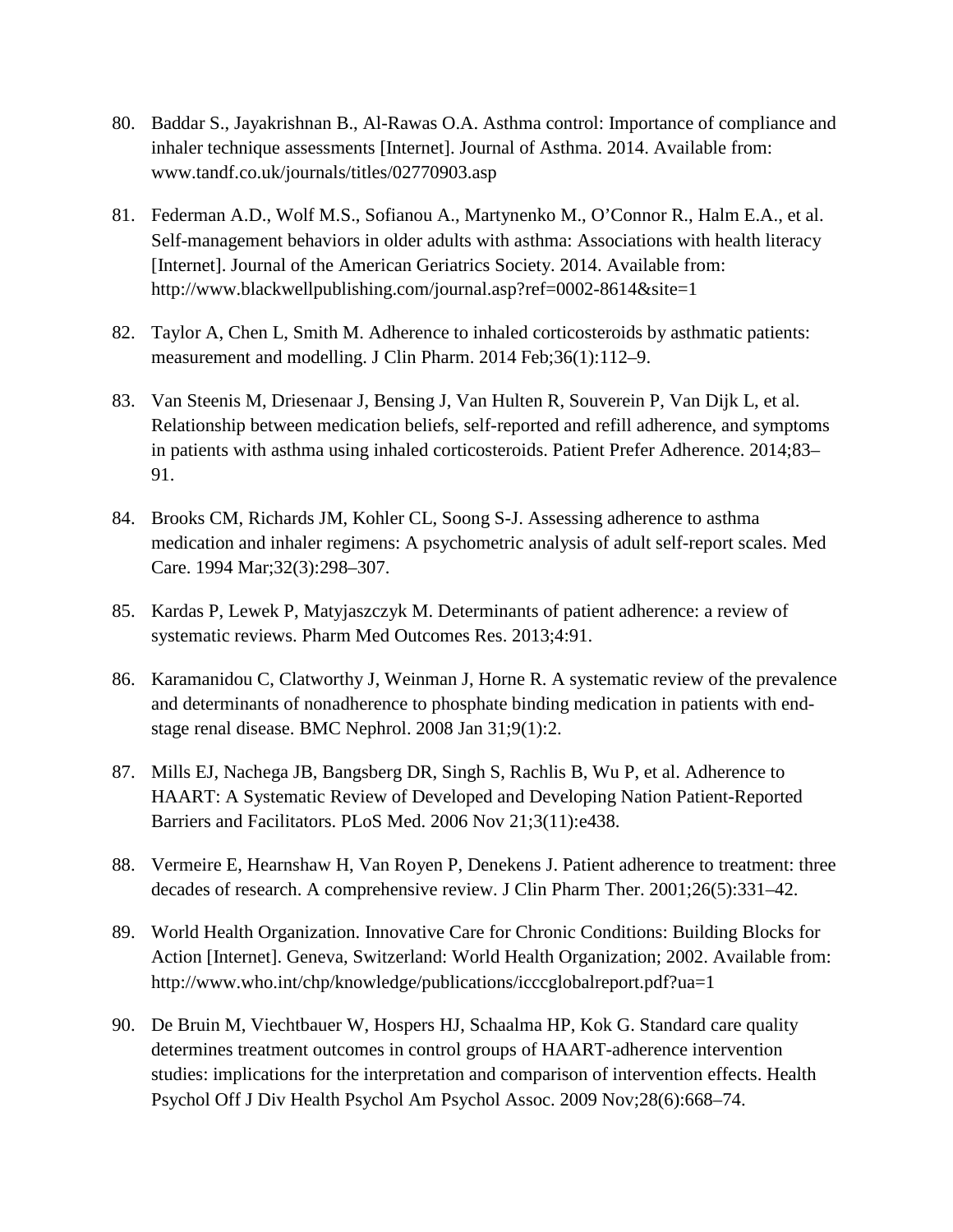- 91. de Bruin M, Viechtbauer W, Schaalma HP, Kok G, Abraham C, Hospers HJ. Standard care impact on effects of highly active antiretroviral therapy adherence interventions: A metaanalysis of randomized controlled trials. Arch Intern Med. 2010 Feb 8;170(3):240–50.
- 92. Bartholomew LK, Parcel GS, Kok G, Gottlieb NH, Fernandez ME. Planning health promotion programs; an Intervention Mapping approach. 3rd ed. San Francisco, CA: Jossey-Bass; 2011.
- 93. Gwadry-Sridhar FH, Manias E, Zhang Y, Roy A, Yu-Isenberg K, Hughes DA, et al. A framework for planning and critiquing medication compliance and persistence research using prospective study designs. Clin Ther. 2009 Feb;31(2):421–35.
- 94. Martin LR, Haskard-Zolnierek KB, DiMatteo MR. Health Behavior Change and Treatment Adherence: Evidence-Based Guidelines for Improving Healthcare. New York, NY US: Oxford University Press; 2010.
- 95. World Health Organization. Adherence to long-term therapies: evidence for action [Internet]. Geneva, Switzerland: World Health Organization; 2003. Available from: http://www.who.int/chp/knowledge/publications/adherence\_report/en/
- 96. Dulmen S van, Sluijs E, Dijk L van, Ridder D de, Heerdink R, Bensing J. Patient adherence to medical treatment: a review of reviews. BMC Health Serv Res. 2007 Apr 17;7(1):55.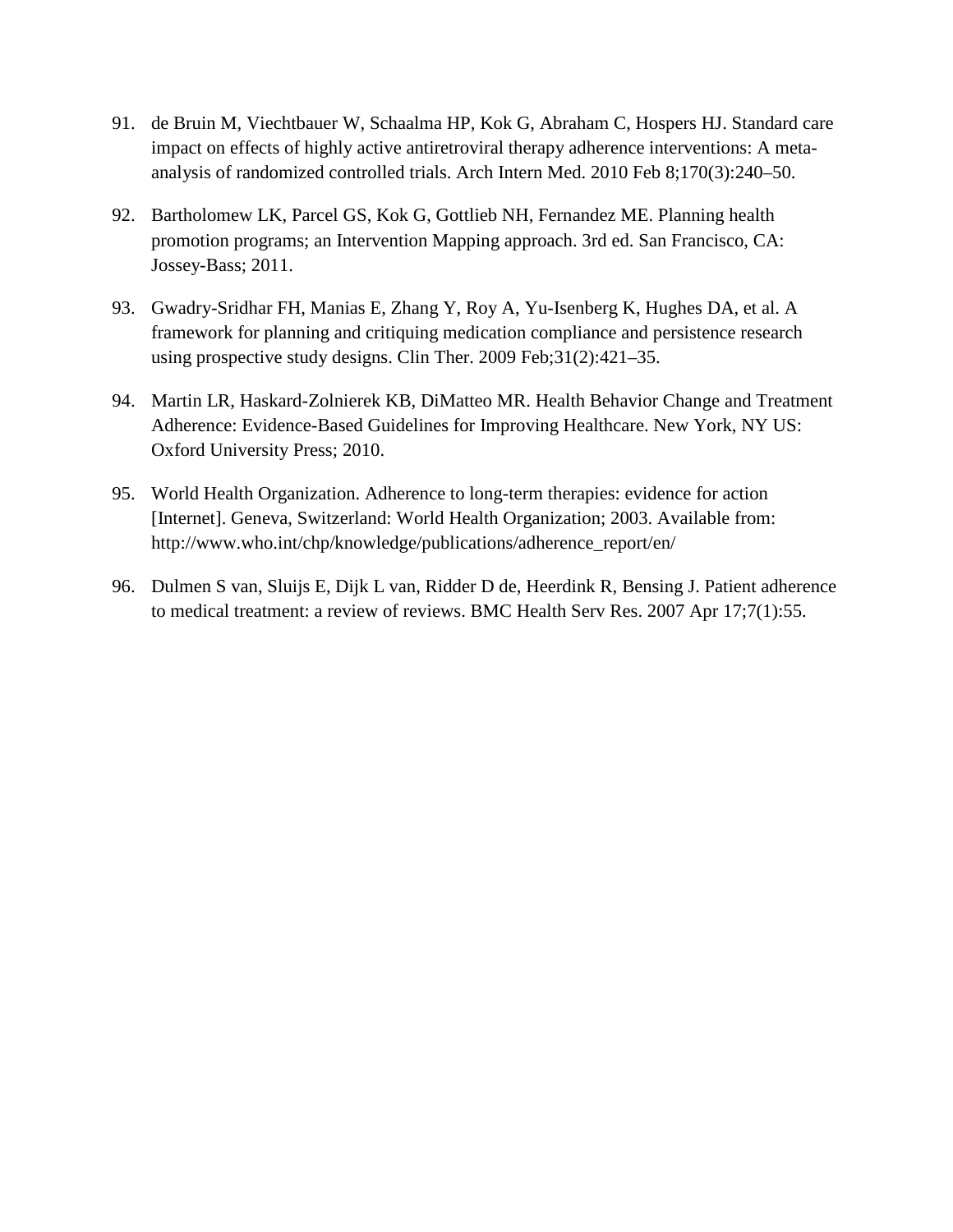#### **Captions**

#### **Figure 1. Flow diagram of article selection process**



**Figure 2. Determinants of controller implementation - number of positive, nonsignificant and negative relations with adherence indicators for determinants with three or more results identified.**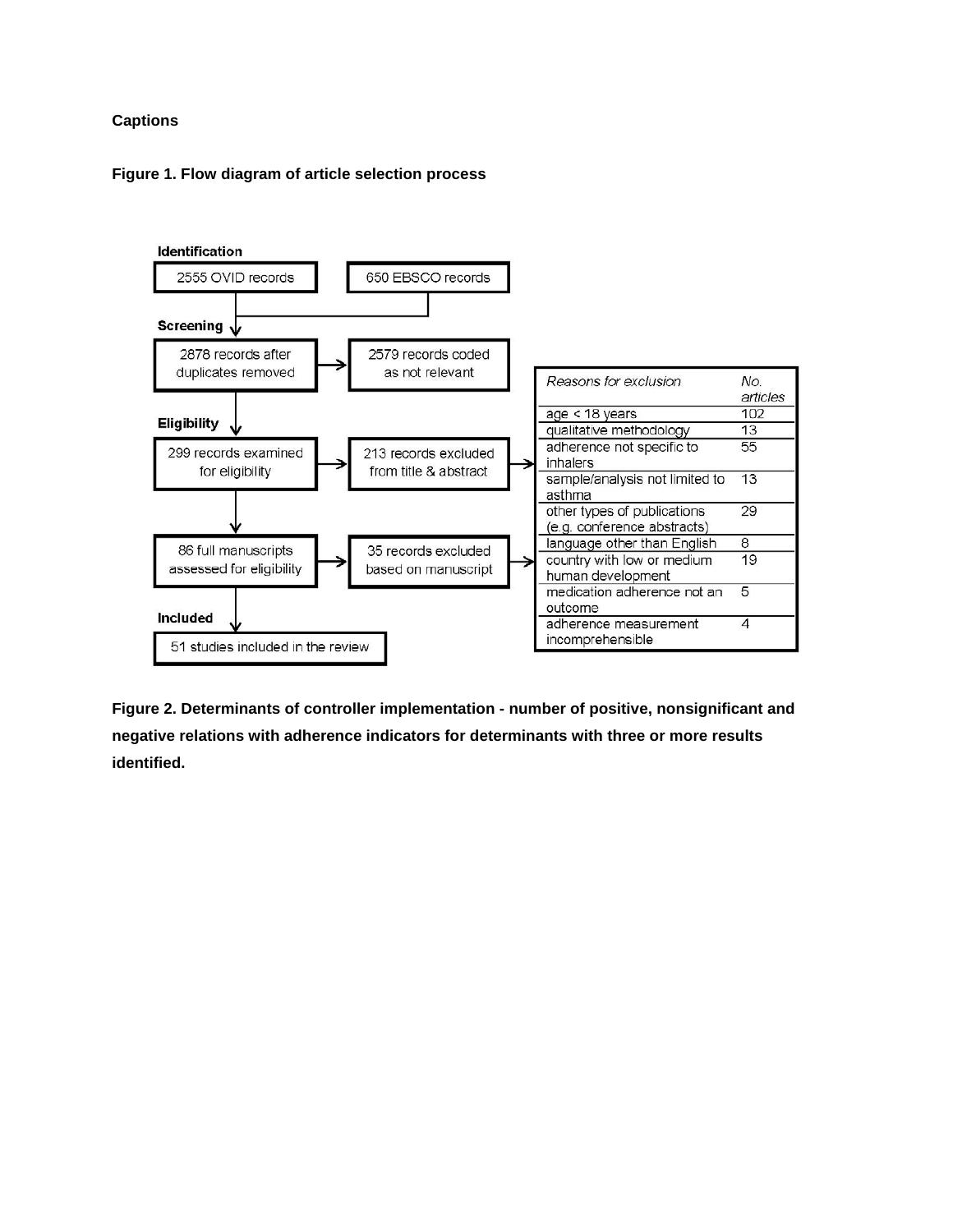